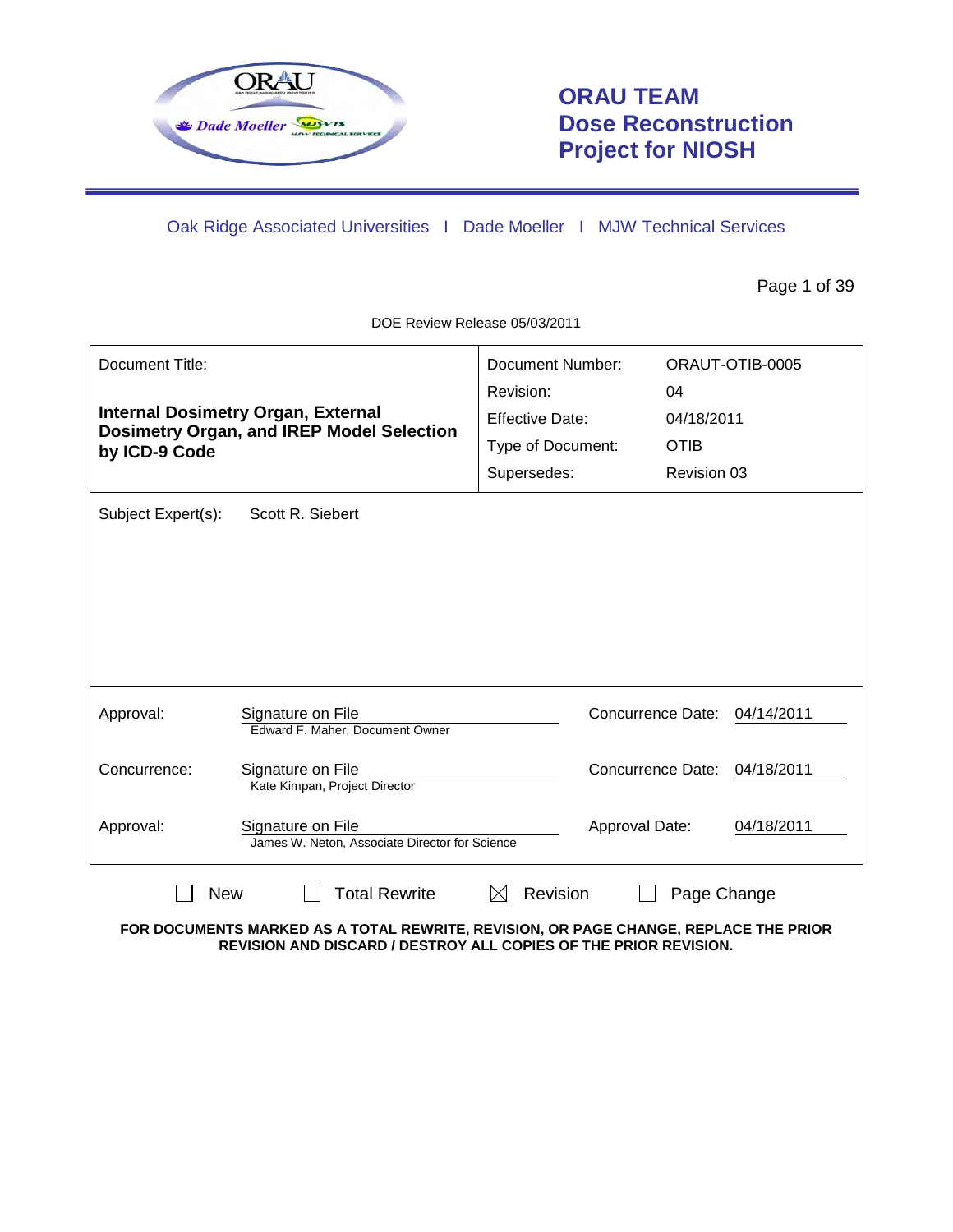| Document No. ORAUT-OTIB-0005 | -04<br>Revision No. | Effective Date: 04/18/2011 | Page 2 of 39 |
|------------------------------|---------------------|----------------------------|--------------|
|------------------------------|---------------------|----------------------------|--------------|

## **PUBLICATION RECORD**

| <b>EFFECTIVE</b><br><b>DATE</b> | <b>REVISION</b><br><b>NUMBER</b> | <b>DESCRIPTION</b>                                                                                                                                                                                                                                                                                                                                                                                                                                                                                                                                                                                                              |
|---------------------------------|----------------------------------|---------------------------------------------------------------------------------------------------------------------------------------------------------------------------------------------------------------------------------------------------------------------------------------------------------------------------------------------------------------------------------------------------------------------------------------------------------------------------------------------------------------------------------------------------------------------------------------------------------------------------------|
| 11/03/2003                      | 00                               | ORAU technical information bulletin to clarify IMBA organ and IREP<br>model selection First approved issue. Initiated by Elizabeth M.<br>Brackett.                                                                                                                                                                                                                                                                                                                                                                                                                                                                              |
| 01/23/2004                      | 01                               | Incorporates applicable external dosimetry organ selection.<br>Approved issue of Revision 01. Initiated by Elizabeth M. Brackett.                                                                                                                                                                                                                                                                                                                                                                                                                                                                                               |
| 03/05/2004                      | 01 PC-1                          | IREP model correction for ICD-9 code 238.7 (added Bone model),<br>remove IMBA/External/IREP model info from header rows for ICD-9<br>codes 194 and 205. Approved issue of page change 1. Initiated by<br>Elizabeth M. Brackett.                                                                                                                                                                                                                                                                                                                                                                                                 |
| 05/07/2004                      | 01 PC-2                          | IMBA and External model correction for ICD-9 code 231.8 (changed<br>to med review on page 15), IMBA model correction for ICD-9 codes<br>235.8 and 235.9 (changed to med review on page 16), External<br>model correction for ICD-9 code 185 (changed to bladder on page 8).<br>Approved issue of page change 2. Initiated by Elizabeth M. Brackett.                                                                                                                                                                                                                                                                             |
| 10/29/2004                      | 01 PC-3                          | IMBA model correction for ICD-9 code 189.2, 189.3, and 189.4<br>(changed to highest non-met organ/tissue on page 9), added<br>footnote number 5 to Table 1 for ICD-9 code 232 on page 18.<br>Changed DOL documentation to NIOSH Referral Summary<br>Document (NRSD) on page 20. Approved issue of page change 3.<br>Initiated by Scott R. Siebert.                                                                                                                                                                                                                                                                              |
| 12/02/2005                      | 02                               | Adds information for ICD-9 codes 289.7 and 289.9, clarifies handling<br>adenocarcinoma of the distal (lower third) esophagus, corrects<br>external organ for ICD-9 codes 233.4 and 236.5, updates correct<br>model selections for various cancers (to reflect guidance in OCAS<br>TIB-012, except as directed by OCAS to mark many 200-204 organs<br>as "Reserved"), adds likely primary cancer selection for secondary<br>cancers. Changes references to "IMBA organ" to "Internal Dosimetry<br>organ." Approved issue of Revision 02. Training required: As<br>determined by the Task Manager. Initiated by Scott R. Siebert. |
| 02/10/2006                      | 02 PC-1                          | Approved page change revision. Updates Table 3-1 (pages 15 - 22)<br>in Section 3.2 to reflect guidance in OCAS-TIB-012 Rev 1 (internal<br>and external organs for ICD-9 series 200 through 204 changed from<br>"Reserved" to the specified organ) and changes OCAS-TIB-012<br>issue date and revision number in reference section (page 33). No<br>sections were deleted. Training required: As determined by the<br>Task Manager. Initiated by Scott R. Siebert.                                                                                                                                                               |
| 02/26/2010                      | 03                               | Adds discussion of ICD-9 vs. ICD-9-CM in Background section, adds<br>codes into Table 3-1 and 3-2 that cross-reference to ICD-9-CM<br>codes, adds clarification for skin cancer codes, updates organ<br>selection for ICD-9 codes 155 and 156, adds clarification that this<br>OTIB is not applicable for x-ray procedures. No sections were<br>deleted. Incorporates formal internal and NIOSH review comments.<br>Constitutes a total rewrite of the document. Training required: As<br>determined by the Objective Manager. Initiated by Scott R. Siebert.                                                                   |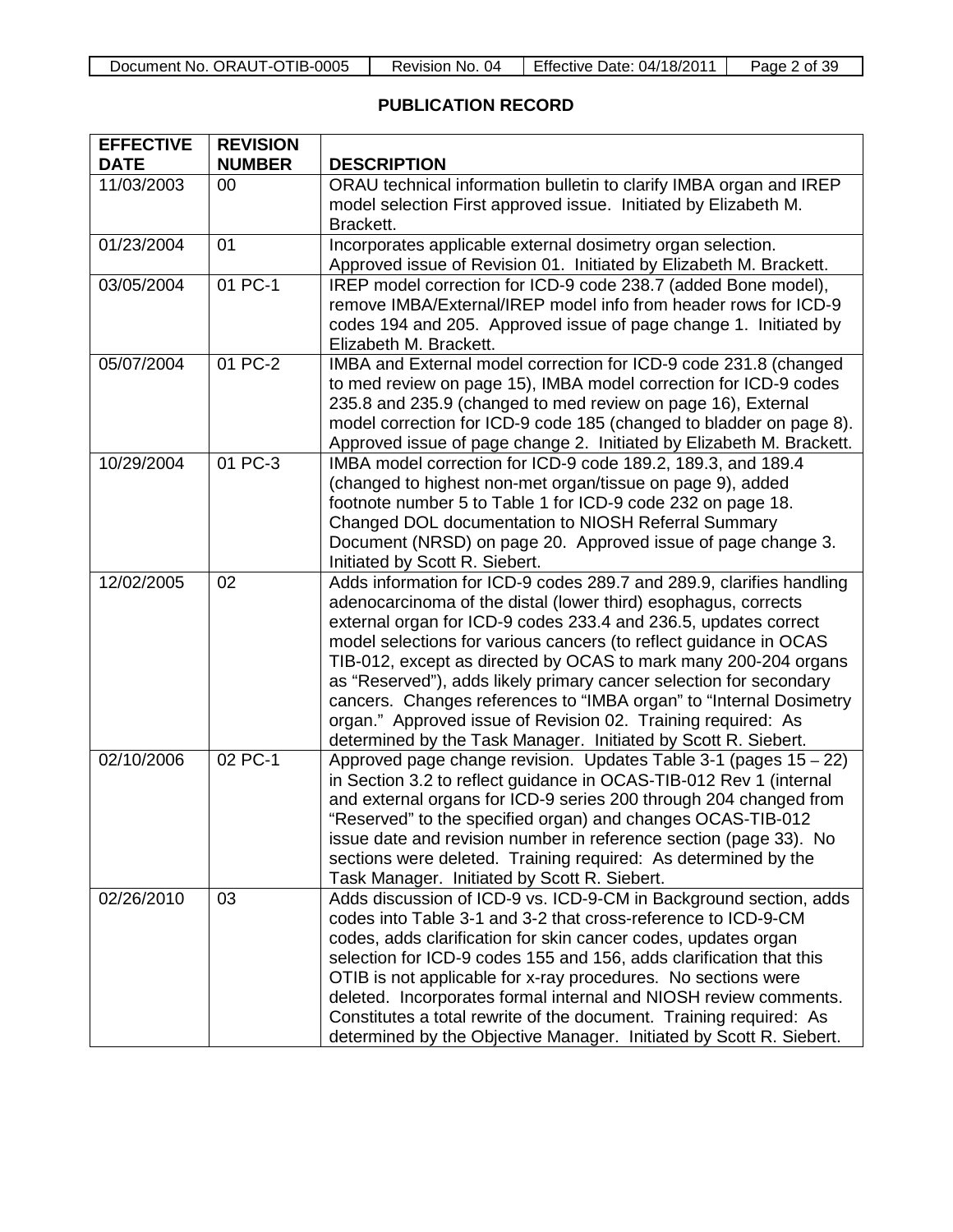| <b>IB-0005</b><br>ORAU<br>Document<br>N0 | 04<br>Revision<br>No. | Effective<br>$^{\prime}2011$<br>04/18/20<br>$\mathsf{Date}$ : | -39<br>3 of<br>Page |
|------------------------------------------|-----------------------|---------------------------------------------------------------|---------------------|
|                                          |                       |                                                               |                     |

| 04/18/2011 | 04 | Changes external organ for ICD-9 codes 194.1 and 194.5 to Thyroid<br>only (rather than Thyroid/Remainder), adds BCC as an IREP model<br>option for ICD-9 code 232, changes internal organ from Medical<br>Review to Skin for 238.2, add SCC as an IREP model option for<br>238.2, updates footnote "e" to include ICD-9 code 238.2 and BCC,<br>update the internal organ from "Medical Review" to a specific organ<br>of interest for 236.91 (Kidney), 238.0 (Bone surface), 238.3 (Breast),<br>239.2 (Bone surface or Skin depending on cancer type). Additional |
|------------|----|-------------------------------------------------------------------------------------------------------------------------------------------------------------------------------------------------------------------------------------------------------------------------------------------------------------------------------------------------------------------------------------------------------------------------------------------------------------------------------------------------------------------------------------------------------------------|
|            |    | change to 238.0 and 239.2(bone) based on formal internal review<br>comments – both changed to bone surface for internal and external<br>organs. Additional change to add SCC as viable IREP model for<br>239.2(skin) based on formal NIOSH review. Training required: As<br>determined by the Objective Manager. Initiated by Scott R. Siebert.                                                                                                                                                                                                                   |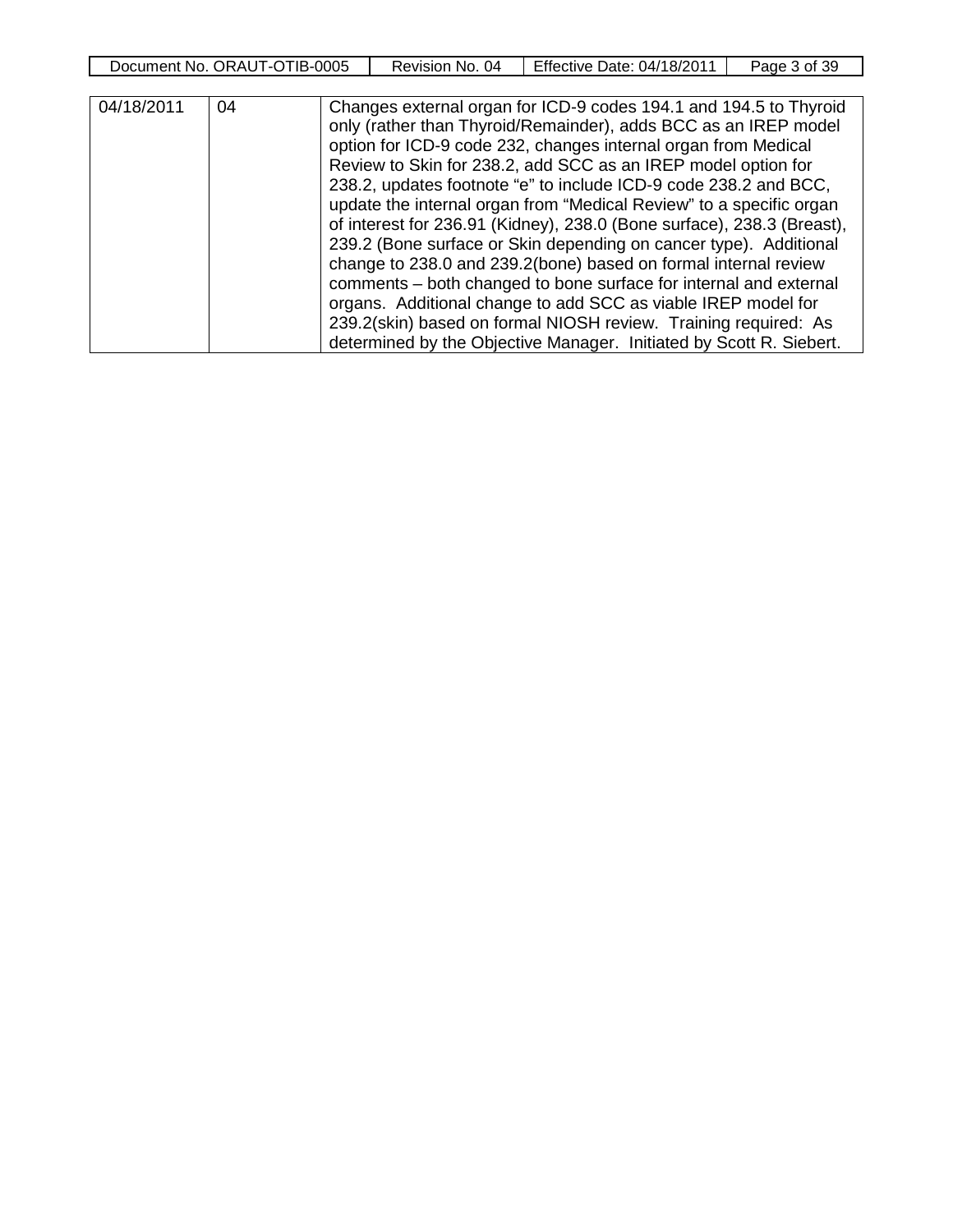| Document No. ORAUT-OTIB-0005 | ()4<br>NO.<br>Revision, | Effective Date: 04/18/2011 | 39<br>Page<br>0t |
|------------------------------|-------------------------|----------------------------|------------------|

### **TABLE OF CONTENTS**

| <b>SECTION</b> | <b>TITLE</b>                                                                                                                                                                                                          | <b>PAGE</b> |
|----------------|-----------------------------------------------------------------------------------------------------------------------------------------------------------------------------------------------------------------------|-------------|
|                |                                                                                                                                                                                                                       |             |
| 1.0            |                                                                                                                                                                                                                       |             |
| 2.0            |                                                                                                                                                                                                                       |             |
| 3.0            | 3.1<br>3.2                                                                                                                                                                                                            |             |
| 4.0            | 4.1<br>4.2<br>4.3<br>4.4<br>4.5<br>4.6<br>4.7<br>4.8<br>Secondary Cancers - Likely Primary Cancer Sites with Multiple IMBA,<br>4.9<br>4.10<br>Multiple Secondary Cancers with Unknown Primary Cancer Site or Multiple |             |
|                |                                                                                                                                                                                                                       |             |
|                |                                                                                                                                                                                                                       |             |

## **LIST OF TABLES**

### **TABLE TITLE** 3-1. Selection of organs, tissues, and IREP models for internal and external dose reconstruction based on ICD-9 code ...................................................................................... 11 **PAGE** 3-2 Selection of primary cancer(s) from secondary cancer codes ................................................ 38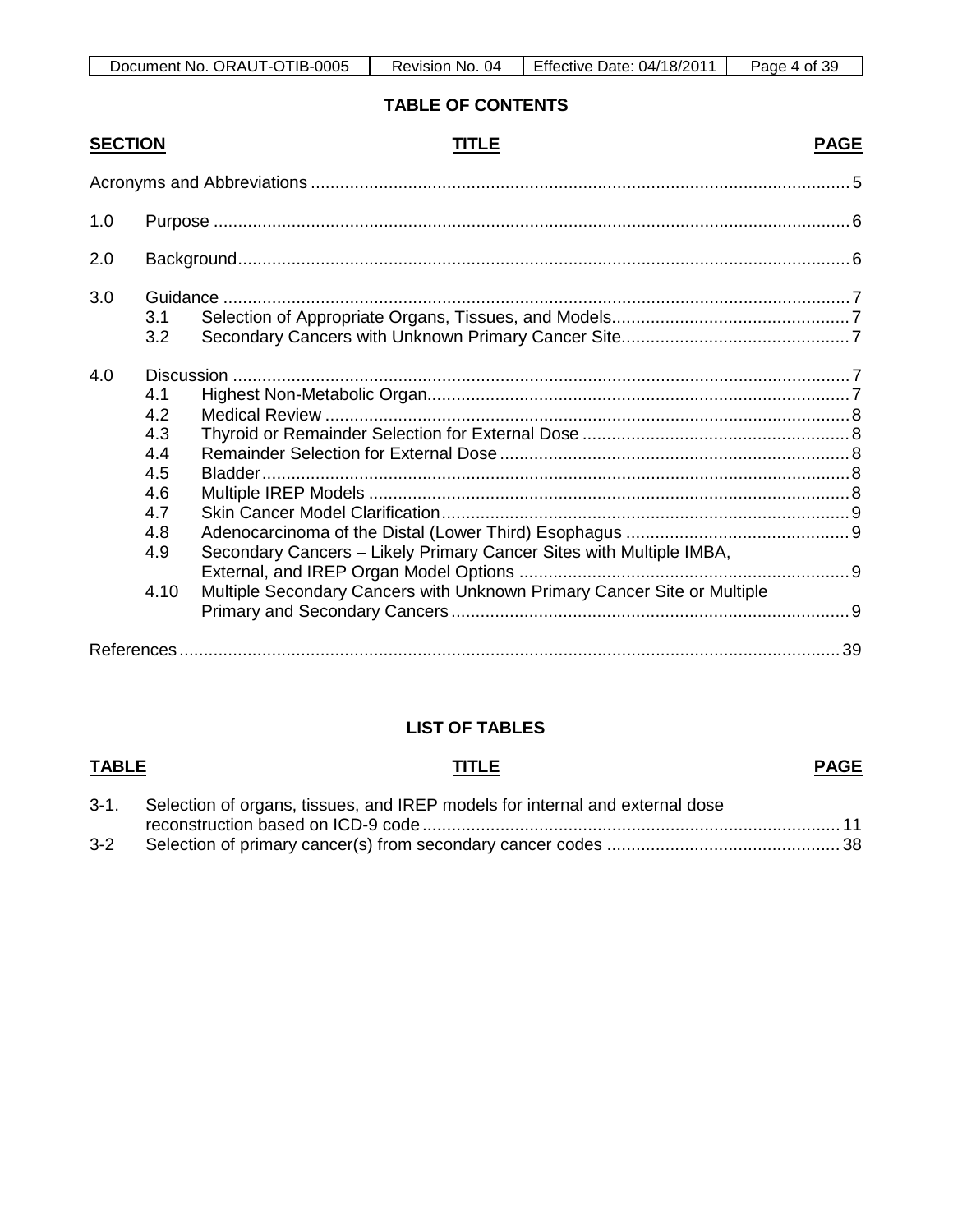$\mathbf{I}$ 

 $\mathbf{I}$ 

 $\overline{\phantom{a}}$ 

 $\mathbf{I}$ 

## **ACRONYMS AND ABBREVIATIONS**

| <b>BB</b>       | <b>Bronchial region</b>                                                           |
|-----------------|-----------------------------------------------------------------------------------|
| <b>CLL</b>      | chronic lymphocytic leukemia                                                      |
| <b>DHHS</b>     | U.S. Department of Health and Human Services                                      |
| <b>DOL</b>      | U.S. Department of Labor                                                          |
| <b>EEOICPA</b>  | Energy Employees Occupational Illness Compensation Program Act of 2000            |
| ET <sub>1</sub> | Extrathoracic region 1                                                            |
| ET <sub>2</sub> | Extrathoracic region 2                                                            |
| ICD-9           | The International Classification of Diseases, 9th Revision                        |
| ICD-9-CM        | The International Classification of Diseases, 9th Revision, Clinical Modification |
| <b>ICRP</b>     | International Commission on Radiological Protection                               |
| <b>IMBA</b>     | <b>Integrated Modules for Bioassay Analysis</b>                                   |
| <b>IREP</b>     | Interactive RadioEpidemiological Program                                          |
| LLI             | lower large intestine                                                             |
| LN(ET)          | Extrathoracic lymph nodes                                                         |
| LN(TH)          | Thoracic lymph nodes                                                              |
| <b>NCHS</b>     | <b>National Center for Health Statistics</b>                                      |
| <b>NIOSH</b>    | National Institute for Occupational Safety and Health                             |
| <b>OCAS</b>     | Office of Compensation Analysis and Support                                       |
| <b>ORAU</b>     | Oak Ridge Associated Universities                                                 |
| <b>POC</b>      | probability of causation                                                          |
| SI              | small intestine                                                                   |
| <b>TIB</b>      | technical information bulletin                                                    |
| ULI             | upper large intestine                                                             |
| <b>U.S.C.</b>   | <b>United States Code</b>                                                         |
| <b>WHO</b>      | World Health Organization                                                         |
| §               | section or sections                                                               |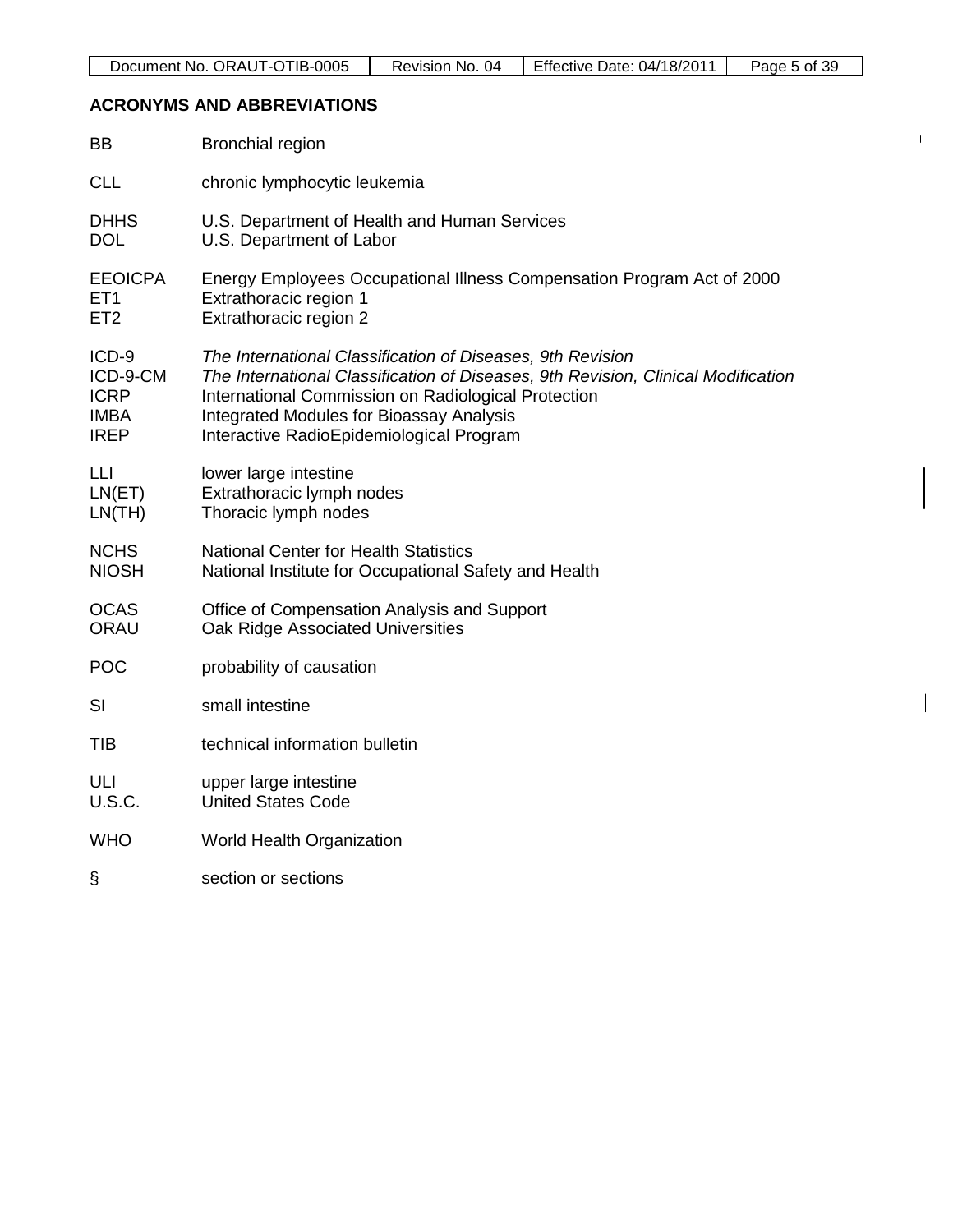| Document No. ORAUT-OTIB-0005 | Revision No. 04 | Effective Date: 04/18/2011 | Page 6 of 39 |
|------------------------------|-----------------|----------------------------|--------------|

#### **1.0 PURPOSE**

Technical information bulletins (TIBs) are not official determinations made by the National Institute for Occupational Safety and Health (NIOSH) but are rather general working documents that provide historic background information and guidance to assist in the preparation of dose reconstructions at particular sites or categories of sites. They will be revised in the event additional relevant information is obtained about the affected site(s). TIBs may be used to assist NIOSH staff in the completion of individual dose reconstructions.

In this document, the word "facility" is used as a general term for an area, building, or group of buildings that served a specific purpose at a site. It does not necessarily connote an "atomic weapons employer facility" or a "Department of Energy facility" as defined in the Energy Employees Occupational Illness Compensation Program Act of 2000 [EEOICPA; 42 U.S.C. § 7384l(5) and (12)].

This TIB provides guidance on selection of (1) the appropriate International Commission on Radiological Protection (ICRP) organ or tissue model to estimate the internal dose for specific codes from the World Health Organization's (WHO) *International Classification of Diseases, Ninth Revision* (ICD-9; WHO 1977), (2) the appropriate organs or tissues to estimate external dose, and (3) the appropriate model in the Interactive RadioEpidemiological Program (IREP). This TIB also provides information for selecting and assessing likely primary cancers for secondary cancers.

This TIB does not address the appropriate organ to use with medical X-ray procedures due to different potential exposure geometries of those procedures. The organs to be used for dose reconstruction from medical X-ray procedures can be found in ORAUT-OTIB-0006, *Dose Reconstruction from Occupationally Related Diagnostic X-Ray Procedures* (ORAUT 2005), or the sitespecific technical basis documents and site profiles.

 $\overline{\phantom{a}}$ 

#### **2.0 BACKGROUND**

Under EEOICPA, the organs or tissues for which doses must be estimated are those that are delineated by the specified ICD-9 code that is received from the U.S. Department of Labor (DOL). While many ICD-9 codes are clear in their intended organ or tissue, additional guidance is necessary to identify the appropriate organs or tissues for internal and external dose estimation and the IREP model to use for the organ or tissue. This TIB designates the appropriate internal dosimetry organ and tissue selection for the various ICD-9 coded cancers, the appropriate organs and tissues to estimate external dose, and the appropriate IREP model.

Coding of the cancers is conducted by DOL on the basis of ICD-9. The U.S. Department of Health and Human Services (DHHS) National Center for Health Statistics (NCHS) has issued a related document, *International Classification of Diseases, Ninth Edition, Clinical Modification* (ICD-9-CM; DHHS 2008), which is widely used in the United States. ICD-9-CM is revised on an annual basis. Although the WHO has issued Revision 10 of the ICD, DHHS has not yet adopted it. Although the ICD-9-CM coding provides detail that is not in ICD-9, this has not historically been required for assessment under EEOICPA. However, because ICD-9-CM is widely used in the United States, DOL might provide some codes that did not appear in earlier versions of this TIB. NCHS provides a conversion table for translating a new code to its previous code (DHHS 2009). This table has been used to add codes to Tables 3-1 and 3-2, which appear after the text of this document. Due to the complexity of determining the appropriate organs for lymphatic/hematopoietic cancers, the NIOSH Division of Compensation Analysis and Support (previously the Office of Compensation Analysis and Support or OCAS) conducted a comprehensive review of the state of knowledge regarding the etiology and diagnosis of the various lymphomas, leukemias, and multiple myeloma. This TIB incorporates the findings from this review as set forth in OCAS-TIB-012, *Selection for Internal and External Dosimetry Target Organs for Lymphatic/Hematopoietic Cancers* (NIOSH 2006).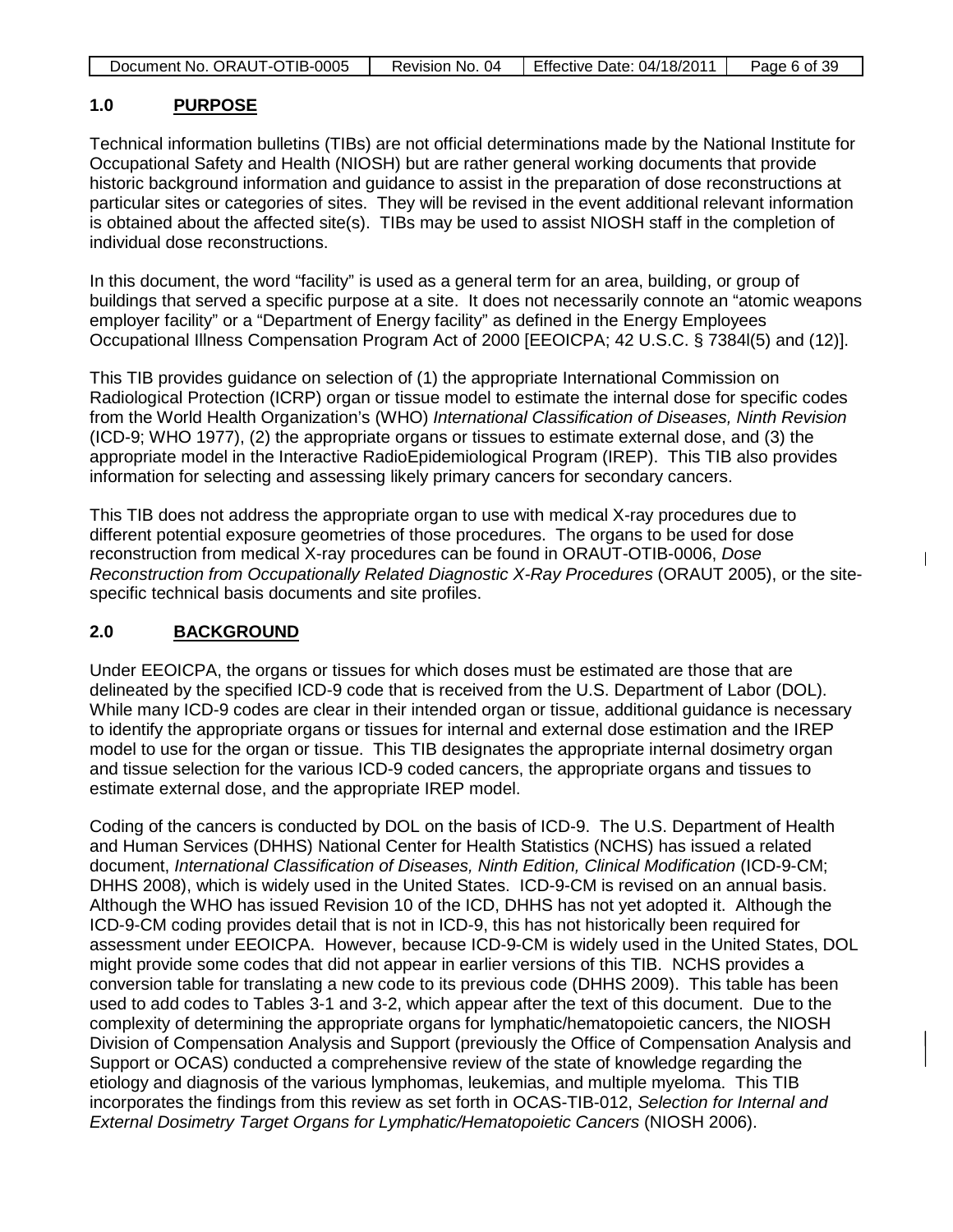| Document No. ORAUT-OTIB-0005 | Revision No. 04 | Effective Date: 04/18/2011 | Page 7 of 39 |
|------------------------------|-----------------|----------------------------|--------------|

#### **3.0 GUIDANCE**

#### **3.1 SELECTION OF APPROPRIATE ORGANS, TISSUES, AND MODELS**

Table 3-1 correlates ICD-9 codes to the appropriate organ and tissue selection for internal and external dose estimation and to the appropriate IREP model. Organs and tissues that are labeled "Highest non-met org/tiss" indicate that dose to the highest nonmetabolic organ is to be used to represent the dose to the ICD-9 designated organ or tissue. A discussion of this term is included in Section 4.0. The remaining regions are described by the term in the Integrated Modules for Bioassay Analysis (IMBA) software program.

#### **3.2 SECONDARY CANCERS WITH UNKNOWN PRIMARY CANCER SITE**

Another situation that needs to be assessed is the diagnosis of a secondary cancer with an unknown primary cancer location. It is accepted in medicine that cancer-causing agents such as ionizing radiation produce primary cancers. This means, for a case in which the primary site of cancer is unknown, that the primary site must be established by inference to establish the probability of causation (POC). For each secondary cancer, the set of primary cancers that produced approximately 75% of that secondary cancer among the U.S. population was identified (males and females were considered separately). Therefore, for secondary cancers with unknown primary sites, Table 3-2 should be consulted to select likely primary sites, which should then be evaluated using IREP (reproduced from Table 7 in the IREP technical documentation).

Because each secondary cancer in Table 3-2 has more than one likely primary cancer site, each likely primary site must be evaluated using IREP to determine a POC. If one of the likely primary cancer sites yields a POC greater than or equal to 50%, this site should be assumed to be the originating site for the secondary cancer and should be submitted as such.

If none of the likely primary cancer sites yields a POC greater than or equal to 50%, the supporting documentation for all of them should be submitted, demonstrating that all were less than 50%.

#### **4.0 DISCUSSION**

#### **4.1 HIGHEST NONMETABOLIC ORGAN**

The dose estimate for a number of tissues is based on the highest nonmetabolic organ dose, which is designated as "Highest non-met org/tiss" in the table. Metabolic organs are those that are specifically modeled by the ICRP for a particular element. The biokinetic models are based on the behavior of the particular element in the body, so the metabolic organs vary with the element of interest. The metabolic organs include the gastrointestinal tract from ICRP Publication 30 (ICRP 1979) and, in the case of inhalation, the respiratory tract from ICRP Publication 66 (ICRP 1994).

For radionuclides that primarily emit alpha or beta radiation, the soft tissue compartment becomes the primary recipient of dose. This compartment contains all the organs that are not specifically accounted for in the metabolic model. This compartment accounts for the dose that is delivered by material that is actually deposited in that tissue. An additional source of exposure to the tissue is known as photon cross-irradiation. Cross-irradiation is the exposure to a tissue from photons that originate in other tissues.

When the energy that is emitted by a radionuclide is primarily alpha or beta radiation, the soft tissue compartment becomes the primary source of dose. Under this scenario most of the nonmetabolic organs receive the same dose. For radionuclides where photon emissions are a major source of energy emitted, the nonmetabolic organ doses can vary due to their relative proximity to the metabolic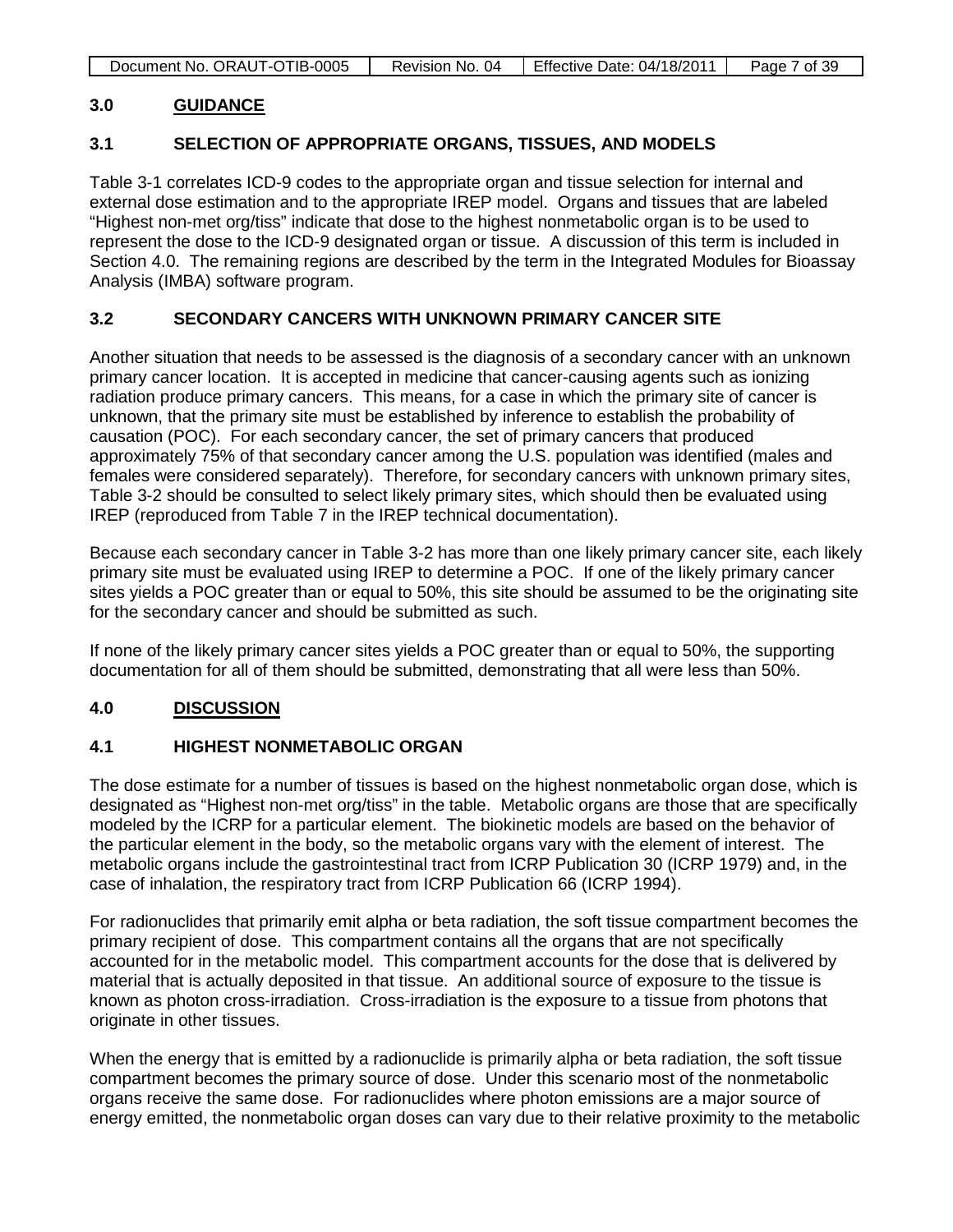| Document No. ORAUT-OTIB-0005 | Revision No. 04 | Effective Date: 04/18/2011 | Page 8 of 39 |
|------------------------------|-----------------|----------------------------|--------------|

organs in which the radionuclides concentrate. IMBA calculates the dose from both sources of irradiation and sums them. For many radionuclides (predominately alpha and beta emitters), this causes only minor differences in doses to nonmetabolic organs, so choosing the highest is a realistic assumption with only minor (if any) overestimation.

It is conceivable that a situation could arise in which a photon-emitting radionuclide causes a large difference in doses that are delivered to nonmetabolic organs. In accordance with OCAS-IG-002, *Internal Dose Reconstruction Implementation Guideline* (NIOSH 2002), it is acceptable in these situations to base the dose on an organ that is not the highest nonmetabolic organ. The choice in these cases should be based on the proximity of the model organ to the actual organ of interest.

## **4.2 MEDICAL REVIEW**

Due to the complexity of determining the appropriate organs and tissues for some ICD-9 code cancers, a medical review by an Oak Ridge Associated Universities (ORAU) Team physician is required to determine the organs and tissues to use in IMBA for those cancers. These cancers have been designated in Table 3-1 as "Medical review." The ORAU Team physician will recommend to the dose reconstructor the appropriate organs and tissues for dose estimation purposes.

## **4.3 THYROID OR REMAINDER SELECTION FOR EXTERNAL DOSE**

For cancer sites where Table 3-1 lists "Thyroid/Remainder" for the external organ selection, there is no external dose model for the organ of interest and the organ is in proximity to the thyroid. The thyroid has higher organ dose conversion factors than the remainder selection, which maximizes the dose. If a more realistic dose assessment is required rather than a maximizing dose assessment, the remainder organ should be selected to calculate dose.

## **4.4 REMAINDER SELECTION FOR EXTERNAL DOSE**

If there are cancers of multiple organs or the cancer site is unknown, the remainder organ should be selected as the model to apply dose. However, if the organ location can be determined through the medical records or a medical review, an organ in physical proximity should be selected. The remainder selection provides an estimate of dose that is favorable to the claimant.

## **4.5 BLADDER**

If Table 3-1 lists "Bladder" with no modifier, this represents the urinary bladder. If the organ of interest is the gallbladder, "Gallbladder" is specified clearly.

## **4.6 MULTIPLE IREP MODELS**

If Table 3-1 lists multiple IREP models for a given cancer type, the IREP model(s) to be run is determined based on the use of the words "OR" and "AND" in the IREP Model column.

For multiple IREP models that are connected by "OR", only the model that best fits the actual cancer type should be selected and run in IREP. For example, ICD-9 code 173.0 is listed as "Non-melanoma skin-Basal cell OR Non-melanoma skin-Squamous cell" in the IREP Model column. The appropriate IREP model would be selected and run based on the type of skin cancer (basal cell or squamous cell) that is listed in the claim's NIOSH Referral Summary Document.

For multiple IREP models that are connected by the word "AND", separate IREP runs should be made for each listed model, and compensability is determined based on the model that results in the highest POC, which is favorable to the claimant. For example, ICD-9 code 233.3 is listed as "Female genitalia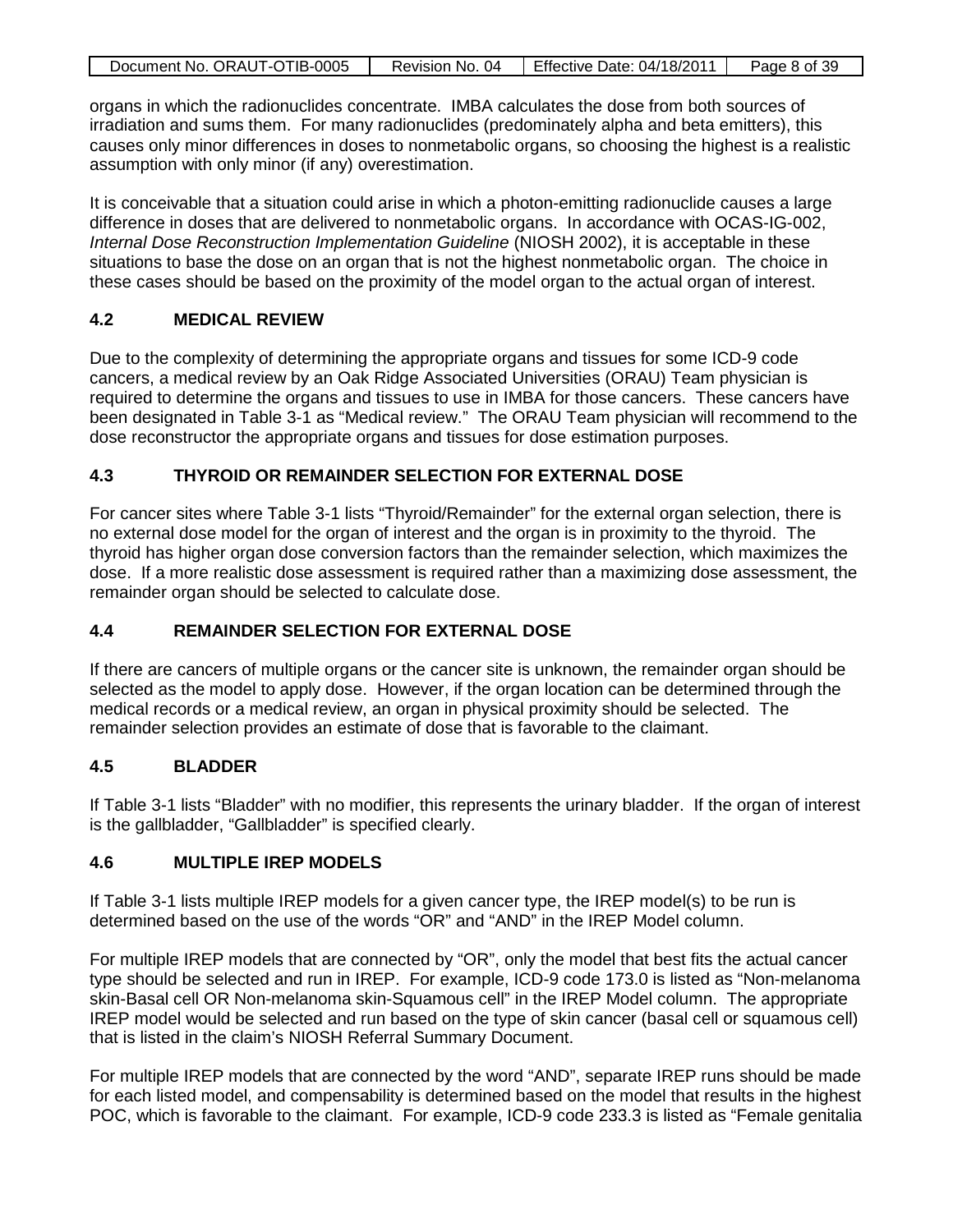| Document No. ORAUT-OTIB-0005 | Revision No. 04 | Effective Date: 04/18/2011 | Page 9 of 39 |
|------------------------------|-----------------|----------------------------|--------------|
|                              |                 |                            |              |

less ovary AND Ovary" in the IREP Model column. Separate IREP runs should be made using each model, and compensability would be based on the model that results in the highest POC.

### **4.7 SKIN CANCER MODEL CLARIFICATION**

If the IREP Model column lists squamous cell AND basal cell carcinomas, and the skin cancer is named but not clearly as squamous or basal, the non-melanoma squamous cell model is to be used. This model was developed with all named, non-melanoma, non-basal cell carcinoma included.

For example, for ICD-9 code 173, if the named cancer is fibrosarcoma of skin, this is not clearly either squamous cell or basal cell carcinoma. It is a specific, named cancer, however, so the nonmelanoma squamous cell model should be used (rather than using both models and selecting the higher POC).

The only exceptions to this rule are the named cancers basalsquamous cell carcinoma and squamobasal cell carcinoma. Because these are transitional forms, both IREP models should be run and the one that yields the larger POC should be selected.

### **4.8 ADENOCARCINOMA OF THE DISTAL (LOWER THIRD) ESOPHAGUS**

If adenocarcinoma is indicated in the distal esophagus (also known as the lower third, abdominal, lower thoracic esophagus, gastroesophageal, cardioesophageal junction, or esophageal cardia), the appropriate IMBA, external, and IREP organ model is the stomach. To use the stomach model, both conditions must be met (adenocarcinoma AND correct location). If either condition is not met, the use of the esophagus for the IMBA, external, and IREP organ model is appropriate.

### **4.9 SECONDARY CANCERS** – **LIKELY PRIMARY CANCER SITES WITH MULTIPLE IMBA, EXTERNAL, AND IREP ORGAN MODEL OPTIONS**

For secondary cancers with unknown primary cancer sites, the likely primary cancer sites are listed in Table 3-2. Because the likely primary cancer sites are listed only by ICD-9 code (three-digit code with no extensions), it is possible for a single likely primary cancer site to have multiple options for IMBA, external, and IREP organ model selection. In this case, each possible option must be assessed, and the option that yields the largest POC should be submitted.

For example, secondary cancer code 196.2 has a likely primary cancer site of ICD-9 code 153. ICD-9 code 153 has an Internal Dosimetry Organ selection of upper large intestine (ULI), lower large intestine (LLI), and colon, depending on the extension of the ICD-9 code. Because it is an unknown location, each of these organs must be run for internal dose purposes, and the one yielding the largest dose over the exposure period should be selected for use in the IREP run.

### **4.10 MULTIPLE SECONDARY CANCERS WITH UNKNOWN PRIMARY CANCER SITE OR MULTIPLE PRIMARY AND SECONDARY CANCERS**

In some claims, multiple secondary cancers with unknown primary cancer locations might be indicated. In such cases, unless DOL specifically states differently, each likely primary cancer site from each secondary cancer is to be treated separately, with individual IREP POC determinations, and combined as separate primary cancers.

For example, consider a claim has indicated separate secondary cancers of 196.0 (Lymph nodes of head, face, and neck) and 197.7 (Liver, specified as secondary), with no indication of the cancers being metastasized from a single unknown primary cancer site. When each of the likely primary cancer sites is assessed, ICD-9 code 162 (Lung) yields the largest POC for each at 38% (for this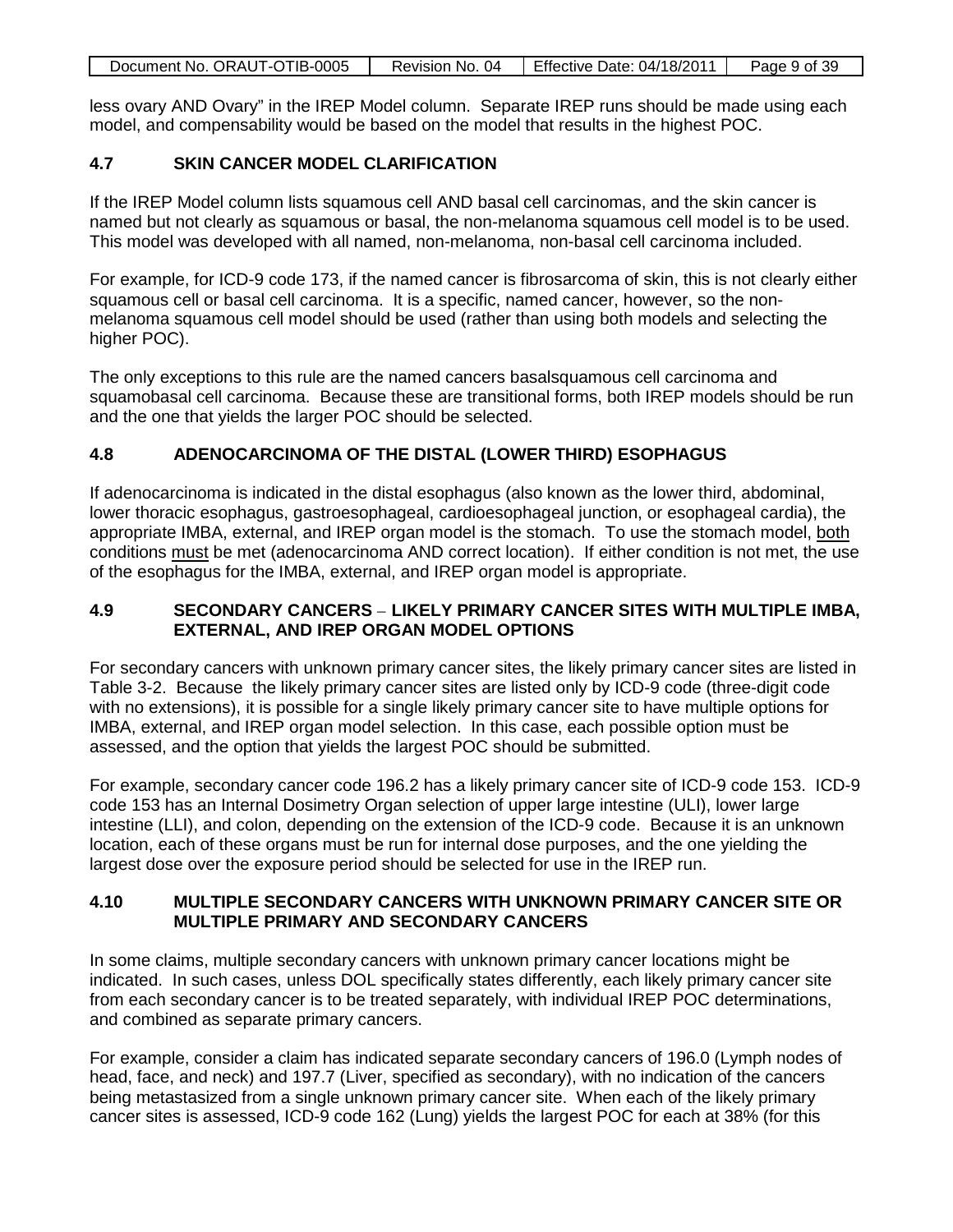| Document No. ORAUT-OTIB-0005 | Revision No. 04 | <b>Effective Date: 04/18/2011</b> | Page 10 of 39 |
|------------------------------|-----------------|-----------------------------------|---------------|
|                              |                 |                                   |               |

example only). Because it is possible that each secondary cancer came from a separate likely primary lung cancer, the POC results for each likely primary lung cancer should be combined to yield a final POC of 61.56% (per multiple cancer calculation in IREP).

The same type of situation might occur when primary and secondary cancers are both indicated by DOL. The same logic applies that, unless specifically directed otherwise by DOL, each cancer should be treated as a separate cancer for the determination of POC and for combining them for the final POC. It should not be assumed by the dose reconstructor that any listed secondary cancer has metastasized from another listed primary cancer.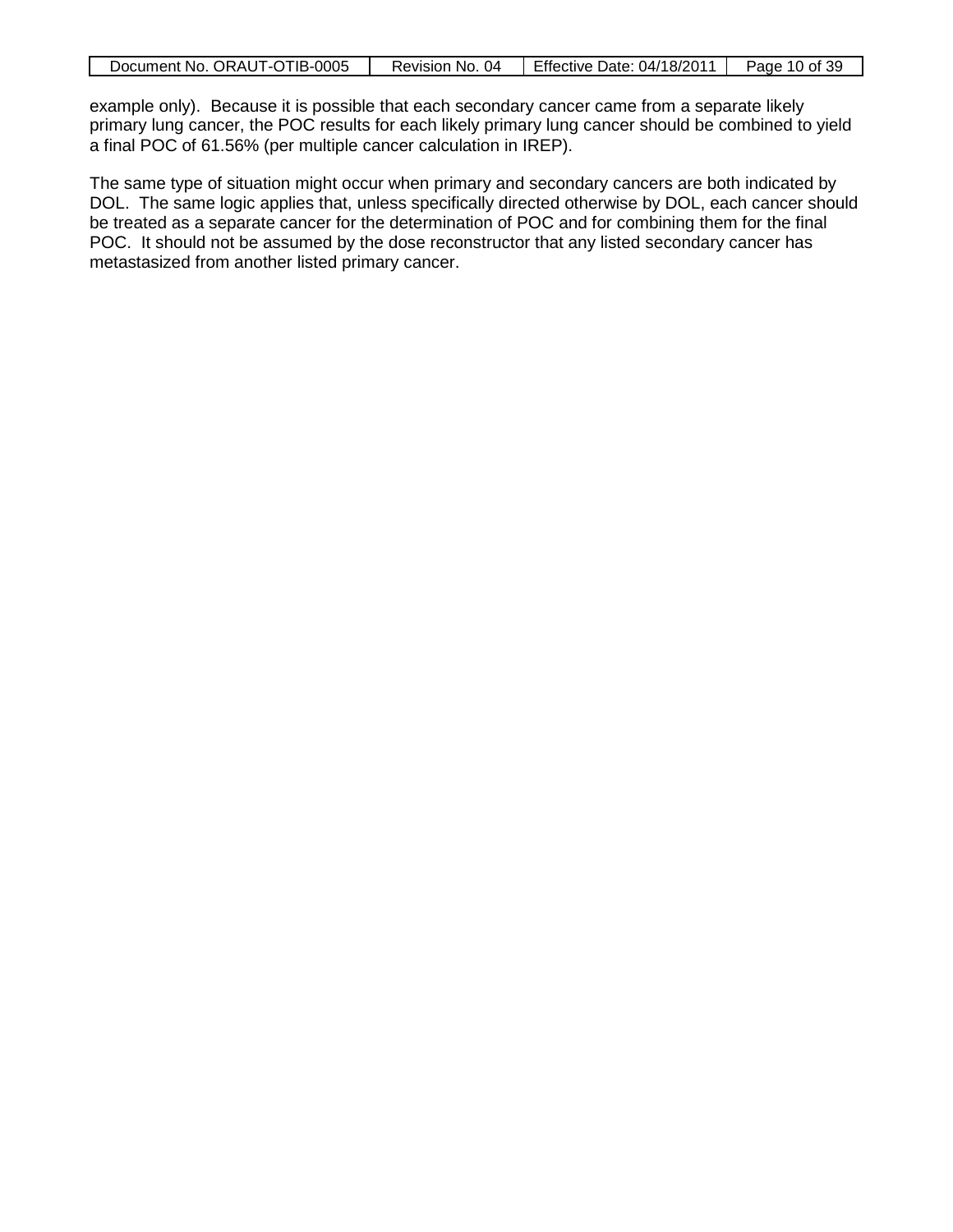| $ICD-9$ | ו מטוט ט־ו. "סטוטטוטורטו טוקמוזט, ווסטעטט, מוזע ורגבר וווטעטט וטרווועורומו מוזע טגעטוומו עטטט וטטטוטורעטווער טמט |                                                           |                                |                      |
|---------|------------------------------------------------------------------------------------------------------------------|-----------------------------------------------------------|--------------------------------|----------------------|
| code    | <b>Cancer code explanation</b>                                                                                   | Internal organ                                            | <b>External organ</b>          | <b>IREP</b> model    |
| 140     | Malig neoplasm lip                                                                                               |                                                           |                                |                      |
| 140.0   | Malig neo upper vermilion                                                                                        | Highest non-met org/tiss                                  | Skin                           | Oral cav and pharynx |
| 140.1   | Malig neo lower vermilion                                                                                        | Highest non-met org/tiss                                  | Skin                           | Oral cav and pharynx |
| 140.3   | Malig neo upper lip, inner                                                                                       | Highest non-met org/tiss                                  | Skin                           | Oral cav and pharynx |
| 140.4   | Malig neo lower lip, inner                                                                                       | Highest non-met org/tiss                                  | Skin                           | Oral cav and pharynx |
| 140.5   | Malig neo lip, inner nos                                                                                         | Highest non-met org/tiss                                  | Skin                           | Oral cav and pharynx |
| 140.6   | Malig neo lip, commissure                                                                                        | Highest non-met org/tiss                                  | Skin                           | Oral cav and pharynx |
| 140.8   | Malig neo lip nec                                                                                                | Highest non-met org/tiss                                  | Skin                           | Oral cav and pharynx |
| 140.9   | Malig neo lip/vermil nos                                                                                         | Highest non-met org/tiss                                  | Skin                           | Oral cav and pharynx |
| 141     | Malig neo tongue                                                                                                 |                                                           |                                |                      |
| 141.0   | Malig neo tongue base                                                                                            | Highest non-met org/tiss                                  | Thyroid/remainder <sup>a</sup> | Oral cav and pharynx |
| 141.1   | Malig neo dorsal tongue                                                                                          | Highest non-met org/tiss                                  | Thyroid/remainder <sup>a</sup> | Oral cav and pharynx |
| 141.2   | Malig neo tip/lat tongue                                                                                         | Highest non-met org/tiss                                  | Thyroid/remainder <sup>a</sup> | Oral cav and pharynx |
| 141.3   | Malig neo ventral tongue                                                                                         | Highest non-met org/tiss                                  | Thyroid/remainder <sup>a</sup> | Oral cav and pharynx |
| 141.4   | Malig neo ant 2/3 tongue                                                                                         | Highest non-met org/tiss                                  | Thyroid/remainder <sup>a</sup> | Oral cav and pharynx |
| 141.5   | Malig neo tongue junction                                                                                        | Highest non-met org/tiss                                  | Thyroid/remainder <sup>a</sup> | Oral cav and pharynx |
| 141.6   | Malig neo lingual tonsil                                                                                         | <b>LNET</b>                                               | Thyroid/remainder <sup>a</sup> | Oral cav and pharynx |
| 141.8   | Malig neo tongue nec                                                                                             | Highest non-met org/tiss                                  | Thyroid/remainder <sup>a</sup> | Oral cav and pharynx |
| 141.9   | Malig neo tongue nos                                                                                             | Highest non-met org/tiss                                  | Thyroid/remainder <sup>a</sup> | Oral cav and pharynx |
| 142     | Malig neo major salivary                                                                                         |                                                           |                                |                      |
| 142.0   | Malig neo parotid                                                                                                | Highest non-met org/tiss                                  | Thyroid/remainder <sup>a</sup> | Oral cav and pharynx |
| 142.1   | Malig neo submandibular                                                                                          | Highest non-met org/tiss                                  | Thyroid/remainder <sup>a</sup> | Oral cav and pharynx |
| 142.2   | Malig neo sublingual                                                                                             | Highest non-met org/tiss                                  | Thyroid/remainder <sup>a</sup> | Oral cav and pharynx |
| 142.8   | Malig neo maj salivary nec                                                                                       | Highest non-met org/tiss                                  | Thyroid/remainder <sup>a</sup> | Oral cav and pharynx |
| 142.9   | Malig neo salivary nos                                                                                           | Highest non-met org/tiss                                  | Thyroid/remainder <sup>a</sup> | Oral cav and pharynx |
| 143     | Malignant neoplasm gum                                                                                           |                                                           |                                |                      |
| 143.0   | Malig neo upper gum                                                                                              | Highest non-met org/tiss                                  | Thyroid/remainder <sup>a</sup> | Oral cav and pharynx |
| 143.1   | Malig neo lower gum                                                                                              | Highest non-met org/tiss                                  | Thyroid/remainder <sup>a</sup> | Oral cav and pharynx |
| 143.8   | Malig neo gum nec                                                                                                | Highest non-met org/tiss                                  | Thyroid/remainder <sup>a</sup> | Oral cav and pharynx |
| 143.9   | Malig neo gum nos                                                                                                | Highest non-met org/tiss                                  | Thyroid/remainder <sup>a</sup> | Oral cav and pharynx |
| 144     | Malig neo mouth floor                                                                                            |                                                           |                                |                      |
| 144.0   | Malig neo ant floor mouth                                                                                        | Highest non-met org/tiss                                  | Thyroid/remainder <sup>a</sup> | Oral cav and pharynx |
| 144.1   | Malig neo lat floor mouth                                                                                        | Highest non-met org/tiss                                  | Thyroid/remainder <sup>a</sup> | Oral cav and pharynx |
| 144.8   | Malig neo mouth floor nec                                                                                        | Highest non-met org/tiss                                  | Thyroid/remainder <sup>a</sup> | Oral cav and pharynx |
| 144.9   | Malig neo mouth floor nos                                                                                        | Highest non-met org/tiss                                  | Thyroid/remainder <sup>a</sup> | Oral cav and pharynx |
| 145     | Malig neo mouth nec/nos                                                                                          |                                                           |                                |                      |
| 145.0   | Malig neo cheek mucosa                                                                                           | Highest non-met org/tiss   Thyroid/remainder <sup>a</sup> |                                | Oral cav and pharynx |
| 145.1   | Malig neo mouth vestibule                                                                                        | Highest non-met org/tiss   Thyroid/remainder <sup>a</sup> |                                | Oral cav and pharynx |

|  |  | Table 3-1. Selection of organs, tissues, and IREP models for internal and external dose reconstruction based on ICD-9 code. |  |
|--|--|-----------------------------------------------------------------------------------------------------------------------------|--|
|  |  |                                                                                                                             |  |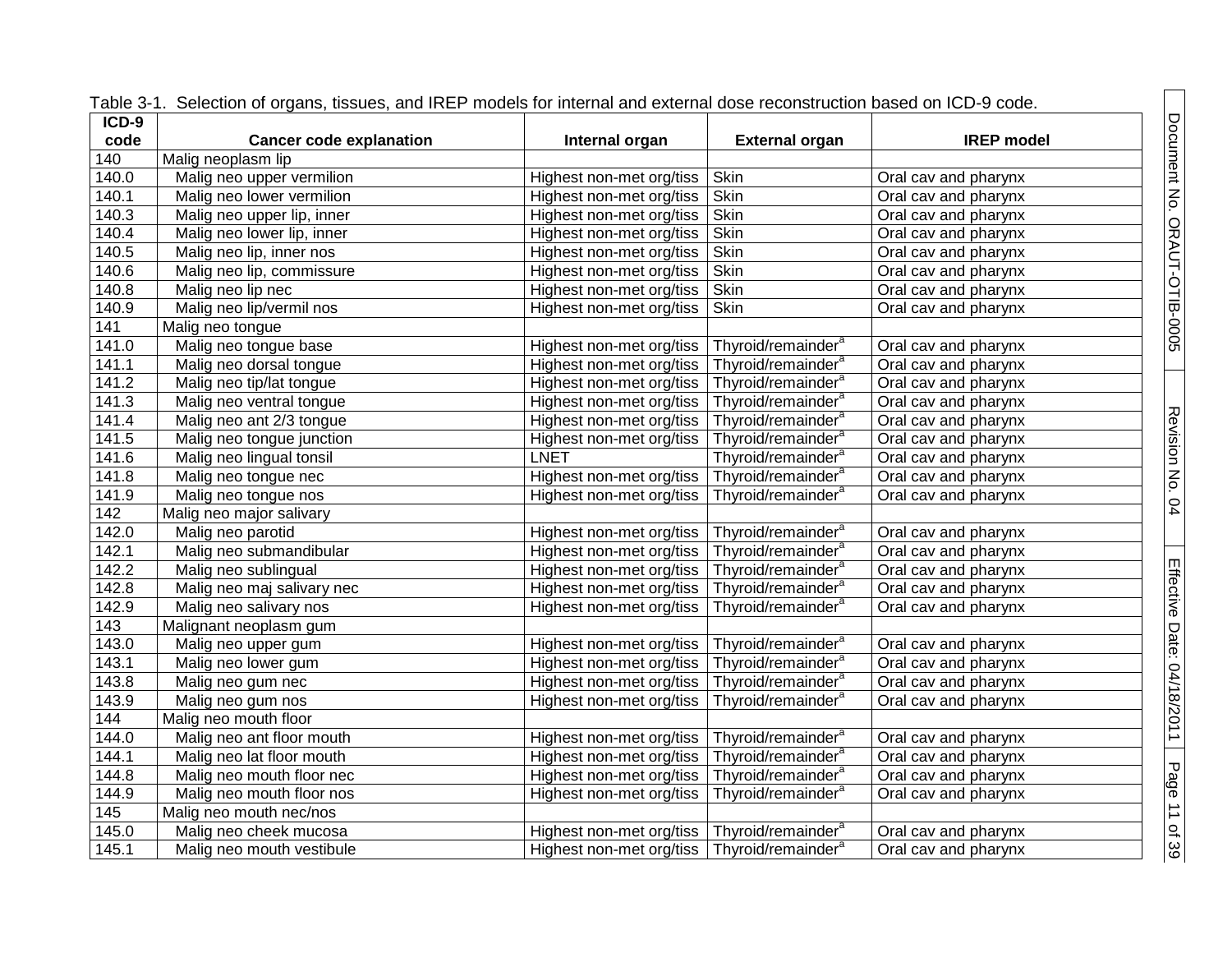| ICD-9             |                                |                          |                                |                      |
|-------------------|--------------------------------|--------------------------|--------------------------------|----------------------|
| code              | <b>Cancer code explanation</b> | Internal organ           | <b>External organ</b>          | <b>IREP</b> model    |
| 145.2             | Malig neo hard palate          | Highest non-met org/tiss | Thyroid/remainder <sup>a</sup> | Oral cav and pharynx |
| 145.3             | Malig neo soft palate          | Highest non-met org/tiss | Thyroid/remainder <sup>a</sup> | Oral cav and pharynx |
| 145.4             | Malig neo uvula                | Highest non-met org/tiss | Thyroid/remainder <sup>a</sup> | Oral cav and pharynx |
| 145.5             | Malig neo palate nos           | Highest non-met org/tiss | Thyroid/remainder <sup>a</sup> | Oral cav and pharynx |
| 145.6             | Malig neo retromolar           | Highest non-met org/tiss | Thyroid/remainder <sup>a</sup> | Oral cav and pharynx |
| 145.8             | Malig neo mouth nec            | Highest non-met org/tiss | Thyroid/remainder <sup>a</sup> | Oral cav and pharynx |
| 145.9             | Malig neo mouth nos            | Highest non-met org/tiss | Thyroid/remainder <sup>a</sup> | Oral cav and pharynx |
| 146               | Malig neo oropharynx           |                          |                                |                      |
| 146.0             | Malig neo tonsil               | <b>LNET</b>              | Esophagus                      | Oral cav and pharynx |
| 146.1             | Malig neo tonsillar fossa      | <b>LNET</b>              | Esophagus                      | Oral cav and pharynx |
| 146.2             | Malig neo tonsil pillars       | <b>LNET</b>              | Esophagus                      | Oral cav and pharynx |
| 146.3             | Malig neo vallecula            | ET2                      | Esophagus                      | Oral cav and pharynx |
| 146.4             | Malig neo ant epiglottis       | ET2                      | Esophagus                      | Oral cav and pharynx |
| 146.5             | Malig neo epiglottis junct     | ET <sub>2</sub>          | Esophagus                      | Oral cav and pharynx |
| 146.6             | Malig neo lat oropharynx       | ET2                      | Esophagus                      | Oral cav and pharynx |
| 146.7             | Malig neo post oropharynx      | ET2                      | Esophagus                      | Oral cav and pharynx |
| 146.8             | Malig neo oropharynx nec       | ET2                      | Esophagus                      | Oral cav and pharynx |
| 146.9             | Malig neo oropharynx nos       | ET2                      | Esophagus                      | Oral cav and pharynx |
| $\frac{147}{147}$ | Malig neo nasopharynx          |                          |                                |                      |
| 147.0             | Malig neo super nasopharyn     | ET <sub>2</sub>          | Esophagus                      | Oral cav and pharynx |
| 147.1             | Malig neo post nasopharynx     | ET <sub>2</sub>          | Esophagus                      | Oral cav and pharynx |
| 147.2             | Malig neo lat nasopharynx      | ET2                      | Esophagus                      | Oral cav and pharynx |
| 147.3             | Malig neo ant nasopharynx      | ET2                      | Esophagus                      | Oral cav and pharynx |
| 147.8             | Malig neo nasopharynx nec      | ET <sub>2</sub>          | Esophagus                      | Oral cav and pharynx |
| 147.9             | Malig neo nasopharynx nos      | ET <sub>2</sub>          | Esophagus                      | Oral cav and pharynx |
| 148               | Malig neo hypopharynx          |                          |                                |                      |
| 148.0             | Malig neo postcricoid          | ET2                      | Esophagus                      | Oral cav and pharynx |
| 148.1             | Malig neo pyriform sinus       | ET2                      | Esophagus                      | Oral cav and pharynx |
| 148.2             | Malig neo aryepiglott fold     | ET2                      | Esophagus                      | Oral cav and pharynx |
| 148.3             | Malig neo post hypopharynx     | ET2                      | Esophagus                      | Oral cav and pharynx |
| 148.8             | Malig neo hypopharynx nec      | ET2                      | Esophagus                      | Oral cav and pharynx |
| 148.9             | Malig neo hypopharynx nos      | ET2                      | Esophagus                      | Oral cav and pharynx |
| 149               | Other malig oropharynx         |                          |                                |                      |
| 149.0             | Malig neo pharynx nos          | ET2                      | Esophagus                      | Oral cav and pharynx |
| 149.1             | Malig neo waldeyer's ring      | <b>LNET</b>              | Esophagus                      | Oral cav and pharynx |
| 149.8             | Malig neo oral/pharynx nec     | ET <sub>2</sub>          | Esophagus                      | Oral cav and pharynx |
| 149.9             | Malig neo orophryn ill-def     | ET <sub>2</sub>          | Esophagus                      | Oral cav and pharynx |
| 150               | Malig neo esophagus            |                          |                                |                      |
| 150.0             | Malig neo cervical esophag     | Esophagus                | Esophagus                      | Esophagus            |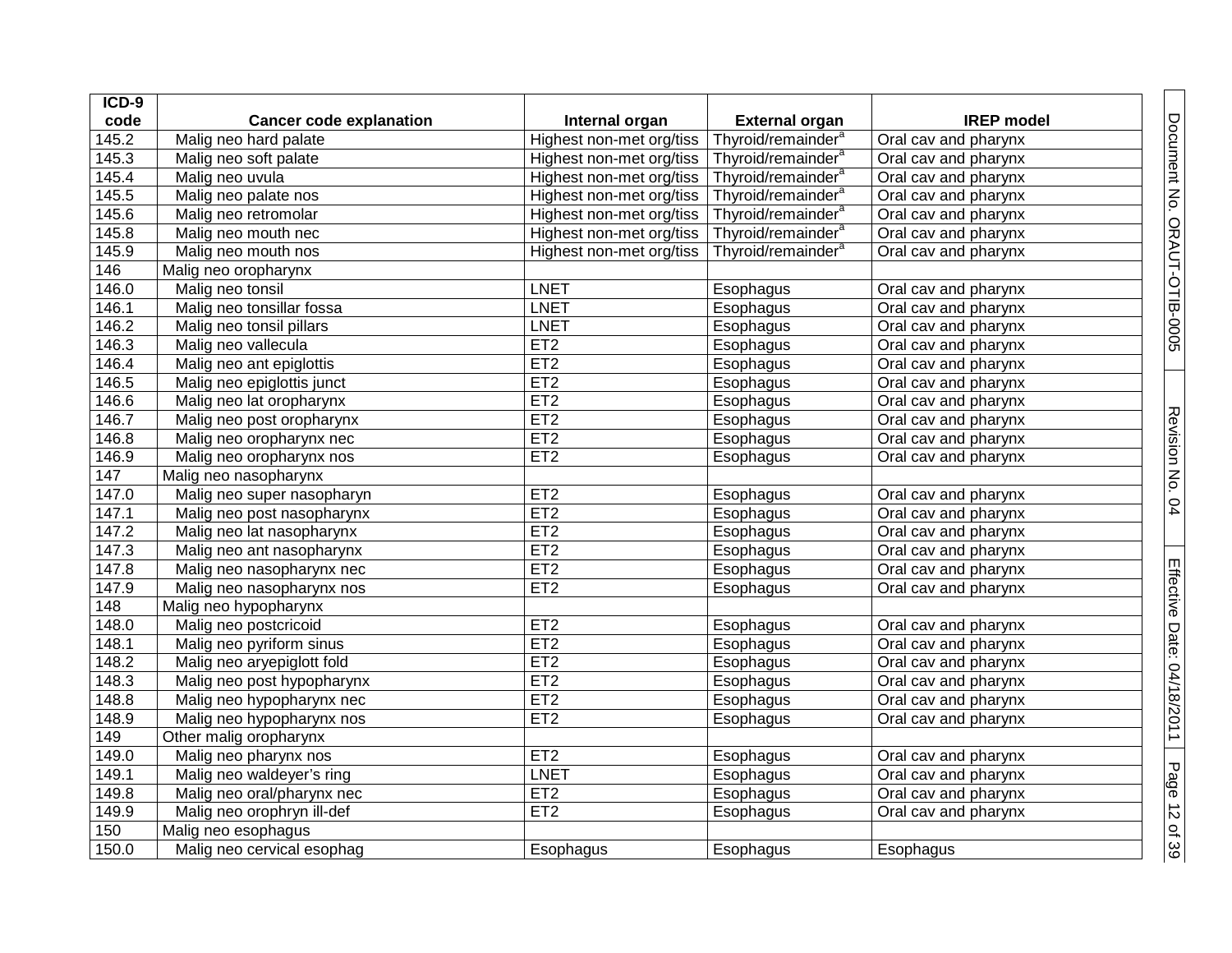| ICD-9              |                                |                          |                                |                   |
|--------------------|--------------------------------|--------------------------|--------------------------------|-------------------|
| code               | <b>Cancer code explanation</b> | Internal organ           | <b>External organ</b>          | <b>IREP</b> model |
| 150.1              | Malig neo thoracic esophag     | Esophagus/stomach        | Esophagus/stomach              | Esophagus/stomach |
| $150.\overline{2}$ | Malig neo abdomin esophag      | Esophagus/stomach        | Esophagus/stomach <sup>t</sup> | Esophagus/stomach |
| 150.3              | Malig neo upper 3rd esoph      | Esophagus                | Esophagus                      | Esophagus         |
| 150.4              | Malig neo middle 3rd esoph     | Esophagus                | Esophagus                      | Esophagus         |
| 150.5              | Malig neo lower 3rd esoph      | Esophagus/stomach        | Esophagus/stomach              | Esophagus/stomach |
| 150.8              | Malig neo esophagus nec        | Esophagus/stomach        | Esophagus/stomach              | Esophagus/stomach |
| 150.9              | Malig neo esophagus nos        | Esophagus/stomach        | Esophagus/stomach <sup>t</sup> | Esophagus/stomach |
| 151                | Malignant neo stomach          |                          |                                |                   |
| 151.0              | Malig neo stomach cardia       | Stomach                  | Stomach                        | Stomach           |
| 151.1              | Malig neo pylorus              | Stomach                  | Stomach                        | Stomach           |
| 151.2              | Malig neo pyloric antrum       | Stomach                  | Stomach                        | Stomach           |
| $151.\overline{3}$ | Malig neo stomach fundus       | Stomach                  | Stomach                        | Stomach           |
| 151.4              | Malig neo stomach body         | Stomach                  | Stomach                        | Stomach           |
| 151.5              | Malig neo stom lesser curv     | Stomach                  | Stomach                        | Stomach           |
| 151.6              | Malig neo stom great curv      | Stomach                  | Stomach                        | Stomach           |
| 151.8              | Malig neo stomach nec          | Stomach                  | Stomach                        | Stomach           |
| 151.9              | Malig neo stomach nos          | Stomach                  | Stomach                        | Stomach           |
| 152                | Malig neo small bowel          |                          |                                |                   |
| 152.0              | Malig neo duodenum             | $\overline{\mathsf{S}}$  | Stomach                        | All digestive     |
| 152.1              | Malig neo jejunum              | $\overline{\mathsf{SI}}$ | Stomach                        | All digestive     |
| 152.2              | Malig neo ileum                | $\overline{\mathsf{SI}}$ | Stomach                        | All digestive     |
| 152.3              | Malig neo meckel's divert      | $\overline{\mathsf{SI}}$ | Stomach                        | All digestive     |
| 152.8              | Malig neo small bowel nec      | $\overline{\mathsf{SI}}$ | Stomach                        | All digestive     |
| 152.9              | Malig neo small bowel nos      | $\overline{\mathsf{SI}}$ | Stomach                        | All digestive     |
| 153                | Malignant neoplasm colon       |                          |                                |                   |
| 153.0              | Malig neo hepatic flexure      | ULI                      | Colon                          | Colon             |
| 153.1              | Malig neo transverse colon     | ULI                      | Colon                          | Colon             |
| 153.2              | Malig neo descend colon        | LLI                      | Colon                          | Colon             |
| 153.3              | Malig neo sigmoid colon        | LLI                      | Colon                          | Colon             |
| 153.4              | Malig neo cecum                | $\overline{UL}$          | Colon                          | Colon             |
| 153.5              | Malig neo appendix             | ULI                      | Colon                          | Colon             |
| 153.6              | Malig neo ascend colon         | $\overline{UL}$          | Colon                          | Colon             |
| 153.7              | Malig neo splenic flexure      | $\overline{L}$           | Colon                          | Colon             |
| 153.8              | Malig neo colon nec            | Colon                    | Colon                          | Colon             |
| 153.9              | Malig neo colon nos            | Colon                    | Colon                          | Colon             |
| 154                | Malig neo rectum/anus          |                          |                                |                   |
| 154.0              | Malig neo rectosigmoid jct     | LLI                      | Colon                          | Rectum            |
| 154.1              | Malig neo rectum               | LLI                      | Colon                          | Rectum            |
| 154.2              | Malig neo anal canal           | LLI                      | Colon                          | Rectum            |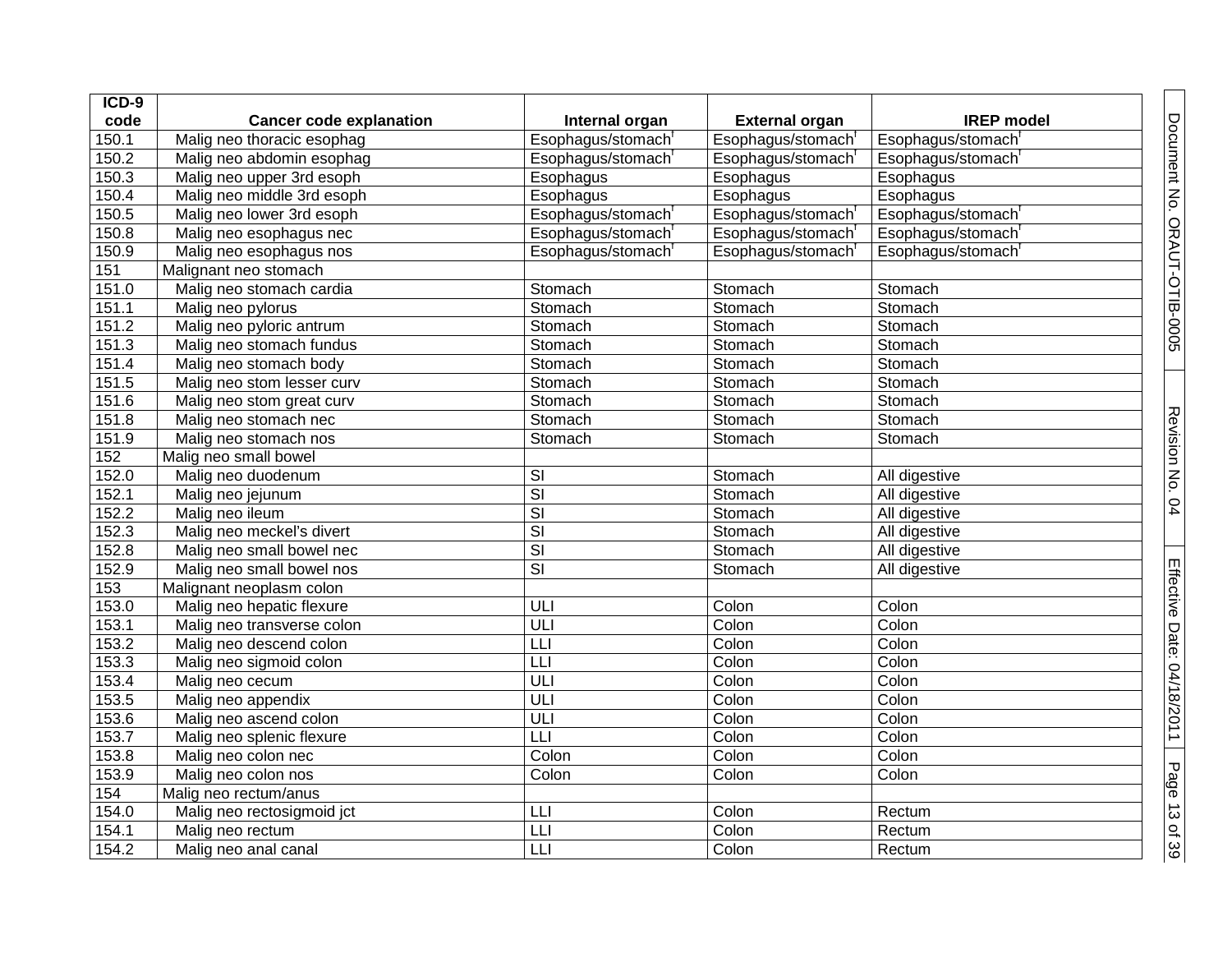| ICD-9 |                                |                                |                                |                   |
|-------|--------------------------------|--------------------------------|--------------------------------|-------------------|
| code  | <b>Cancer code explanation</b> | Internal organ                 | <b>External organ</b>          | <b>IREP</b> model |
| 154.3 | Malig neo anus nos             | LLI                            | Colon                          | Rectum            |
| 154.8 | Malig neo rectum/anus nec      | L                              | Colon                          | Rectum            |
| 155   | Malignant neoplasm liver       |                                |                                |                   |
| 155.0 | Malig neo liver, primary       | Liver                          | Liver                          | Liver             |
| 155.1 | Malig neo intrahepat ducts     | Liver/gallbladder <sup>h</sup> | Liver                          | Gallbladder       |
| 155.2 | Malig neo liver nos            | Liver                          | Liver                          | Liver             |
| 156   | Malig neo gb/extrahepatic      |                                |                                |                   |
| 156.0 | Malig neo gallbladder          | Gallbladder                    | Liver                          | Gallbladder       |
| 156.1 | Malig neo extrahepat ducts     | Gallbladder                    | Liver                          | Gallbladder       |
| 156.2 | Malig neo ampulla vater        | Gallbladder                    | Liver                          | Gallbladder       |
| 156.8 | Malig neo biliary nec          | Gallbladder                    | Liver                          | Gallbladder       |
| 156.9 | Malig neo biliary nos          | Gallbladder                    | Liver                          | Gallbladder       |
| 157   | Malignant neo pancreas         |                                |                                |                   |
| 157.0 | Malig neo pancreas head        | Pancreas                       | Stomach                        | Pancreas          |
| 157.1 | Malig neo pancreas body        | Pancreas                       | Stomach                        | Pancreas          |
| 157.2 | Malig neo pancreas tail        | Pancreas                       | Stomach                        | Pancreas          |
| 157.3 | Malig neo pancreatic duct      | Pancreas                       | Stomach                        | Pancreas          |
| 157.4 | Malig neo islet langerhans     | Pancreas                       | Stomach                        | Pancreas          |
| 157.8 | Malig neo pancreas nec         | Pancreas                       | Stomach                        | Pancreas          |
| 157.9 | Malig neo pancreas nos         | Pancreas                       | Stomach                        | Pancreas          |
| 158   | Malig neo peritoneum           |                                |                                |                   |
| 158.0 | Malig neo retroperitoneum      | Highest non-met org/tiss       | Stomach                        | All digestive     |
| 158.8 | Malig neo peritoneum nec       | Highest non-met org/tiss       | Stomach                        | All digestive     |
| 158.9 | Malig neo peritoneum nos       | Highest non-met org/tiss       | Stomach                        | All digestive     |
| 159   | Other malig neo gi/periton     |                                |                                |                   |
| 159.0 | Malig neo intestine nos        | Colon                          | Stomach                        | All digestive     |
| 159.1 | Malig neo spleen nec           | Spleen                         | Stomach                        | All digestive     |
| 159.8 | Malig neo gi/intra-abd nec     | Highest non-met org/tiss       | Stomach                        | All digestive     |
| 159.9 | Malig neo gi tract ill-def     | Highest non-met org/tiss       | Stomach                        | All digestive     |
| 160   | Malig neo nasal cav/sinus      |                                |                                |                   |
| 160.0 | Malig neo nasal cavities       | ET <sub>1</sub>                | Thyroid/remainder <sup>a</sup> | Other respiratory |
| 160.1 | Malig neo middle ear           | Highest non-met org/tiss       | Thyroid/remainder <sup>a</sup> | Other respiratory |
| 160.2 | Malig neo maxillary sinus      | Highest non-met org/tiss       | Thyroid/remainder <sup>a</sup> | Other respiratory |
| 160.3 | Malig neo ethmoidal sinus      | Highest non-met org/tiss       | Thyroid/remainder <sup>a</sup> | Other respiratory |
| 160.4 | Malig neo frontal sinus        | Highest non-met org/tiss       | Thyroid/remainder <sup>a</sup> | Other respiratory |
| 160.5 | Malig neo sphenoid sinus       | Highest non-met org/tiss       | Thyroid/remainder <sup>a</sup> | Other respiratory |
| 160.8 | Malig neo access sinus nec     | Highest non-met org/tiss       | Thyroid/remainder <sup>a</sup> | Other respiratory |
| 160.9 | Malig neo access sinus nos     | Highest non-met org/tiss       | Thyroid/remainder <sup>a</sup> | Other respiratory |
| 161   | Malignant neo larynx           |                                |                                |                   |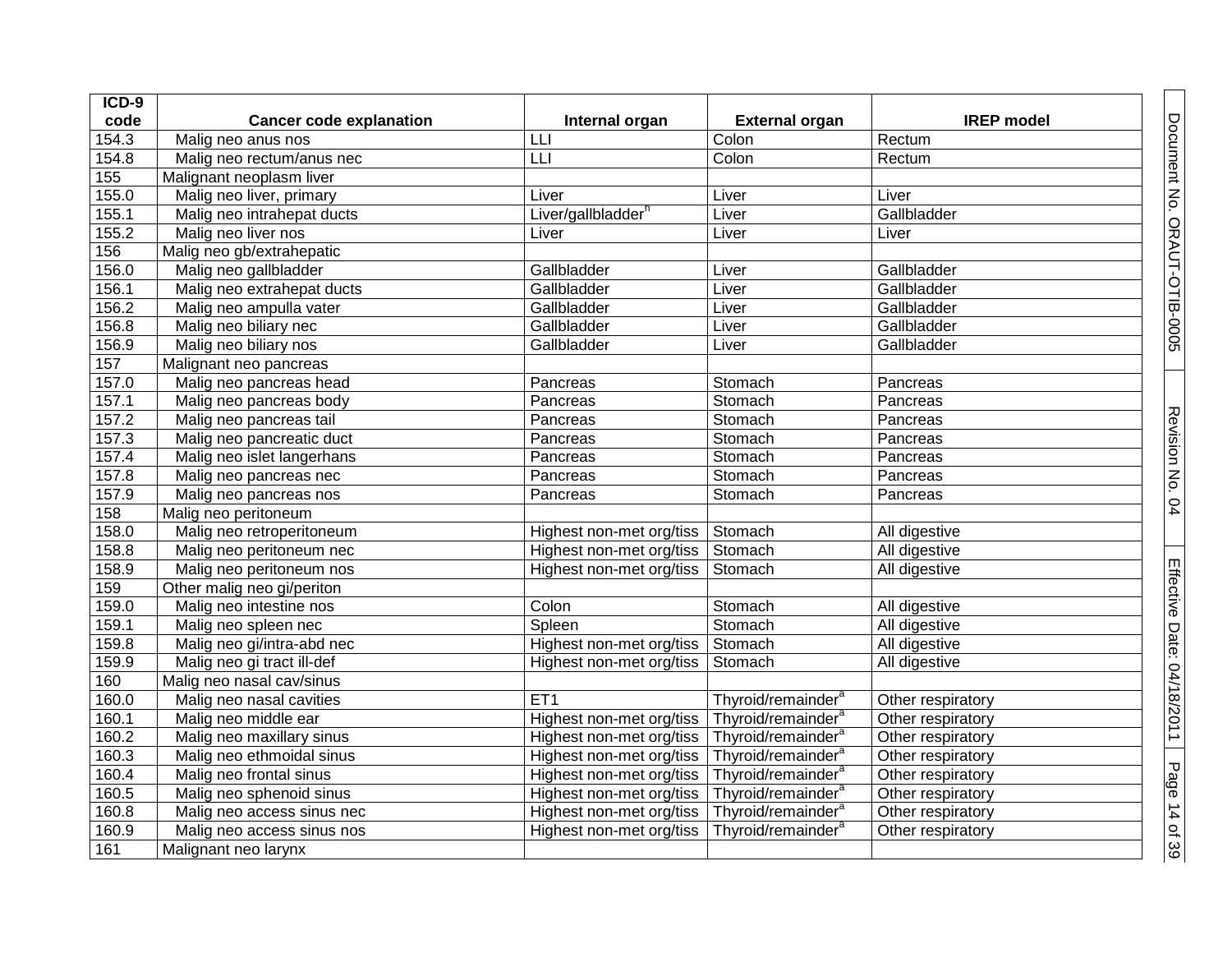| $ICD-9$            |                                |                          |                       |                   |  |
|--------------------|--------------------------------|--------------------------|-----------------------|-------------------|--|
| code               | <b>Cancer code explanation</b> | Internal organ           | <b>External organ</b> | <b>IREP</b> model |  |
| 161.0              | Malig neo glottis              | ET2                      | Esophagus             | Other respiratory |  |
| 161.1              | Malig neo supraglottis         | ET2                      | Esophagus             | Other respiratory |  |
| 161.2              | Malig neo subglottis           | ET2                      | Esophagus             | Other respiratory |  |
| 161.3              | Malig neo cartilage larynx     | ET2                      | Esophagus             | Other respiratory |  |
| $161.\overline{8}$ | Malig neo larynx nec           | ET2                      | Esophagus             | Other respiratory |  |
| 161.9              | Malig neo larynx nos           | ET2                      | Esophagus             | Other respiratory |  |
| 162                | Malig neo trachea/lung         |                          |                       |                   |  |
| 162.0              | Malig neo trachea              | Lung                     | Lung                  | Lung              |  |
| 162.2              | Malig neo main bronchus        | Lung                     | Lung                  | Lung              |  |
| 162.3              | Malig neo upper lobe lung      | Lung                     | Lung                  | Lung              |  |
| 162.4              | Malig neo middle lobe lung     | Lung                     | Lung                  | Lung              |  |
| 162.5              | Malig neo lower lobe lung      | Lung                     | Lung                  | Lung              |  |
| 162.8              | Malig neo bronch/lung nec      | Lung                     | Lung                  | Lung              |  |
| 162.9              | Malig neo bronch/lung nos      | Lung                     | Lung                  | Lung              |  |
| 163                | Malignant neopl pleura         |                          |                       |                   |  |
| 163.0              | Malig neo parietal pleura      | Highest non-met org/tiss | Lung                  | Other respiratory |  |
| 163.1              | Malig neo visceral pleura      | Highest non-met org/tiss | Lung                  | Other respiratory |  |
| 163.8              | Malig neo pleura nec           | Highest non-met org/tiss | Lung                  | Other respiratory |  |
| 163.9              | Malig neo pleura nos           | Highest non-met org/tiss | Lung                  | Other respiratory |  |
| 164                | Malig neo thymus/mediastin     |                          |                       |                   |  |
| 164.0              | Malig neo thymus               | Thymus                   | Thymus                | Other respiratory |  |
| 164.1              | Malig neo heart                | <b>Heart Wall</b>        | Thymus                | Other respiratory |  |
| 164.2              | Malig neo ant mediastinum      | Highest non-met org/tiss | Thymus                | Other respiratory |  |
| 164.3              | Malig neo post mediastinum     | Highest non-met org/tiss | Thymus                | Other respiratory |  |
| 164.8              | Malig neo mediastinum nec      | Highest non-met org/tiss | Thymus                | Other respiratory |  |
| 164.9              | Malig neo mediastinum nos      | Highest non-met org/tiss | Thymus                | Other respiratory |  |
| 165                | Oth/ill-def mal neo resp       |                          |                       |                   |  |
| 165.0              | Malig neo upper resp nos       | Lung                     | Lung                  | Other respiratory |  |
| 165.8              | Malig neo thorax/resp nec      | Lung                     | Lung                  | Other respiratory |  |
| 165.9              | Malig neo resp system nos      | Lung                     | Lung                  | Other respiratory |  |
| 170                | Malig neo bone/artic cart      |                          |                       |                   |  |
| 170.0              | Malig neo skull/face bone      | Bone surface             | Bone surface          | <b>Bone</b>       |  |
| 170.1              | Malig neo mandible             | Bone surface             | Bone surface          | <b>Bone</b>       |  |
| 170.2              | Malig neo vertebrae            | Bone surface             | Bone surface          | <b>Bone</b>       |  |
| 170.3              | Malig neo ribs/stern/clav      | Medical review           | Bone surface          | <b>Bone</b>       |  |
| 170.4              | Malig neo long bones arm       | Bone surface             | Bone surface          | <b>Bone</b>       |  |
| 170.5              | Malig neo bones wrist/hand     | Bone surface             | Bone surface          | <b>Bone</b>       |  |
| 170.6              | Malig neo pelvic girdle        | Medical review           | Bone surface          | <b>Bone</b>       |  |
| 170.7              | Malig neo long bones leg       | Medical review           | Bone surface          | Bone              |  |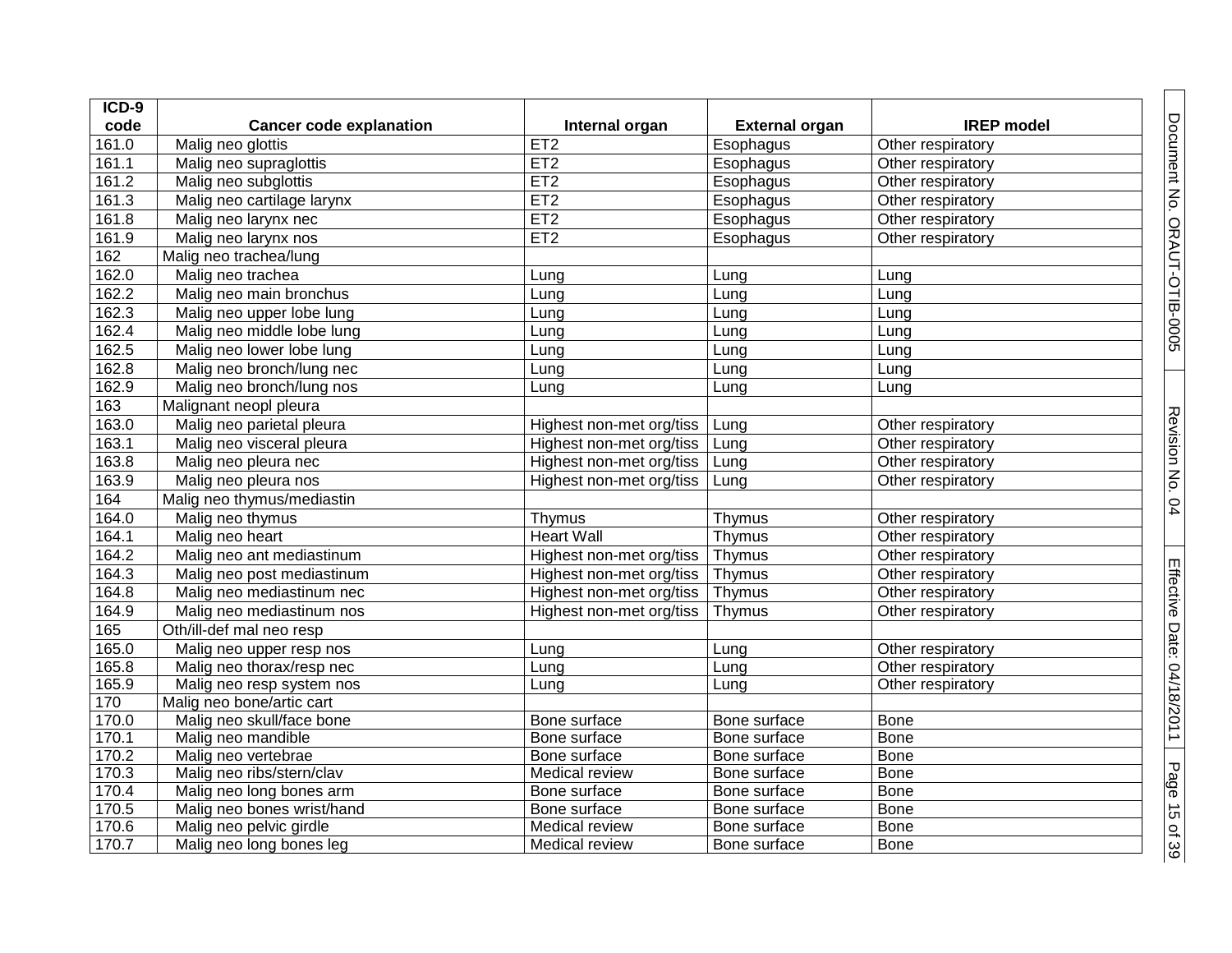| $ICD-9$          |                                |                                                   |                                |                                                                     |
|------------------|--------------------------------|---------------------------------------------------|--------------------------------|---------------------------------------------------------------------|
| code             | <b>Cancer code explanation</b> | Internal organ                                    | <b>External organ</b>          | <b>IREP</b> model                                                   |
| 170.8            | Malig neo bones ankle/foot     | Bone surface                                      | Bone surface                   | <b>Bone</b>                                                         |
| 170.9            | Malig neo bone nos             | Medical review                                    | Bone surface                   | <b>Bone</b>                                                         |
| $\overline{171}$ | Malig neo soft tissue          |                                                   |                                |                                                                     |
| 171.0            | Malig neo soft tissue head     | Highest non-met org/tiss                          | Thyroid/remainder <sup>a</sup> | Connective tissue                                                   |
| 171.2            | Malig neo soft tissue arm      | Highest non-met org/tiss   Remainder <sup>b</sup> |                                | Connective tissue                                                   |
| 171.3            | Malig neo soft tissue leg      | Highest non-met org/tiss   Remainder <sup>b</sup> |                                | Connective tissue                                                   |
| 171.4            | Malig neo soft tis thorax      | Highest non-met org/tiss   Remainder <sup>b</sup> |                                | Connective tissue                                                   |
| 171.5            | Malig neo soft tis abdomen     | Highest non-met org/tiss   Remainder <sup>b</sup> |                                | Connective tissue                                                   |
| 171.6            | Malig neo soft tis pelvis      | Highest non-met org/tiss   Remainder <sup>b</sup> |                                | Connective tissue                                                   |
| 171.7            | Malig neo trunk nos            | Highest non-met org/tiss   Remainder <sup>b</sup> |                                | Connective tissue                                                   |
| 171.8            | Malig neo soft tissue nec      | Highest non-met org/tiss   Remainder <sup>b</sup> |                                | Connective tissue                                                   |
| 171.9            | Malig neo soft tissue nos      | Highest non-met org/tiss                          | Remainder <sup>b</sup>         | Connective tissue                                                   |
| 172              | Malignant melanoma skin        |                                                   |                                |                                                                     |
| 172.0            | Malig melanoma lip             | <b>Skin</b>                                       | <b>Skin</b>                    | Malignant melanoma                                                  |
| 172.1            | Malig melanoma eyelid          | <b>Skin</b>                                       | <b>Skin</b>                    | Malignant melanoma                                                  |
| 172.2            | Malig melanoma ear             | Skin                                              | <b>Skin</b>                    | Malignant melanoma                                                  |
| 172.3            | Malig melanoma face nec/nos    | Skin                                              | Skin                           | Malignant melanoma                                                  |
| 172.4            | Malig melanoma scalp/neck      | <b>Skin</b>                                       | <b>Skin</b>                    | Malignant melanoma                                                  |
| 172.5            | Malig melanoma trunk           | Skin                                              | <b>Skin</b>                    | Malignant melanoma                                                  |
| 172.6            | Malig melanoma arm             | Skin                                              | Skin                           | Malignant melanoma                                                  |
| 172.7            | Malig melanoma leg             | <b>Skin</b>                                       | <b>Skin</b>                    | Malignant melanoma                                                  |
| 172.8            | Malig melanoma skin nec        | Skin                                              | <b>Skin</b>                    | Malignant melanoma                                                  |
| 172.9            | Malig melanoma skin nos        | <b>Skin</b>                                       | <b>Skin</b>                    | Malignant melanoma                                                  |
| $173$            | Other malig neopl skin         |                                                   |                                |                                                                     |
| 173.0            | Malig neo skin lip             | Skin                                              | <b>Skin</b>                    | Non-melanoma skin-basal cell OR<br>Non-melanoma skin-squamous cell' |
| 173.1            | Malig neo skin eyelid          | <b>Skin</b>                                       | <b>Skin</b>                    | Non-melanoma skin-basal cell OR<br>Non-melanoma skin-squamous cell' |
| 173.2            | Malig neo skin ear             | Skin                                              | Skin                           | Non-melanoma skin-basal cell OR<br>Non-melanoma skin-squamous cell' |
| 173.3            | Malig neo skin face nec        | Skin                                              | <b>Skin</b>                    | Non-melanoma skin-basal cell OR<br>Non-melanoma skin-squamous cell' |
| 173.4            | Malig neo scalp/skin neck      | Skin                                              | <b>Skin</b>                    | Non-melanoma skin-basal cell OR<br>Non-melanoma skin-squamous cell' |
| 173.5            | Malig neo skin trunk           | Skin                                              | <b>Skin</b>                    | Non-melanoma skin-basal cell OR<br>Non-melanoma skin-squamous cell' |
| 173.6            | Malig neo skin arm             | <b>Skin</b>                                       | <b>Skin</b>                    | Non-melanoma skin-basal cell OR<br>Non-melanoma skin-squamous cell' |
| 173.7            | Malig neo skin leg             | Skin                                              | Skin                           | Non-melanoma skin-basal cell OR<br>Non-melanoma skin-squamous cell' |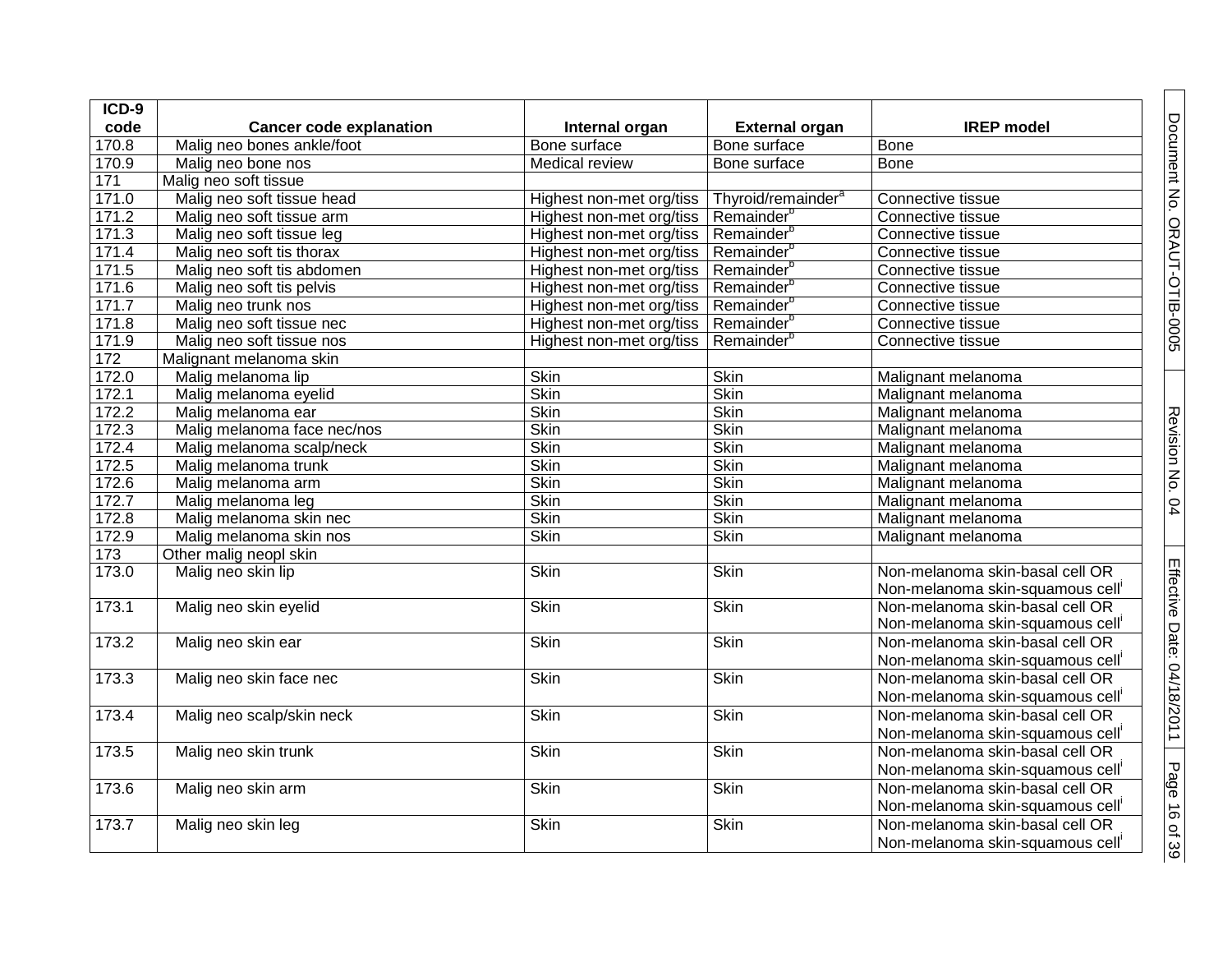| ICD-9             |                                |                          |                                |                                                          |
|-------------------|--------------------------------|--------------------------|--------------------------------|----------------------------------------------------------|
| code              | <b>Cancer code explanation</b> | Internal organ           | <b>External organ</b>          | <b>IREP</b> model                                        |
| 173.8             | Malig neo skin nec             | Skin                     | Skin                           | Non-melanoma skin-basal cell OR                          |
|                   |                                |                          |                                | Non-melanoma skin-squamous cell'                         |
| 173.9             | Malig neo skin nos             | Skin                     | Skin                           | Non-melanoma skin-basal cell OR                          |
|                   |                                |                          |                                | Non-melanoma skin-squamous cell'                         |
| 174               | Malig neo female breast        |                          |                                |                                                          |
| 174.0             | Malig neo nipple               | <b>Breast</b>            | <b>Breast</b>                  | <b>Breast</b>                                            |
| 174.1             | Malig neo breast-central       | <b>Breast</b>            | <b>Breast</b>                  | <b>Breast</b>                                            |
| 174.2             | Malig neo breast up-inner      | <b>Breast</b>            | <b>Breast</b>                  | <b>Breast</b>                                            |
| 174.3             | Malig neo breast low-inner     | <b>Breast</b>            | <b>Breast</b>                  | <b>Breast</b>                                            |
| 174.4             | Malig neo breast up-outer      | <b>Breast</b>            | <b>Breast</b>                  | <b>Breast</b>                                            |
| 174.5             | Malig neo breast low-outer     | <b>Breast</b>            | <b>Breast</b>                  | <b>Breast</b>                                            |
| 174.6             | Malig neo breast-axillary      | <b>Breast</b>            | <b>Breast</b>                  | <b>Breast</b>                                            |
| 174.8             | Malig neo breast nec           | <b>Breast</b>            | <b>Breast</b>                  | <b>Breast</b>                                            |
| 174.9             | Malig neo breast nos           | <b>Breast</b>            | <b>Breast</b>                  | <b>Breast</b>                                            |
| $\frac{175}{175}$ | Malig neo male breast          |                          |                                |                                                          |
| 175.0             | Malig neo male nipple          | <b>Breast</b>            | <b>Breast</b>                  | <b>Breast</b>                                            |
| 175.9             | Malig neo male breast nec      | <b>Breast</b>            | <b>Breast</b>                  | <b>Breast</b>                                            |
| 176               | Kaposi's sarcoma               |                          |                                |                                                          |
| 176.0             | Skin-kaposi's sarcoma          | Skin                     | Skin                           | Connective tissue AND                                    |
|                   |                                |                          |                                | non-melanoma skin-squamous cell                          |
| 176.1             | Soft tissue-kaposi's sarcoma   | Highest non-met org/tiss | Remainder <sup>b</sup>         | Connective tissue AND                                    |
|                   |                                |                          |                                | non-melanoma skin-squamous cell                          |
| 176.2             | Palate-kaposi's sarcoma        | Highest non-met org/tiss | Thyroid/remainder <sup>a</sup> | <b>Connective tissue AND</b>                             |
|                   |                                |                          |                                | non-melanoma skin-squamous cell                          |
| 176.3             | Gi sites-kaposi's sarcoma      | Colon                    | Stomach/colon                  | Connective tissue AND                                    |
|                   |                                |                          | (location dependant)           | non-melanoma skin-squamous cell                          |
| 176.4             | Lung-kaposi's sarcoma          | Lung                     | Lung                           | Connective tissue AND                                    |
|                   |                                |                          |                                | non-melanoma skin-squamous cell                          |
| 176.5             | Lymph nodes-kaposi's sarcoma   | Highest non-met org/tiss | Remainder <sup>b</sup>         | Connective tissue AND                                    |
|                   |                                |                          |                                | non-melanoma skin-squamous cell                          |
| 176.8             | Spf sts-kaposi's sarcoma       | Highest non-met org/tiss | Remainder <sup>b</sup>         | Connective tissue AND                                    |
|                   |                                |                          | Remainder <sup>b</sup>         | non-melanoma skin-squamous cell<br>Connective tissue AND |
| 176.9             | Kaposi's sarcoma nos           | Highest non-met org/tiss |                                |                                                          |
|                   |                                |                          |                                | non-melanoma skin-squamous cell                          |
| 179               | Malig neo uterus nos           | <b>Uterus</b>            | <b>Uterus</b>                  | Female genitalia less ovary                              |
| 180               | Malig neo cervix uteri         |                          |                                |                                                          |
| 180.0             | Malig neo endocervix           | <b>Uterus</b>            | <b>Uterus</b>                  | Female genitalia less ovary                              |
| 180.1             | Malig neo exocervix            | <b>Uterus</b>            | <b>Uterus</b>                  | Female genitalia less ovary                              |
| 180.8             | Malig neo cervix nec           | <b>Uterus</b>            | <b>Uterus</b>                  | Female genitalia less ovary                              |

Document No. ORAUT-OTIB-0005 | Revision No. 04

Revision No. 04 Effective Date: 04/1

8/2011

Page 17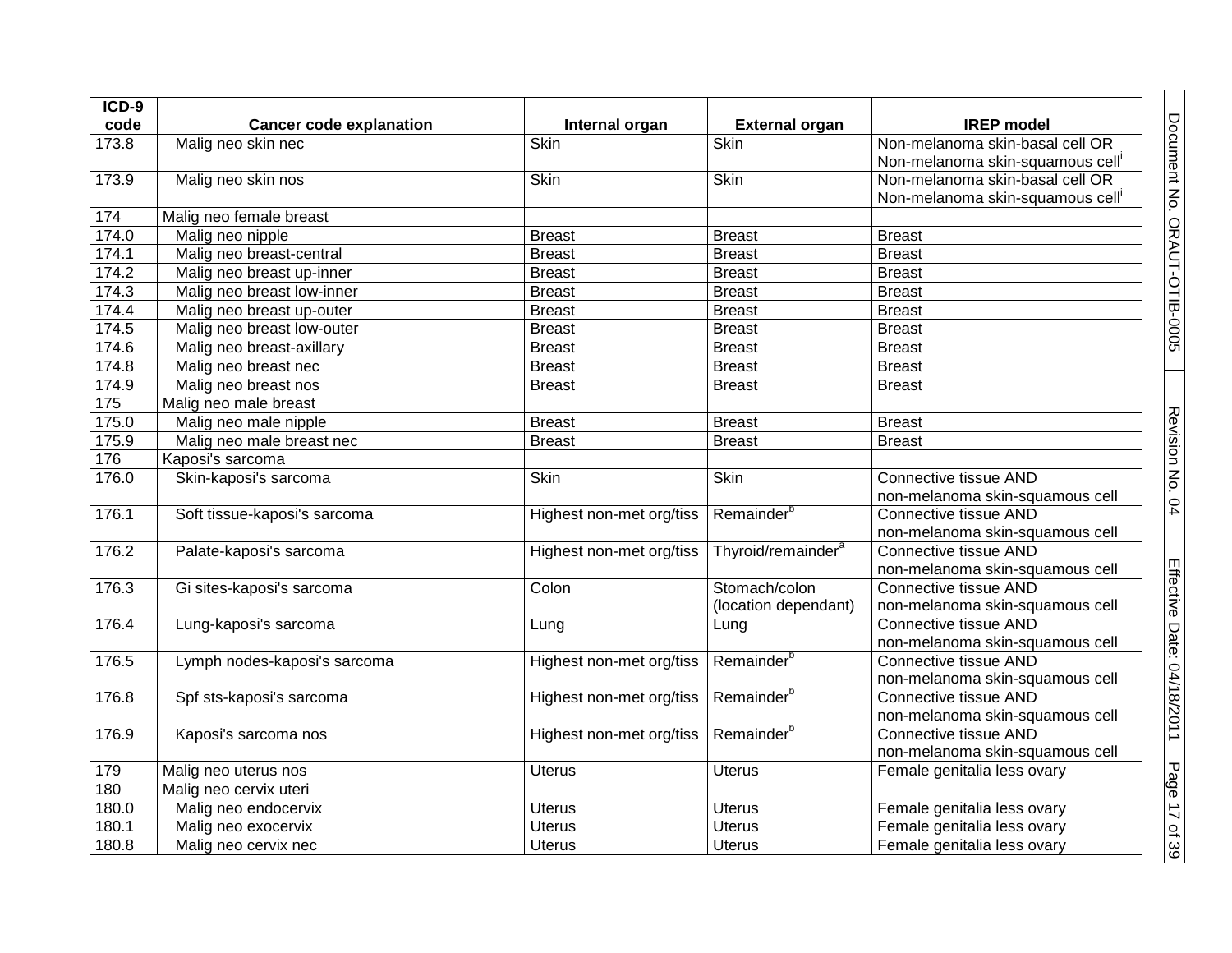| ICD-9 |                                |                          |                       |                             |                              |
|-------|--------------------------------|--------------------------|-----------------------|-----------------------------|------------------------------|
| code  | <b>Cancer code explanation</b> | Internal organ           | <b>External organ</b> | <b>IREP</b> model           |                              |
| 180.9 | Malig neo cervix uteri nos     | <b>Uterus</b>            | <b>Uterus</b>         | Female genitalia less ovary |                              |
| 181   | Malig neo placenta             | <b>Uterus</b>            | <b>Uterus</b>         | Female genitalia less ovary |                              |
| 182   | Malig neo uterus body          |                          |                       |                             |                              |
| 182.0 | Malig neo corpus uteri         | <b>Uterus</b>            | <b>Uterus</b>         | Female genitalia less ovary | Document No. ORAUT-OTIB-0005 |
| 182.1 | Malig neo uterine isthmus      | <b>Uterus</b>            | <b>Uterus</b>         | Female genitalia less ovary |                              |
| 182.8 | Malig neo body uterus nec      | <b>Uterus</b>            | <b>Uterus</b>         | Female genitalia less ovary |                              |
| 183   | Malig neo uterine adnexa       |                          |                       |                             |                              |
| 183.0 | Malig neo ovary                | Ovaries                  | Ovaries               | Ovary                       |                              |
| 183.2 | Malig neo fallopian tube       | Ovaries                  | Ovaries               | Ovary                       |                              |
| 183.3 | Malig neo broad ligament       | Ovaries                  | Ovaries               | Ovary                       |                              |
| 183.4 | Malig neo parametrium          | <b>Uterus</b>            | Ovaries               | Ovary                       |                              |
| 183.5 | Malig neo round ligament       | <b>Uterus</b>            | Ovaries               | Ovary                       |                              |
| 183.8 | Malig neo adnexa nec           | Ovaries                  | Ovaries               | Ovary                       |                              |
| 183.9 | Malig neo adnexa nos           | Ovaries                  | Ovaries               | Ovary                       |                              |
| 184   | Malig neo fem gen nec/nos      |                          |                       |                             |                              |
| 184.0 | Malig neo vagina               | Muscle                   | <b>Uterus</b>         | Female genitalia less ovary |                              |
| 184.1 | Malig neo labia majora         | Skin                     | <b>Uterus</b>         | Female genitalia less ovary |                              |
| 184.2 | Malig neo labia minora         | <b>Skin</b>              | <b>Uterus</b>         | Female genitalia less ovary |                              |
| 184.3 | Malig neo clitoris             | <b>Skin</b>              | <b>Uterus</b>         | Female genitalia less ovary | Revision No. 04              |
| 184.4 | Malig neo vulva nos            | Skin                     | <b>Uterus</b>         | Female genitalia less ovary |                              |
| 184.8 | Malig neo female genit nec     | <b>Uterus</b>            | <b>Uterus</b>         | Female genitalia less ovary |                              |
| 184.9 | Malig neo female genit nos     | <b>Uterus</b>            | <b>Uterus</b>         | Female genitalia less ovary |                              |
| 185   | Malig neo prostate             | Highest non-met org/tiss | Bladder               | All male genitalia          |                              |
| 186   | Malig neo testis               |                          |                       |                             |                              |
| 186.0 | Malig neo undescend testis     | <b>Testes</b>            | <b>Testes</b>         | All male genitalia          |                              |
| 186.9 | Malig neo testis nec           | <b>Testes</b>            | <b>Testes</b>         | All male genitalia          |                              |
| 187   | Malig neo male genital nec     |                          |                       |                             |                              |
| 187.1 | Malig neo prepuce              | <b>Skin</b>              | <b>Testes</b>         | All male genitalia          |                              |
| 187.2 | Malig neo glans penis          | Skin                     | <b>Testes</b>         | All male genitalia          |                              |
| 187.3 | Malig neo penis body           | <b>Testes</b>            | <b>Testes</b>         | All male genitalia          |                              |
| 187.4 | Malig neo penis nos            | <b>Testes</b>            | <b>Testes</b>         | All male genitalia          |                              |
| 187.5 | Malig neo epididymis           | <b>Testes</b>            | <b>Testes</b>         | All male genitalia          | Effective Date: 04/18/2011   |
| 187.6 | Malig neo spermatic cord       | <b>Testes</b>            | <b>Testes</b>         | All male genitalia          |                              |
| 187.7 | Malig neo scrotum              | <b>Testes</b>            | <b>Testes</b>         | All male genitalia          |                              |
| 187.8 | Malig neo male genital nec     | Testes                   | <b>Testes</b>         | All male genitalia          |                              |
| 187.9 | Malig neo male genital nos     | <b>Testes</b>            | <b>Testes</b>         | All male genitalia          |                              |
| 188   | Malig neo bladder              |                          |                       |                             |                              |
| 188.0 | Malig neo bladder-trigone      | <b>Bladder</b>           | <b>Bladder</b>        | <b>Bladder</b>              | Page 18 of 39                |
| 188.1 | Malig neo bladder-dome         | <b>Bladder</b>           | <b>Bladder</b>        | <b>Bladder</b>              |                              |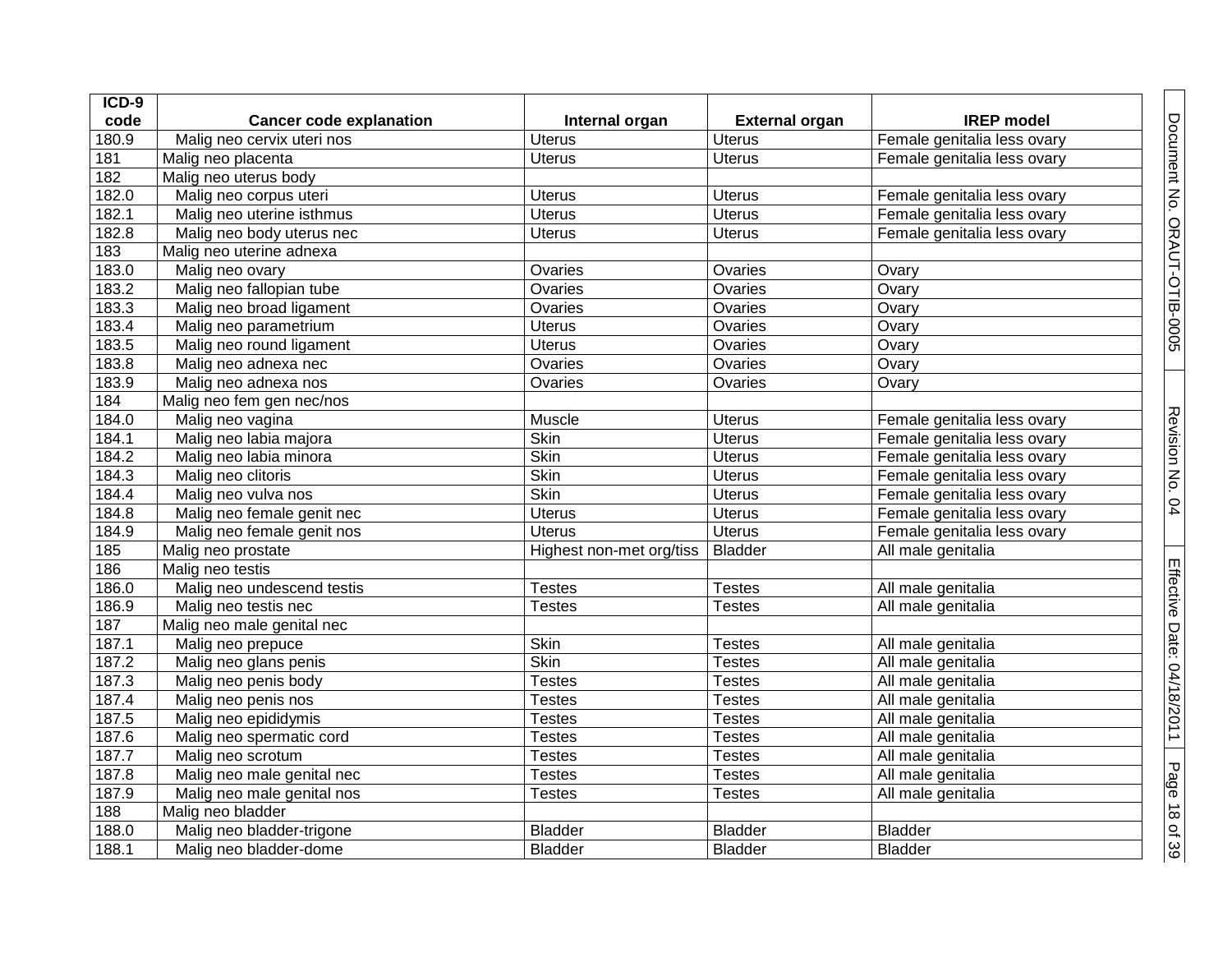| ICD-9              |                                |                          |                                |                             |
|--------------------|--------------------------------|--------------------------|--------------------------------|-----------------------------|
| code               | <b>Cancer code explanation</b> | Internal organ           | <b>External organ</b>          | <b>IREP</b> model           |
| 188.2              | Malig neo bladder-lateral      | <b>Bladder</b>           | <b>Bladder</b>                 | <b>Bladder</b>              |
| 188.3              | Malig neo bladder-anterior     | <b>Bladder</b>           | <b>Bladder</b>                 | <b>Bladder</b>              |
| 188.4              | Malig neo bladder-post         | <b>Bladder</b>           | <b>Bladder</b>                 | <b>Bladder</b>              |
| 188.5              | Malig neo bladder neck         | <b>Bladder</b>           | <b>Bladder</b>                 | <b>Bladder</b>              |
| 188.6              | Malig neo ureteric orifice     | <b>Bladder</b>           | <b>Bladder</b>                 | <b>Bladder</b>              |
| 188.7              | Malig neo urachus              | <b>Bladder</b>           | <b>Bladder</b>                 | <b>Bladder</b>              |
| 188.8              | Malig neo bladder nec          | <b>Bladder</b>           | <b>Bladder</b>                 | <b>Bladder</b>              |
| 188.9              | Malig neo bladder nos          | <b>Bladder</b>           | <b>Bladder</b>                 | <b>Bladder</b>              |
| 189                | Malig neo urinary nec/nos      |                          |                                |                             |
| 189.0              | Malig neo kidney               | Kidney                   | Liver                          | Urinary organs less bladder |
| 189.1              | Malig neo renal pelvis         | Kidney                   | Liver                          | Urinary organs less bladder |
| 189.2              | Malig neo ureter               | Highest non-met org/tiss | Liver                          | Urinary organs less bladder |
| 189.3              | Malig neo urethra              | Highest non-met org/tiss | Liver                          | Urinary organs less bladder |
| 189.4              | Malig neo paraurethral         | Highest non-met org/tiss | Liver                          | Urinary organs less bladder |
| 189.8              | Malig neo urinary nec          | <b>Bladder</b>           | Liver                          | Urinary organs less bladder |
| 189.9              | Malig neo urinary nos          | Medical review           | Liver                          | Urinary organs less bladder |
| 190                | Malig neoplasm eye             |                          |                                |                             |
| 190.0              | Malig neo eyeball              | <b>Brain</b>             | Eye lens                       | Eye                         |
| 190.1              | Malig neo orbit                | <b>Brain</b>             | Eye lens                       | Eye                         |
| 190.2              | Malig neo lacrimal gland       | Skin                     | Eye lens                       | Eye                         |
| 190.3              | Malig neo conjunctiva          | Skin                     | Eye lens                       | Eye                         |
| 190.4              | Malig neo cornea               | Skin                     | Eye lens                       | Eye                         |
| 190.5              | Malig neo retina               | <b>Brain</b>             | Eye lens                       | Eye                         |
| 190.6              | Malig neo choroid              | <b>Brain</b>             | Eye lens                       | Eye                         |
| 190.7              | Malig neo lacrimal duct        | Skin                     | Eye lens                       | Eye                         |
| 190.8              | Malig neo eye nec              | Skin                     | Eye lens                       | Eye                         |
| 190.9              | Malig neo eye nos              | Skin                     | Eye lens                       | Eye                         |
| 191                | Malig neoasm brain             |                          |                                |                             |
| 191.0              | Malig neo cerebrum             | <b>Brain</b>             | Thyroid/remainder <sup>a</sup> | Nervous system              |
| 191.1              | Malig neo frontal lobe         | <b>Brain</b>             | Thyroid/remainder <sup>a</sup> | Nervous system              |
| $191.\overline{2}$ | Malig neo temporal lobe        | <b>Brain</b>             | Thyroid/remainder <sup>a</sup> | Nervous system              |
| 191.3              | Malig neo parietal lobe        | <b>Brain</b>             | Thyroid/remainder <sup>a</sup> | Nervous system              |
| 191.4              | Malig neo occipital lobe       | <b>Brain</b>             | Thyroid/remainder <sup>a</sup> | Nervous system              |
| 191.5              | Malig neo cereb ventricle      | <b>Brain</b>             | Thyroid/remainder <sup>a</sup> | Nervous system              |
| 191.6              | Malig neo cerebellum nos       | <b>Brain</b>             | Thyroid/remainder <sup>a</sup> | Nervous system              |
| 191.7              | Malig neo brain stem           | <b>Brain</b>             | Thyroid/remainder <sup>a</sup> | Nervous system              |
| 191.8              | Malig neo brain nec            | <b>Brain</b>             | Thyroid/remainder <sup>a</sup> | Nervous system              |
| 191.9              | Malig neo brain nos            | <b>Brain</b>             | Thyroid/remainder <sup>a</sup> | Nervous system              |
| 192                | Malig neo nerve nec/nos        |                          |                                |                             |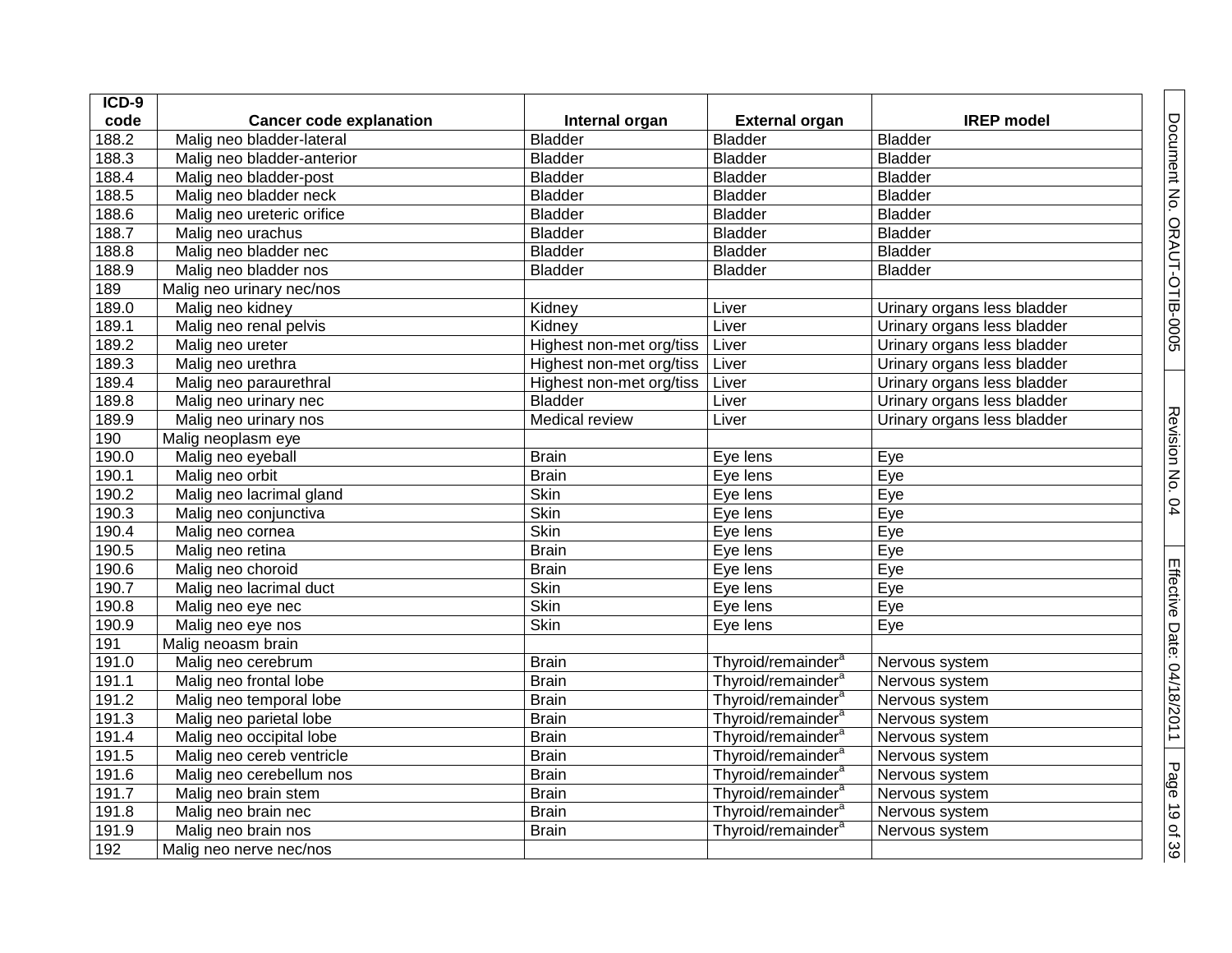| ICD-9              |                                |                                                   |                                |                             |
|--------------------|--------------------------------|---------------------------------------------------|--------------------------------|-----------------------------|
| code               | <b>Cancer code explanation</b> | Internal organ                                    | <b>External organ</b>          | <b>IREP</b> model           |
| 192.0              | Malig neo cranial nerves       | <b>Brain</b>                                      | Thyroid/remainder <sup>a</sup> | Nervous system              |
| 192.1              | Malig neo cerebral mening      | <b>Brain</b>                                      | Thyroid/remainder <sup>a</sup> | Nervous system              |
| 192.2              | Malig neo spinal cord          | <b>Brain</b>                                      | Thyroid/remainder <sup>a</sup> | Nervous system              |
| 192.3              | Malig neo spinal meninges      | <b>Brain</b>                                      | Thyroid/remainder <sup>a</sup> | Nervous system              |
| 192.8              | Malig neo nervous syst nec     | <b>Brain</b>                                      | Thyroid/remainder <sup>a</sup> | Nervous system              |
| 192.9              | Malig neo nervous syst nos     | <b>Brain</b>                                      | Thyroid/remainder <sup>a</sup> | Nervous system              |
| 193                | Malig neo thyroid              | Thyroid                                           | Thyroid                        | Thyroid                     |
| 194                | Malig neo other endocrine      |                                                   |                                |                             |
| 194.0              | Malig neo adrenal              | Adrenals                                          | Thyroid/remainder <sup>a</sup> | Other endocrine glands      |
| 194.1              | Malig neo parathyroid          | Thyroid                                           | Thyroid                        | Other endocrine glands      |
| 194.3              | Malig neo pituitary            | <b>Brain</b>                                      | Thyroid/remainder <sup>a</sup> | Other endocrine glands      |
| 194.4              | Malig neo pineal gland         | <b>Brain</b>                                      | Thyroid/remainder <sup>a</sup> | Other endocrine glands      |
| 194.5              | Malig neo carotid body         | <b>Brain</b>                                      | Thyroid                        | Other endocrine glands      |
| 194.6              | Malig neo paraganglia nec      | <b>Brain</b>                                      | Thyroid/remainder <sup>a</sup> | Other endocrine glands      |
| 194.8              | Malig neo endocrine nec        | Medical review                                    | Remainder <sup>b</sup>         | Other endocrine glands      |
| 194.9              | Malig neo endocrine nos        | Medical review                                    | Remainder <sup>b</sup>         | Other endocrine glands      |
| 195                | Malig neo oth/ill-def site     |                                                   |                                |                             |
| 195.0              | Malig neo head/face/neck       | Highest non-met org/tiss                          | Thyroid/remainder <sup>a</sup> | Other and ill-defined sites |
| 195.1              | Malig neo thorax               | Highest non-met org/tiss                          | Remainder <sup>b</sup>         | Other and ill-defined sites |
| 195.2              | Malig neo abdomen              | Highest non-met org/tiss                          | Remainder <sup>b</sup>         | Other and ill-defined sites |
| $195.\overline{3}$ | Malig neo pelvis               | Highest non-met org/tiss   Remainder <sup>b</sup> |                                | Other and ill-defined sites |
| 195.4              | Malig neo arm                  | Highest non-met org/tiss                          | Remainder <sup>b</sup>         | Other and ill-defined sites |
| 195.5              | Malig neo leg                  | Highest non-met org/tiss                          | Remainder <sup>b</sup>         | Other and ill-defined sites |
| 195.8              | Malig neo site nec             | Highest non-met org/tiss                          | Remainder <sup>b</sup>         | Other and ill-defined sites |
| 196                | Malig neo lymph nodes          |                                                   |                                |                             |
| 196.0              | Malig neo lymph-head/neck      | NA <sup>c</sup>                                   | NA <sup>c</sup>                | NA <sup>c</sup>             |
| 196.1              | Malig neo lymph-intrathor      | NA <sup>c</sup>                                   | NA <sup>c</sup>                | NA <sup>c</sup>             |
| 196.2              | Malig neo lymph-intra-abd      | NA <sup>c</sup>                                   | NA <sup>c</sup>                | NA <sup>c</sup>             |
| 196.3              | Malig neo lymph-axilla/arm     | NA <sup>c</sup>                                   | NA <sup>c</sup>                | NA <sup>c</sup>             |
| 196.5              | Malig neo lymph-inguin/leg     | NA <sup>c</sup>                                   | NA <sup>c</sup>                | NA <sup>c</sup>             |
| 196.6              | Malig neo lymph-intrapelv      | NA <sup>c</sup>                                   | NA <sup>c</sup>                | NA <sup>c</sup>             |
| 196.8              | Malig neo lymph-mult           | NA <sup>c</sup>                                   | NA <sup>c</sup>                | NA <sup>c</sup>             |
| 196.9              | Malig neo lymph nos            | NA <sup>c</sup>                                   | NA <sup>c</sup>                | NA <sup>c</sup>             |
| 197                | Sec malig neo gi/resp          |                                                   |                                |                             |
| 197.0              | Sec malig neo lung             | NA <sup>c</sup>                                   | NA <sup>c</sup>                | NA <sup>c</sup>             |
| 197.1              | Sec malig neo mediastinum      | NA <sup>c</sup>                                   | NA <sup>c</sup>                | NA <sup>c</sup>             |
| 197.2              | Sec malig neo pleura           | NA <sup>c</sup>                                   | NA <sup>c</sup>                | NA <sup>c</sup>             |
| 197.3              | Sec malig neo resp nec         | NA <sup>c</sup>                                   | NA <sup>c</sup>                | NA <sup>c</sup>             |
| 197.4              | Sec malig neo sm bowel         | NA <sup>c</sup>                                   | NA <sup>c</sup>                | NA <sup>c</sup>             |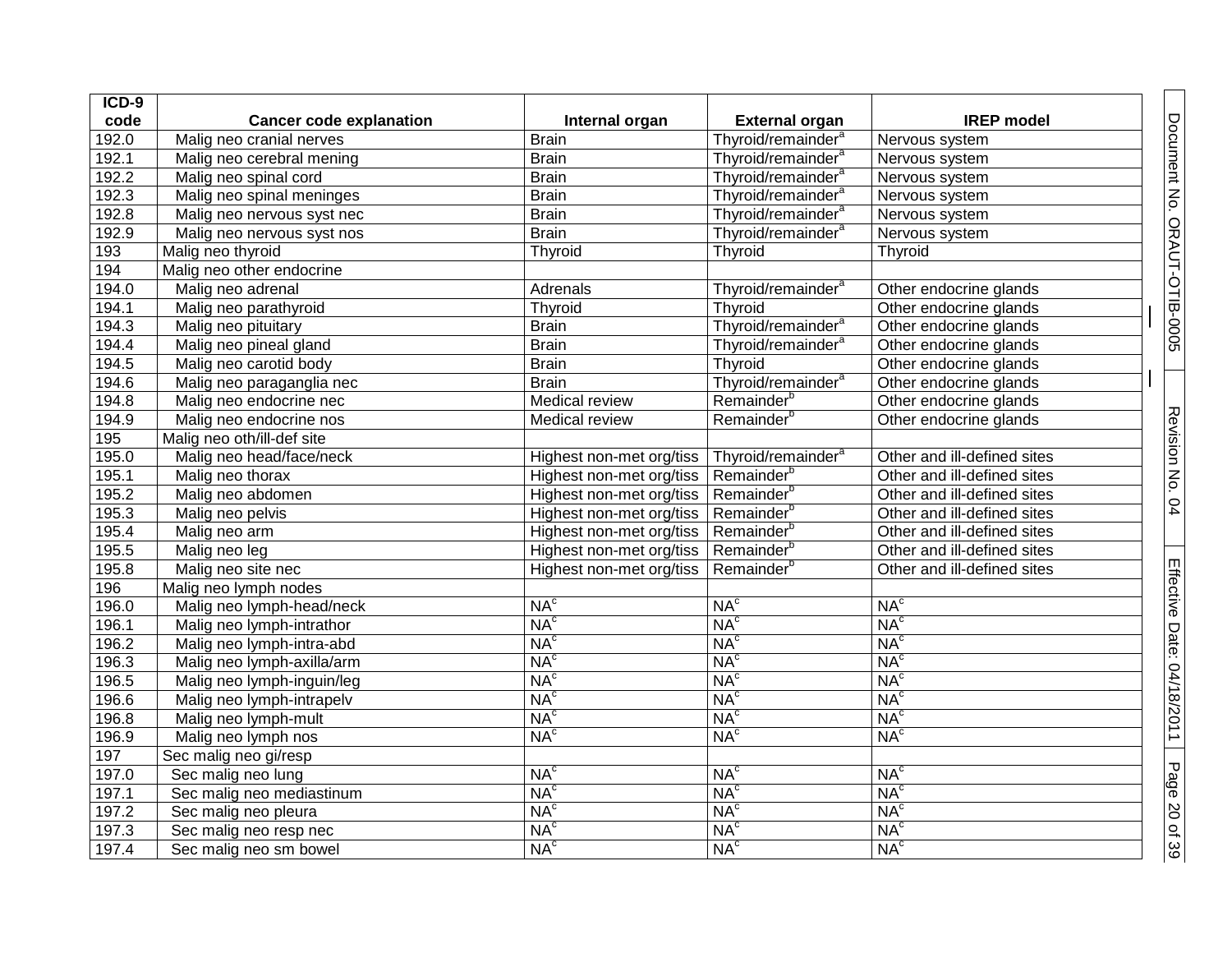| ICD-9  |                                |                          |                        |                               |
|--------|--------------------------------|--------------------------|------------------------|-------------------------------|
| code   | <b>Cancer code explanation</b> | Internal organ           | <b>External organ</b>  | <b>IREP</b> model             |
| 197.5  | Sec malig neo Ig bowel         | NA <sup>c</sup>          | NA <sup>c</sup>        | NA <sup>c</sup>               |
| 197.6  | Sec malig neo peritoneum       | NA <sup>c</sup>          | NA <sup>c</sup>        | NA <sup>c</sup>               |
| 197.7  | Sec malig neo liver            | NA <sup>c</sup>          | NA <sup>c</sup>        | NA <sup>c</sup>               |
| 197.8  | Sec malig neo gi nec           | NA <sup>c</sup>          | NA <sup>c</sup>        | NA <sup>c</sup>               |
| 198    | Sec malig neo other sites      |                          |                        |                               |
| 198.0  | Sec malig neo kidney           | NA <sup>c</sup>          | NA <sup>c</sup>        | NA <sup>c</sup>               |
| 198.1  | Sec malig neo urin nec         | NA <sup>c</sup>          | NA <sup>c</sup>        | NA <sup>c</sup>               |
| 198.2  | Sec malig neo skin             | NA <sup>c</sup>          | NA <sup>c</sup>        | NA <sup>c</sup>               |
| 198.3  | Sec malig neo brain/spine      | NA <sup>c</sup>          | NA <sup>c</sup>        | NA <sup>c</sup>               |
| 198.4  | Sec malig neo nerve nec        | NA <sup>c</sup>          | NA <sup>c</sup>        | NA <sup>c</sup>               |
| 198.5  | Sec malig neo bone             | NA <sup>c</sup>          | NA <sup>c</sup>        | NA <sup>c</sup>               |
| 198.6  | Sec malig neo ovary            | NA <sup>c</sup>          | NA <sup>c</sup>        | NA <sup>c</sup>               |
| 198.7  | Sec malig neo adrenal          | NA <sup>c</sup>          | NA <sup>c</sup>        | NA <sup>c</sup>               |
| 198.8  | Other secondary malig neo      |                          |                        |                               |
| 198.81 | Sec malig neo breast           | NA <sup>c</sup>          | NA <sup>c</sup>        | NA <sup>c</sup>               |
| 198.82 | Sec malig neo genital          | NA <sup>c</sup>          | NA <sup>c</sup>        | NA <sup>c</sup>               |
| 198.89 | Sec malig neo nec              | NA <sup>c</sup>          | NA <sup>c</sup>        | NA <sup>c</sup>               |
| 199    | Malig neoplasm nos             |                          |                        |                               |
| 199.0  | Malig neo disseminated         | Highest non-met org/tiss | Remainder <sup>b</sup> | Other and ill-defined sites   |
| 199.1  | Malig neo nos                  | Highest non-met org/tiss | Remainder <sup>b</sup> | Other and ill-defined sites   |
| 200    | Lymphosarc/reticulosarc        | LN(TH)                   | Thyroid                | Lymphoma and multiple myeloma |
| 200.0  | Reticulosarcoma                | LN(TH)                   | Thyroid                | Lymphoma and multiple myeloma |
| 200.00 | Retclsrc unspec ext org        | LN(TH)                   | Thyroid                | Lymphoma and multiple myeloma |
| 200.01 | Reticulosarcoma head           | LN(ET)                   | Thyroid                | Lymphoma and multiple myeloma |
| 200.02 | Reticulosarcoma thorax         | LN(TH)                   | Lung                   | Lymphoma and multiple myeloma |
| 200.03 | Reticulosarcoma abdom          | Highest non-met org/tiss | Stomach                | Lymphoma and multiple myeloma |
| 200.04 | Reticulosarcoma axilla         | LN(TH)                   | Lung                   | Lymphoma and multiple myeloma |
| 200.05 | Reticulosarcoma inguin         | Highest non-met org/tiss | Bladder                | Lymphoma and multiple myeloma |
| 200.06 | Reticulosarcoma pelvic         | Highest non-met org/tiss | <b>Bladder</b>         | Lymphoma and multiple myeloma |
| 200.07 | Reticulosarcoma spleen         | Spleen                   | Stomach                | Lymphoma and multiple myeloma |
| 200.08 | Reticulosarcoma mult           | LN(TH)                   | Thyroid                | Lymphoma and multiple myeloma |
| 200.1  | ymphosarcoma                   | LN(TH)                   | Thyroid                | Lymphoma and multiple myeloma |
| 200.10 | Lymphsrc unspec ext org        | LN(TH)                   | Thyroid                | Lymphoma and multiple myeloma |
| 200.11 | Lymphosarcoma head             | LN(ET)                   | Thyroid                | Lymphoma and multiple myeloma |
| 200.12 | Lymphosarcoma thorax           | LN(TH)                   | Lung                   | Lymphoma and multiple myeloma |
| 200.13 | Lymphosarcoma abdom            | Highest non-met org/tiss | Stomach                | Lymphoma and multiple myeloma |
| 200.14 | Lymphosarcoma axilla           | LN(TH)                   | Lung                   | Lymphoma and multiple myeloma |
| 200.15 | Lymphosarcoma inguin           | Highest non-met org/tiss | <b>Bladder</b>         | Lymphoma and multiple myeloma |
| 200.16 | Lymphosarcoma pelvic           | Highest non-met org/tiss | <b>Bladder</b>         | Lymphoma and multiple myeloma |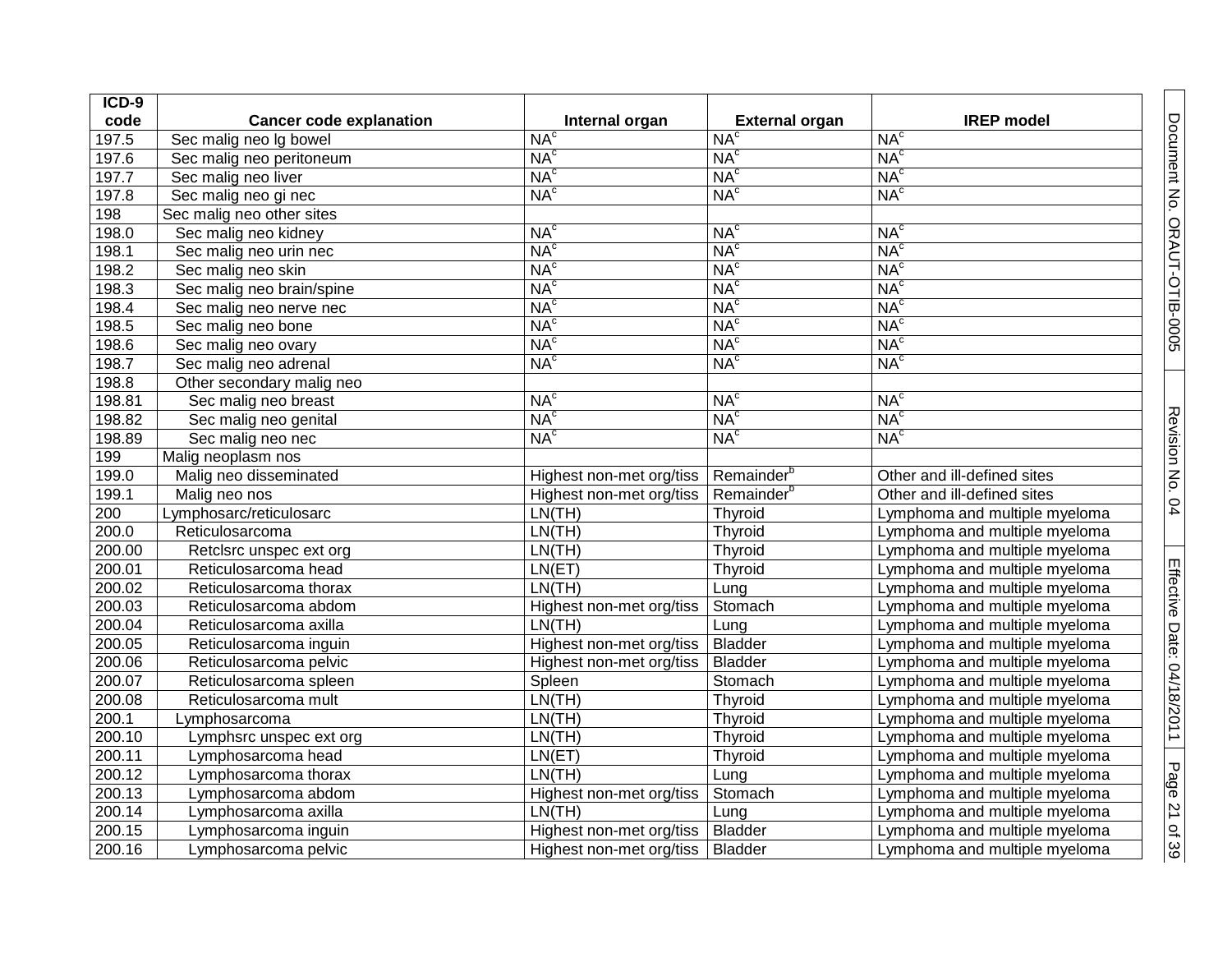| $ICD-9$ |                                |                |                          |                               |
|---------|--------------------------------|----------------|--------------------------|-------------------------------|
| code    | <b>Cancer code explanation</b> | Internal organ | <b>External organ</b>    | <b>IREP</b> model             |
| 200.17  | Lymphosarcoma spleen           | Spleen         | Stomach                  | Lymphoma and multiple myeloma |
| 200.18  | Lymphosarcoma mult             | LN(TH)         | Thyroid                  | Lymphoma and multiple myeloma |
| 200.2   | Burkitt's tumor/lymphoma       | LN(TH)         | Lung                     | Lymphoma and multiple myeloma |
| 200.20  | Burkitt's tumor unspec ext org | LN(TH)         | Lung                     | Lymphoma and multiple myeloma |
| 200.21  | Burkitt's tumor head           | LN(TH)         | Lung                     | Lymphoma and multiple myeloma |
| 200.22  | Burkitt's tumor thorax         | LN(TH)         | Lung                     | Lymphoma and multiple myeloma |
| 200.23  | Burkitt's tumor abdom          | LN(TH)         | Lung                     | Lymphoma and multiple myeloma |
| 200.24  | Burkitt's tumor axilla         | LN(TH)         | Lung                     | Lymphoma and multiple myeloma |
| 200.25  | Burkitt's tumor inguin         | LN(TH)         | Lung                     | Lymphoma and multiple myeloma |
| 200.26  | Burkitt's tumor pelvic         | LN(TH)         | Lung                     | Lymphoma and multiple myeloma |
| 200.27  | Burkitt's tumor spleen         | LN(TH)         | Lung                     | Lymphoma and multiple myeloma |
| 200.28  | Burkitt's tumor mult           | LN(TH)         | Lung                     | Lymphoma and multiple myeloma |
| 200.30  | Marg zone lymphomas unspec     | LN(TH)         | Thymus/lung <sup>9</sup> | Lymphoma and multiple myeloma |
| 200.31  | Marg zone lymphomas head       | LN(TH)         | Thymus/lung <sup>9</sup> | Lymphoma and multiple myeloma |
| 200.32  | Marg zone lymphomas thorax     | LN(TH)         | Thymus/lung <sup>9</sup> | Lymphoma and multiple myeloma |
| 200.33  | Marg zone lymphomas abdom      | LN(TH)         | Thymus/lung <sup>9</sup> | Lymphoma and multiple myeloma |
| 200.34  | Marg zone lymphomas axilla     | LN(TH)         | Thymus/lung <sup>9</sup> | Lymphoma and multiple myeloma |
| 200.35  | Marg zone lymphomas inguin     | LN(TH)         | Thymus/lung <sup>9</sup> | Lymphoma and multiple myeloma |
| 200.36  | Marg zone lymphomas pelvic     | LN(TH)         | Thymus/lung <sup>9</sup> | Lymphoma and multiple myeloma |
| 200.37  | Marg zone lymphomas spleen     | LN(TH)         | Thymus/lung <sup>9</sup> | Lymphoma and multiple myeloma |
| 200.38  | Marg zone lymphomas mult       | LN(TH)         | Thymus/lung <sup>9</sup> | Lymphoma and multiple myeloma |
| 200.40  | Mantle cell lymphomas unspec   | LN(TH)         | Thymus/lung <sup>9</sup> | Lymphoma and multiple myeloma |
| 200.41  | Mantle cell lymphomas head     | LN(TH)         | Thymus/lung <sup>9</sup> | Lymphoma and multiple myeloma |
| 200.42  | Mantle cell lymphomas thorax   | LN(TH)         | Thymus/lung <sup>9</sup> | Lymphoma and multiple myeloma |
| 200.43  | Mantle cell lymphomas abdom    | LN(TH)         | Thymus/lung <sup>9</sup> | Lymphoma and multiple myeloma |
| 200.44  | Mantle cell lymphomas axilla   | LN(TH)         | Thymus/lung <sup>9</sup> | Lymphoma and multiple myeloma |
| 200.45  | Mantle cell lymphomas inguin   | LN(TH)         | Thymus/lung <sup>9</sup> | Lymphoma and multiple myeloma |
| 200.46  | Mantle cell lymphomas pelvic   | LN(TH)         | Thymus/lung <sup>9</sup> | Lymphoma and multiple myeloma |
| 200.47  | Mantle cell lymphomas spleen   | LN(TH)         | Thymus/lung <sup>9</sup> | Lymphoma and multiple myeloma |
| 200.48  | Mantle cell lymphomas mult     | LN(TH)         | Thymus/lung <sup>9</sup> | Lymphoma and multiple myeloma |
| 200.50  | Primary cns lymphomas unspec   | LN(TH)         | Thymus/lung <sup>9</sup> | Lymphoma and multiple myeloma |
| 200.51  | Primary cns lymphomas head     | LN(TH)         | Thymus/lung <sup>9</sup> | Lymphoma and multiple myeloma |
| 200.52  | Primary cns lymphomas thorax   | LN(TH)         | Thymus/lung <sup>9</sup> | Lymphoma and multiple myeloma |
| 200.53  | Primary cns lymphomas abdom    | LN(TH)         | Thymus/lung <sup>9</sup> | Lymphoma and multiple myeloma |
| 200.54  | Primary cns lymphomas axilla   | LN(TH)         | Thymus/lung <sup>9</sup> | Lymphoma and multiple myeloma |
| 200.55  | Primary cns lymphomas inguin   | LN(TH)         | Thymus/lung <sup>9</sup> | Lymphoma and multiple myeloma |
| 200.56  | Primary cns lymphomas pelvic   | LN(TH)         | Thymus/lung <sup>9</sup> | Lymphoma and multiple myeloma |
| 200.57  | Primary cns lymphomas spleen   | LN(TH)         | Thymus/lung <sup>9</sup> | Lymphoma and multiple myeloma |
| 200.58  | Primary cns lymphomas mult     | LN(TH)         | Thymus/lung <sup>9</sup> | Lymphoma and multiple myeloma |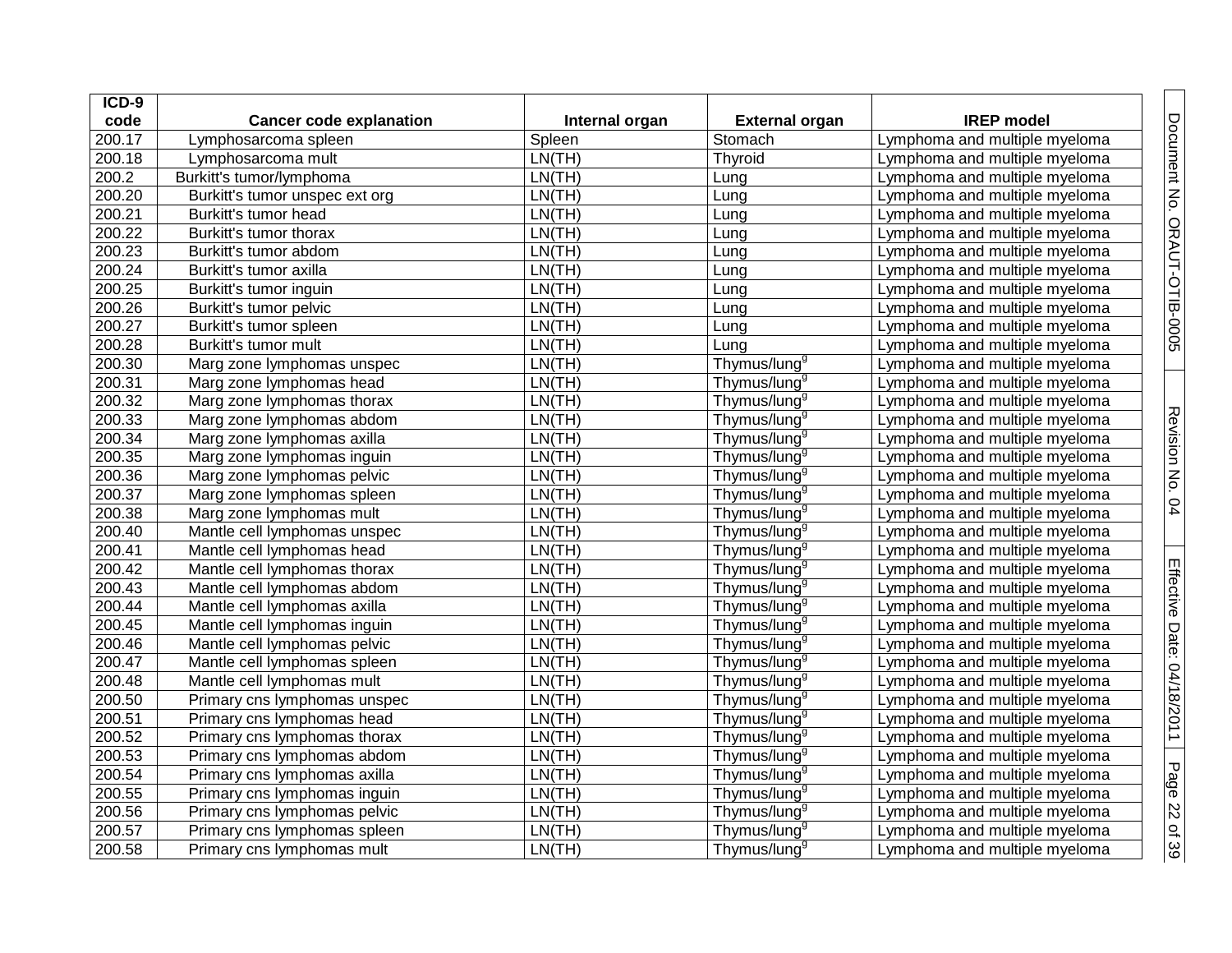| $ICD-9$ |                                       |                          |                       |                               |
|---------|---------------------------------------|--------------------------|-----------------------|-------------------------------|
| code    | <b>Cancer code explanation</b>        | Internal organ           | <b>External organ</b> | <b>IREP</b> model             |
| 200.60  | Anaplas Ig cell lymphomas unspec      | LN(TH)                   | Thyroid               | Lymphoma and multiple myeloma |
| 200.61  | Anaplas Ig cell lymphomas head        | LN(ET)                   | Thyroid               | Lymphoma and multiple myeloma |
| 200.62  | Anaplas Ig cell lymphomas thorax      | LN(TH)                   | Lung                  | Lymphoma and multiple myeloma |
| 200.63  | Anaplas Ig cell lymphomas abdom       | Highest non-met org/tiss | Stomach               | Lymphoma and multiple myeloma |
| 200.64  | Anaplas Ig cell lymphomas axilla      | LN(TH)                   | Lung                  | Lymphoma and multiple myeloma |
| 200.65  | Anaplas Ig cell lymphomas inguin      | Highest non-met org/tiss | <b>Bladder</b>        | Lymphoma and multiple myeloma |
| 200.66  | Anaplas Ig cell lymphomas pelvic      | Highest non-met org/tiss | <b>Bladder</b>        | Lymphoma and multiple myeloma |
| 200.67  | Anaplas Ig cell lymphomas spleen      | Spleen                   | Stomach               | Lymphoma and multiple myeloma |
| 200.68  | Anaplas Ig cell lymphomas mult        | LN(TH)                   | Thyroid               | Lymphoma and multiple myeloma |
| 200.70  | Lg cell lymphomas unspec              | LN(TH)                   | Thyroid               | Lymphoma and multiple myeloma |
| 200.71  | Lg cell lymphomas head                | LN(ET)                   | Thyroid               | Lymphoma and multiple myeloma |
| 200.72  | Lg cell lymphomas thorax              | LN(TH)                   | Lung                  | Lymphoma and multiple myeloma |
| 200.73  | Lg cell lymphomas abdom               | Highest non-met org/tiss | Stomach               | Lymphoma and multiple myeloma |
| 200.74  | Lg cell lymphomas axilla              | LN(TH)                   | Lung                  | Lymphoma and multiple myeloma |
| 200.75  | Lg cell lymphomas inguin              | Highest non-met org/tiss | <b>Bladder</b>        | Lymphoma and multiple myeloma |
| 200.76  | Lg cell lymphomas pelvic              | Highest non-met org/tiss | <b>Bladder</b>        | Lymphoma and multiple myeloma |
| 200.77  | Lg cell lymphomas spleen              | Spleen                   | Stomach               | Lymphoma and multiple myeloma |
| 200.78  | Lg cell lymphomas mult                | LN(TH)                   | Thyroid               | Lymphoma and multiple myeloma |
| 200.8   | Mixed lymphosarcoma                   | LN(TH)                   | Thyroid               | Lymphoma and multiple myeloma |
| 200.80  | Other varn unspec ext org             | LN(TH)                   | Thyroid               | Lymphoma and multiple myeloma |
| 200.81  | Mixed lymphosarc head                 | LN(ET)                   | Thyroid               | Lymphoma and multiple myeloma |
| 200.82  | Mixed lymphosarc thorax               | LN(TH)                   | Lung                  | Lymphoma and multiple myeloma |
| 200.83  | Mixed lymphosarc abdom                | Highest non-met org/tiss | Stomach               | Lymphoma and multiple myeloma |
| 200.84  | Mixed lymphosarc axilla               | LN(TH)                   | Lung                  | Lymphoma and multiple myeloma |
| 200.85  | Mixed lymphosarc inguin               | Highest non-met org/tiss | <b>Bladder</b>        | Lymphoma and multiple myeloma |
| 200.86  | Mixed lymphosarc pelvic               | Highest non-met org/tiss | <b>Bladder</b>        | Lymphoma and multiple myeloma |
| 200.87  | Mixed lymphosarc spleen               | Spleen                   | Stomach               | Lymphoma and multiple myeloma |
| 200.88  | Mixed lymphosarc mult                 | LN(TH)                   | Thyroid               | Lymphoma and multiple myeloma |
| 201     | Hodgkin's disease                     | LN(TH)                   | Thyroid               | Lymphoma and multiple myeloma |
| 201.0   | Hodgkin's paragranuloma               | LN(TH)                   | Thyroid               | Lymphoma and multiple myeloma |
| 201.00  | Hodgkins paragranuloma unspec ext org | LN(TH)                   | Thyroid               | Lymphoma and multiple myeloma |
| 201.01  | Hodgkins paragran head                | LN(ET)                   | Thyroid               | Lymphoma and multiple myeloma |
| 201.02  | Hodgkins paragran thorax              | LN(TH)                   | Lung                  | Lymphoma and multiple myeloma |
| 201.03  | Hodgkins paragran abdom               | Highest non-met org/tiss | Stomach               | Lymphoma and multiple myeloma |
| 201.04  | Hodgkins paragran axilla              | LN(TH)                   | Lung                  | Lymphoma and multiple myeloma |
| 201.05  | Hodgkins paragran inguin              | Highest non-met org/tiss | <b>Bladder</b>        | Lymphoma and multiple myeloma |
| 201.06  | Hodgkins paragran pelvic              | Highest non-met org/tiss | <b>Bladder</b>        | Lymphoma and multiple myeloma |
| 201.07  | Hodgkins paragran spleen              | Spleen                   | Stomach               | Lymphoma and multiple myeloma |
| 201.08  | Hodgkins paragran mult                | LN(TH)                   | Thyroid               | Lymphoma and multiple myeloma |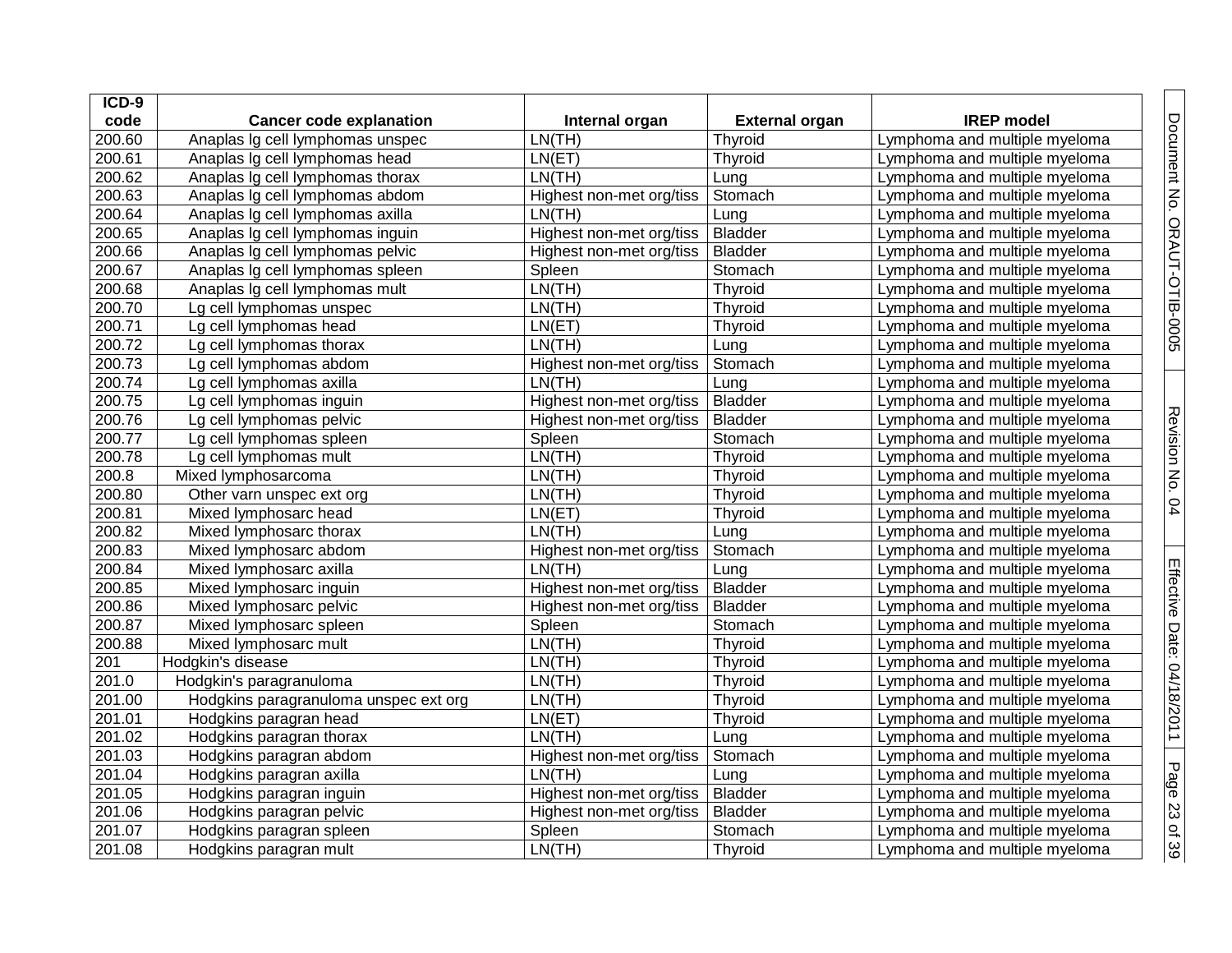| $ICD-9$ |                                  |                          |                       |                               |
|---------|----------------------------------|--------------------------|-----------------------|-------------------------------|
| code    | <b>Cancer code explanation</b>   | Internal organ           | <b>External organ</b> | <b>IREP</b> model             |
| 201.1   | Hodgkin's granuloma              | LN(TH)                   | Thyroid               | Lymphoma and multiple myeloma |
| 201.10  | Hodgkins granulom unspec ext org | LN(TH)                   | Thyroid               | Lymphoma and multiple myeloma |
| 201.11  | Hodgkins granulom head           | LN(ET)                   | Thyroid               | Lymphoma and multiple myeloma |
| 201.12  | Hodgkins granulom thorax         | LN(TH)                   | Lung                  | Lymphoma and multiple myeloma |
| 201.13  | Hodgkins granulom abdom          | Highest non-met org/tiss | Stomach               | Lymphoma and multiple myeloma |
| 201.14  | Hodgkins granulom axilla         | LN(TH)                   | Lung                  | Lymphoma and multiple myeloma |
| 201.15  | Hodgkins granulom inguin         | Highest non-met org/tiss | <b>Bladder</b>        | Lymphoma and multiple myeloma |
| 201.16  | Hodgkins granulom pelvic         | Highest non-met org/tiss | <b>Bladder</b>        | Lymphoma and multiple myeloma |
| 201.17  | Hodgkins granulom spleen         | Spleen                   | Stomach               | Lymphoma and multiple myeloma |
| 201.18  | Hodgkins granulom mult           | LN(TH)                   | Thyroid               | Lymphoma and multiple myeloma |
| 201.2   | Hodgkin's sarcoma                | LN(TH)                   | Thyroid               | Lymphoma and multiple myeloma |
| 201.20  | Hodgkins src unspec ext org      | LN(TH)                   | Thyroid               | Lymphoma and multiple myeloma |
| 201.21  | Hodgkins sarcoma head            | LN(ET)                   | Thyroid               | Lymphoma and multiple myeloma |
| 201.22  | Hodgkins sarcoma thorax          | LN(TH)                   | Lung                  | Lymphoma and multiple myeloma |
| 201.23  | Hodgkins sarcoma abdom           | Highest non-met org/tiss | Stomach               | Lymphoma and multiple myeloma |
| 201.24  | Hodgkins sarcoma axilla          | LN(TH)                   | Lung                  | Lymphoma and multiple myeloma |
| 201.25  | Hodgkins sarcoma inguin          | Highest non-met org/tiss | <b>Bladder</b>        | Lymphoma and multiple myeloma |
| 201.26  | Hodgkins sarcoma pelvic          | Highest non-met org/tiss | <b>Bladder</b>        | Lymphoma and multiple myeloma |
| 201.27  | Hodgkins sarcoma spleen          | Spleen                   | Stomach               | Lymphoma and multiple myeloma |
| 201.28  | Hodgkins sarcoma mult            | LN(TH)                   | Thyroid               | Lymphoma and multiple myeloma |
| 201.4   | Hodgkins lymph-histiocyt         | LN(TH)                   | Thyroid               | Lymphoma and multiple myeloma |
| 201.40  | Lym-hst unspec ext orgn          | LN(TH)                   | Thyroid               | Lymphoma and multiple myeloma |
| 201.41  | Hodgkins lymph-histio head       | LN(ET)                   | Thyroid               | Lymphoma and multiple myeloma |
| 201.42  | Hodgkins lymph-histio thorax     | LN(TH)                   | Lung                  | Lymphoma and multiple myeloma |
| 201.43  | Hodgkins lymph-histio abdom      | Highest non-met org/tiss | Stomach               | Lymphoma and multiple myeloma |
| 201.44  | Hodgkins lymph-histio axilla     | LN(TH)                   | Lung                  | Lymphoma and multiple myeloma |
| 201.45  | Hodgkins lymph-histio inguin     | Highest non-met org/tiss | <b>Bladder</b>        | Lymphoma and multiple myeloma |
| 201.46  | Hodgkins lymph-histio pelvic     | Highest non-met org/tiss | <b>Bladder</b>        | Lymphoma and multiple myeloma |
| 201.47  | Hodgkins lymph-histio spleen     | Spleen                   | Stomach               | Lymphoma and multiple myeloma |
| 201.48  | Hodgkins lymph-histio mult       | LN(TH)                   | Thyroid               | Lymphoma and multiple myeloma |
| 201.5   | Hodgkins nodular scleros         | LN(TH)                   | Thyroid               | Lymphoma and multiple myeloma |
| 201.50  | Nodular scleros unspec ext org   | LN(TH)                   | Thyroid               | Lymphoma and multiple myeloma |
| 201.51  | Hodgkins nodul sclero head       | LN(ET)                   | Thyroid               | Lymphoma and multiple myeloma |
| 201.52  | Hodgkins nodul sclero thorax     | LN(TH)                   | Lung                  | Lymphoma and multiple myeloma |
| 201.53  | Hodgkins nodul sclero abdom      | Highest non-met org/tiss | Stomach               | Lymphoma and multiple myeloma |
| 201.54  | Hodgkins nodul sclero axilla     | LN(TH)                   | Lung                  | Lymphoma and multiple myeloma |
| 201.55  | Hodgkins nodul sclero inguin     | Highest non-met org/tiss | <b>Bladder</b>        | Lymphoma and multiple myeloma |
| 201.56  | Hodgkins nodul sclero pelvic     | Highest non-met org/tiss | <b>Bladder</b>        | Lymphoma and multiple myeloma |
| 201.57  | Hodgkins nodul sclero spleen     | Spleen                   | Stomach               | Lymphoma and multiple myeloma |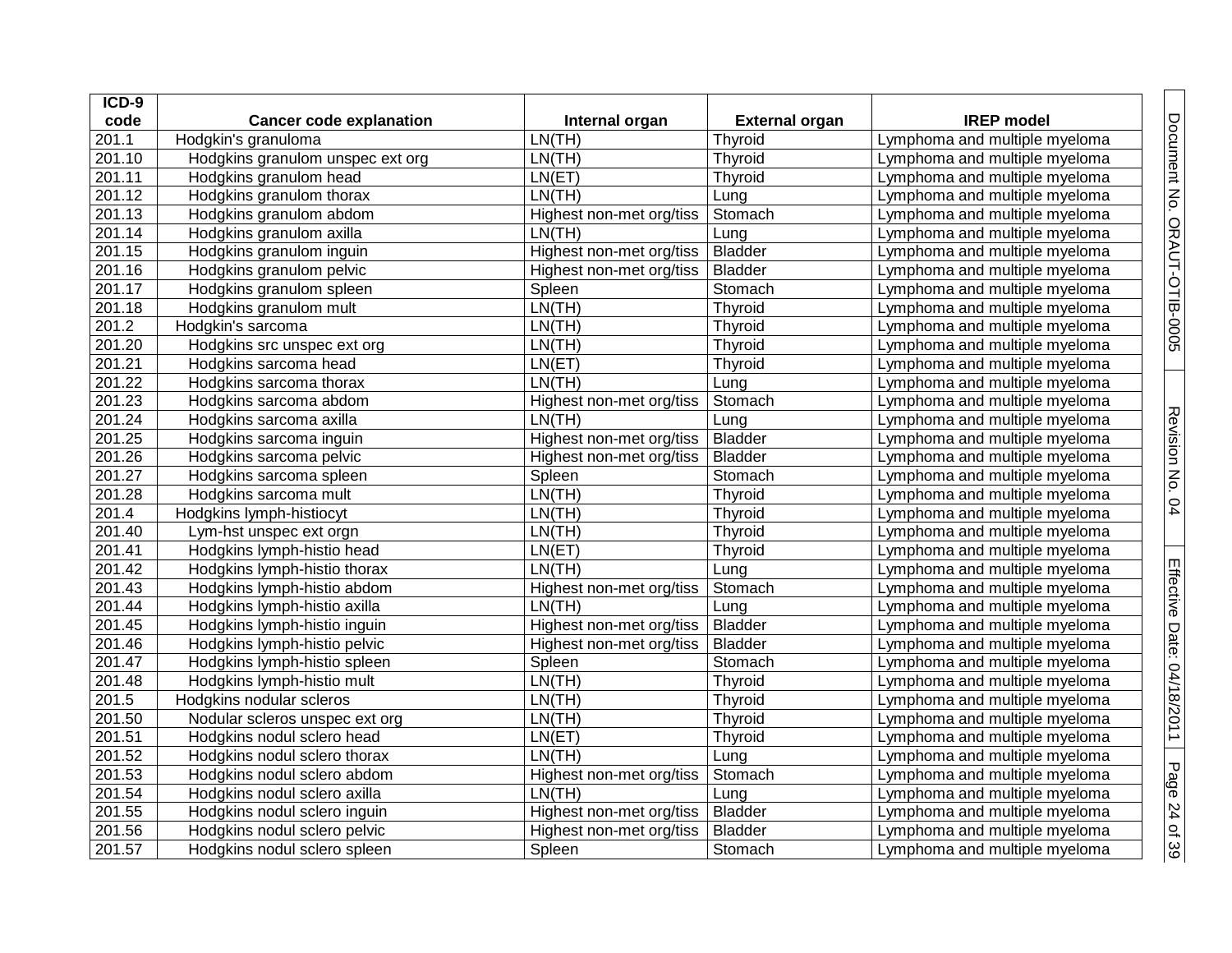| ICD-9  |                                |                          |                          |                               |
|--------|--------------------------------|--------------------------|--------------------------|-------------------------------|
| code   | <b>Cancer code explanation</b> | Internal organ           | <b>External organ</b>    | <b>IREP</b> model             |
| 201.58 | Hodgkins nodul sclero mult     | LN(TH)                   | Thyroid                  | Lymphoma and multiple myeloma |
| 201.6  | Hodgkins mix cellularity       | LN(TH)                   | Thyroid                  | Lymphoma and multiple myeloma |
| 201.60 | Mxd celr unspec ext org        | LN(TH)                   | Thyroid                  | Lymphoma and multiple myeloma |
| 201.61 | Hodgkins mix cell head         | LN(ET)                   | Thyroid                  | Lymphoma and multiple myeloma |
| 201.62 | Hodgkins mix cell thorax       | LN(TH)                   | Lung                     | Lymphoma and multiple myeloma |
| 201.63 | Hodgkins mix cell abdom        | Highest non-met org/tiss | Stomach                  | Lymphoma and multiple myeloma |
| 201.64 | Hodgkins mix cell axilla       | LN(TH)                   | Lung                     | Lymphoma and multiple myeloma |
| 201.65 | Hodgkins mix cell inguin       | Highest non-met org/tiss | <b>Bladder</b>           | Lymphoma and multiple myeloma |
| 201.66 | Hodgkins mix cell pelvic       | Highest non-met org/tiss | <b>Bladder</b>           | Lymphoma and multiple myeloma |
| 201.67 | Hodgkins mix cell spleen       | Spleen                   | Stomach                  | Lymphoma and multiple myeloma |
| 201.68 | Hodgkins mix cell mult         | LN(TH)                   | Thyroid                  | Lymphoma and multiple myeloma |
| 201.7  | Hodg lymphocytic deplet        | Highest non-met org/tiss | Thyroid                  | Lymphoma and multiple myeloma |
| 201.70 | Lym dplt unspec ext org        | LN(TH)                   | Thyroid                  | Lymphoma and multiple myeloma |
| 201.71 | Hodgkins lymph deplet head     | LN(ET)                   | Thyroid                  | Lymphoma and multiple myeloma |
| 201.72 | Hodgkins lymph deplet thorax   | LN(TH)                   | Lung                     | Lymphoma and multiple myeloma |
| 201.73 | Hodgkins lymph deplet abdom    | Highest non-met org/tiss | Stomach                  | Lymphoma and multiple myeloma |
| 201.74 | Hodgkins lymph deplet axilla   | LN(TH)                   | Lung                     | Lymphoma and multiple myeloma |
| 201.75 | Hodgkins lymph deplet inguin   | Highest non-met org/tiss | <b>Bladder</b>           | Lymphoma and multiple myeloma |
| 201.76 | Hodgkins lymph deplet pelvic   | Highest non-met org/tiss | <b>Bladder</b>           | Lymphoma and multiple myeloma |
| 201.77 | Hodgkins lymph deplet spleen   | Spleen                   | Stomach                  | Lymphoma and multiple myeloma |
| 201.78 | Hodgkins lymph deplet mult     | LN(TH)                   | Thyroid                  | Lymphoma and multiple myeloma |
| 201.9  | Hodgkins disease nos           | LN(TH)                   | Thyroid                  | Lymphoma and multiple myeloma |
| 201.90 | Hdgk disease unspec ext org    | LN(TH)                   | Thyroid                  | Lymphoma and multiple myeloma |
| 201.91 | Hodgkins disease nos head      | LN(ET)                   | Thyroid                  | Lymphoma and multiple myeloma |
| 201.92 | Hodgkins disease nos thorax    | LN(TH)                   | Lung                     | Lymphoma and multiple myeloma |
| 201.93 | Hodgkins disease nos abdom     | Highest non-met org/tiss | Stomach                  | Lymphoma and multiple myeloma |
| 201.94 | Hodgkins disease nos axilla    | LN(TH)                   | Lung                     | Lymphoma and multiple myeloma |
| 201.95 | Hodgkins disease nos inguin    | Highest non-met org/tiss | <b>Bladder</b>           | Lymphoma and multiple myeloma |
| 201.96 | Hodgkins disease nos pelvic    | Highest non-met org/tiss | <b>Bladder</b>           | Lymphoma and multiple myeloma |
| 201.97 | Hodgkins disease nos spleen    | Spleen                   | Stomach                  | Lymphoma and multiple myeloma |
| 201.98 | Hodgkins disease nos mult      | LN(TH)                   | Thyroid                  | Lymphoma and multiple myeloma |
| 202    | Other malig neo lymph/histio   | LN(TH)                   | Thymus/lung <sup>9</sup> | Lymphoma and multiple myeloma |
| 202.0  | Nodular lymphoma               | LN(TH)                   | Thymus/lung <sup>9</sup> | Lymphoma and multiple myeloma |
| 202.00 | Ndlr lym unspec ext org        | LN(TH)                   | Thymus/lung <sup>9</sup> | Lymphoma and multiple myeloma |
| 202.01 | Nodular lymphoma head          | LN(TH)                   | Thymus/lung <sup>9</sup> | Lymphoma and multiple myeloma |
| 202.02 | Nodular lymphoma thorax        | LN(TH)                   | Thymus/lung <sup>9</sup> | Lymphoma and multiple myeloma |
| 202.03 | Nodular lymphoma abdom         | LN(TH)                   | Thymus/lung <sup>9</sup> | Lymphoma and multiple myeloma |
| 202.04 | Nodular lymphoma axilla        | LN(TH)                   | Thymus/lung <sup>9</sup> | Lymphoma and multiple myeloma |
| 202.05 | Nodular lymphoma inquin        | LN(TH)                   | Thymus/lung <sup>9</sup> | Lymphoma and multiple myeloma |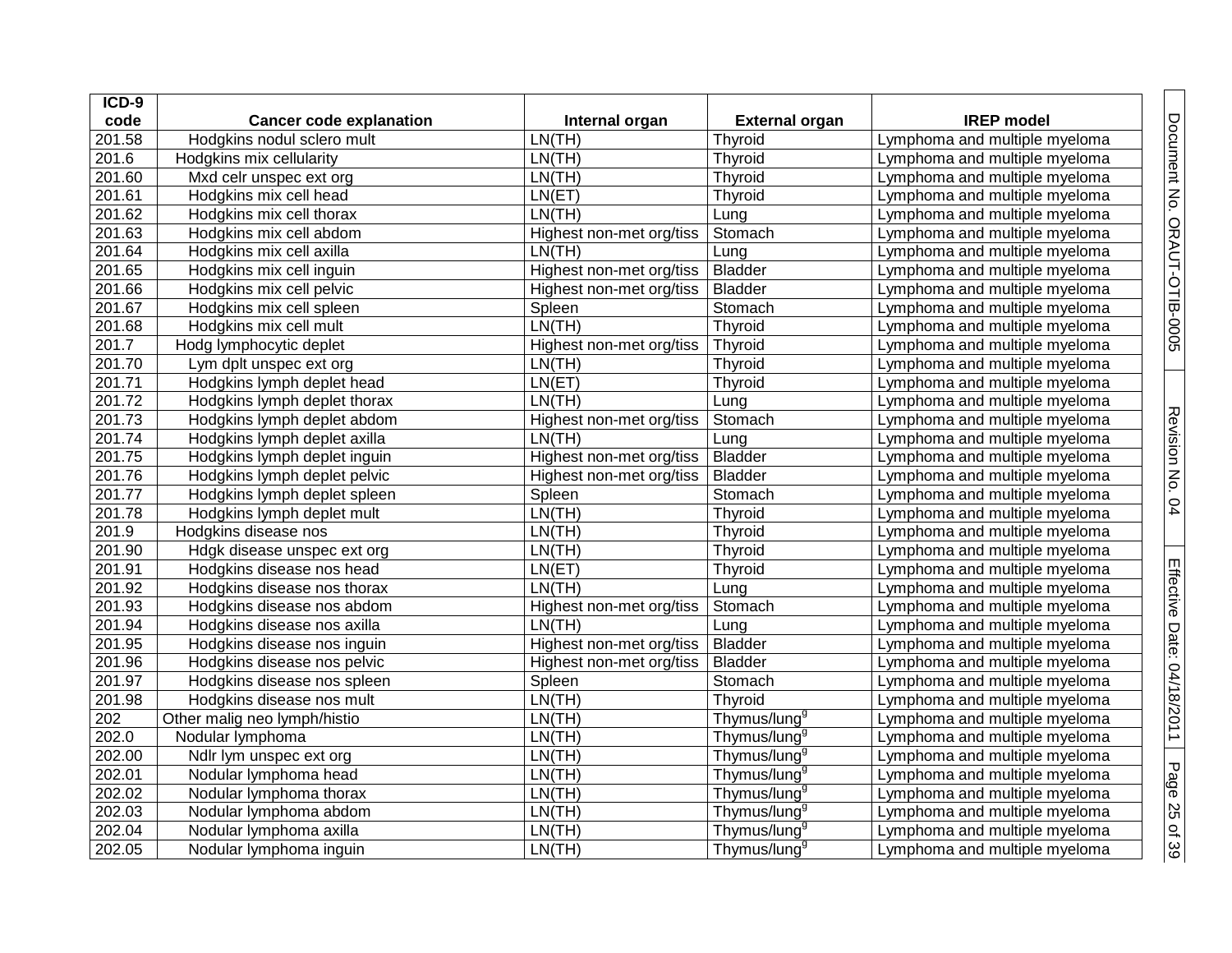| ICD-9  |                                |                          |                          |                               |
|--------|--------------------------------|--------------------------|--------------------------|-------------------------------|
| code   | <b>Cancer code explanation</b> | Internal organ           | <b>External organ</b>    | <b>IREP</b> model             |
| 202.06 | Nodular lymphoma pelvic        | LN(TH)                   | Thymus/lung <sup>9</sup> | Lymphoma and multiple myeloma |
| 202.07 | Nodular lymphoma spleen        | LN(TH)                   | Thymus/lung <sup>9</sup> | Lymphoma and multiple myeloma |
| 202.08 | Nodular lymphoma mult          | LN(TH)                   | Thymus/lung <sup>9</sup> | Lymphoma and multiple myeloma |
| 202.1  | Mycosis fungoides              | Skin                     | Skin                     | Lymphoma and multiple myeloma |
| 202.10 | Mycs fng unspec ext org        | <b>Skin</b>              | <b>Skin</b>              | Lymphoma and multiple myeloma |
| 202.11 | Mycosis fungoides head         | <b>Skin</b>              | Skin                     | Lymphoma and multiple myeloma |
| 202.12 | Mycosis fungoides thorax       | Skin                     | Skin                     | Lymphoma and multiple myeloma |
| 202.13 | Mycosis fungoides abdom        | Skin                     | Skin                     | Lymphoma and multiple myeloma |
| 202.14 | Mycosis fungoides axilla       | Skin                     | Skin                     | Lymphoma and multiple myeloma |
| 202.15 | Mycosis fungoides inguin       | <b>Skin</b>              | <b>Skin</b>              | Lymphoma and multiple myeloma |
| 202.16 | Mycosis fungoides pelvic       | <b>Skin</b>              | <b>Skin</b>              | Lymphoma and multiple myeloma |
| 202.17 | Mycosis fungoides spleen       | <b>Skin</b>              | Skin                     | Lymphoma and multiple myeloma |
| 202.18 | Mycosis fungoides mult         | <b>Skin</b>              | Skin                     | Lymphoma and multiple myeloma |
| 202.2  | Sezary's disease               | Skin                     | Skin                     | Lymphoma and multiple myeloma |
| 202.20 | Szry disease unspec ext org    | Skin                     | Skin                     | Lymphoma and multiple myeloma |
| 202.21 | Sezary's disease head          | Skin                     | Skin                     | Lymphoma and multiple myeloma |
| 202.22 | Sezary's disease thorax        | <b>Skin</b>              | <b>Skin</b>              | Lymphoma and multiple myeloma |
| 202.23 | Sezary's disease abdom         | <b>Skin</b>              | Skin                     | Lymphoma and multiple myeloma |
| 202.24 | Sezary's disease axilla        | Skin                     | Skin                     | Lymphoma and multiple myeloma |
| 202.25 | Sezary's disease inguin        | Skin                     | Skin                     | Lymphoma and multiple myeloma |
| 202.26 | Sezary's disease pelvic        | Skin                     | Skin                     | Lymphoma and multiple myeloma |
| 202.27 | Sezary's disease spleen        | Skin                     | Skin                     | Lymphoma and multiple myeloma |
| 202.28 | Sezary's disease mult          | Skin                     | <b>Skin</b>              | Lymphoma and multiple myeloma |
| 202.3  | Malig histiocytosis            | LN(TH)                   | Thyroid                  | Lymphoma and multiple myeloma |
| 202.30 | Mlg hist unspec ext org        | LN(TH)                   | Thyroid                  | Lymphoma and multiple myeloma |
| 202.31 | Malig histiocytosis head       | LN(ET)                   | Thyroid                  | Lymphoma and multiple myeloma |
| 202.32 | Malig histiocytosis thorax     | LN(TH)                   | Lung                     | Lymphoma and multiple myeloma |
| 202.33 | Malig histiocytosis abdom      | Highest non-met org/tiss | Stomach                  | Lymphoma and multiple myeloma |
| 202.34 | Malig histiocytosis axilla     | LN(TH)                   | Lung                     | Lymphoma and multiple myeloma |
| 202.35 | Malig histiocytosis inguin     | Highest non-met org/tiss | <b>Bladder</b>           | Lymphoma and multiple myeloma |
| 202.36 | Malig histiocytosis pelvic     | Highest non-met org/tiss | <b>Bladder</b>           | Lymphoma and multiple myeloma |
| 202.37 | Malig histiocytosis spleen     | Spleen                   | Stomach                  | Lymphoma and multiple myeloma |
| 202.38 | Malig histiocytosis mult       | LN(TH)                   | Thyroid                  | Lymphoma and multiple myeloma |
| 202.4  | Leukem reticuloendothel        | Red bone marrow          | Red bone marrow          | Lymphoma and multiple myeloma |
| 202.40 | Lk rtctl unspec ext org        | Red bone marrow          | Red bone marrow          | Lymphoma and multiple myeloma |
| 202.41 | Hairy-cell leukem head         | Red bone marrow          | Red bone marrow          | Lymphoma and multiple myeloma |
| 202.42 | Hairy-cell leukem thorax       | Red bone marrow          | Red bone marrow          | Lymphoma and multiple myeloma |
| 202.43 | Hairy-cell leukem abdom        | Red bone marrow          | Red bone marrow          | Lymphoma and multiple myeloma |
| 202.44 | Hairy-cell leukem axilla       | Red bone marrow          | Red bone marrow          | Lymphoma and multiple myeloma |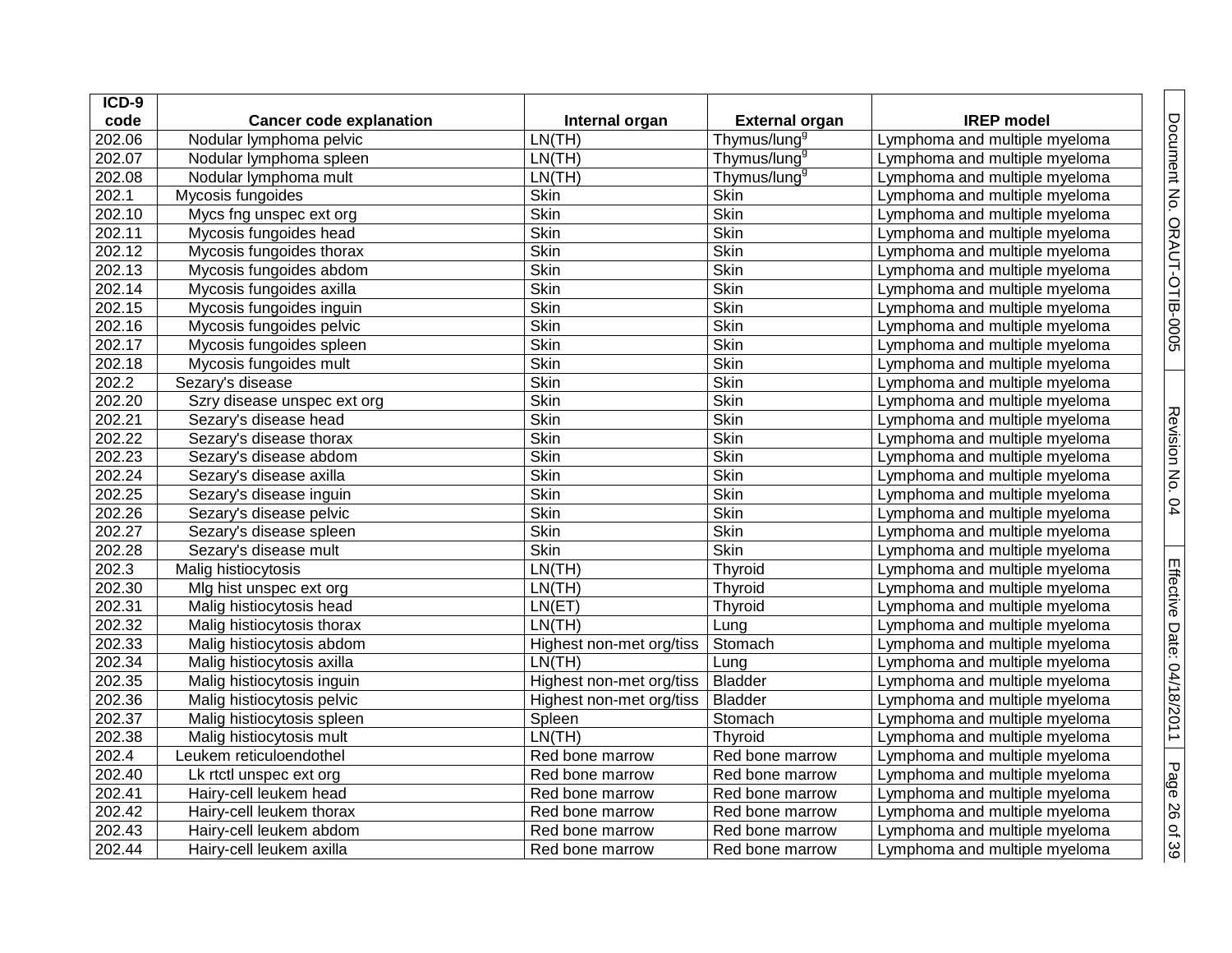| ICD-9  |                                               |                          |                          |                               |
|--------|-----------------------------------------------|--------------------------|--------------------------|-------------------------------|
| code   | <b>Cancer code explanation</b>                | Internal organ           | <b>External organ</b>    | <b>IREP</b> model             |
| 202.45 | Hairy-cell leukem inguin                      | Red bone marrow          | Red bone marrow          | Lymphoma and multiple myeloma |
| 202.46 | Hairy-cell leukem pelvic                      | Red bone marrow          | Red bone marrow          | Lymphoma and multiple myeloma |
| 202.47 | Hairy-cell leukem spleen                      | Red bone marrow          | Red bone marrow          | Lymphoma and multiple myeloma |
| 202.48 | Hairy-cell leukem mult                        | Red bone marrow          | Red bone marrow          | Lymphoma and multiple myeloma |
| 202.5  | Letterer-siwe disease                         | LN(TH)                   | Skin                     | Lymphoma and multiple myeloma |
| 202.50 | Ltr-siwe unspec ext org                       | LN(TH)                   | Skin                     | Lymphoma and multiple myeloma |
| 202.51 | Letterer-siwe disease head                    | LN(TH)                   | <b>Skin</b>              | Lymphoma and multiple myeloma |
| 202.52 | Letterer-siwe disease thorax                  | LN(TH)                   | Skin                     | Lymphoma and multiple myeloma |
| 202.53 | Letterer-siwe disease abdom                   | LN(TH)                   | Skin                     | Lymphoma and multiple myeloma |
| 202.54 | Letterer-siwe disease axilla                  | LN(TH)                   | Skin                     | Lymphoma and multiple myeloma |
| 202.55 | Letterer-siwe disease inguin                  | LN(TH)                   | <b>Skin</b>              | Lymphoma and multiple myeloma |
| 202.56 | Letterer-siwe disease pelvic                  | LN(TH)                   | Skin                     | Lymphoma and multiple myeloma |
| 202.57 | Letterer-siwe disease spleen                  | LN(TH)                   | Skin                     | Lymphoma and multiple myeloma |
| 202.58 | Letterer-siwe disease mult                    | LN(TH)                   | <b>Skin</b>              | Lymphoma and multiple myeloma |
| 202.6  | Malig mast cell tumors                        | LN(TH)                   | Thyroid                  | Lymphoma and multiple myeloma |
| 202.60 | Malig mast unspec ext org                     | LN(TH)                   | Thyroid                  | Lymphoma and multiple myeloma |
| 202.61 | Malig mastocytosis head                       | LN(ET)                   | Thyroid                  | Lymphoma and multiple myeloma |
| 202.62 | Malig mastocytosis thorax                     | LN(TH)                   | Lung                     | Lymphoma and multiple myeloma |
| 202.63 | Malig mastocytosis abdom                      | Highest non-met org/tiss | Stomach                  | Lymphoma and multiple myeloma |
| 202.64 | Malig mastocytosis axilla                     | LN(TH)                   | Lung                     | Lymphoma and multiple myeloma |
| 202.65 | Malig mastocytosis inguin                     | Highest non-met org/tiss | <b>Bladder</b>           | Lymphoma and multiple myeloma |
| 202.66 | Malig mastocytosis pelvic                     | Highest non-met org/tiss | <b>Bladder</b>           | Lymphoma and multiple myeloma |
| 202.67 | Malig mastocytosis spleen                     | Spleen                   | Stomach                  | Lymphoma and multiple myeloma |
| 202.68 | Malig mastocytosis mult                       | LN(TH)                   | Thyroid                  | Lymphoma and multiple myeloma |
| 202.7  | Peripheral t cell (cutaneous) lymphoma unspec |                          | <b>Skin</b>              | Lymphoma and multiple myeloma |
|        | ext org                                       | Skin                     |                          |                               |
| 202.70 | Peripheral t cell (cutaneous) lymphoma unspec |                          | Skin                     | Lymphoma and multiple myeloma |
|        | ext org                                       | Skin                     |                          |                               |
| 202.71 | Peripheral t cell (cutaneous) lymphoma head   | <b>Skin</b>              | Skin                     | Lymphoma and multiple myeloma |
| 202.72 | Peripheral t cell (cutaneous) lymphoma thorax | <b>Skin</b>              | Skin                     | Lymphoma and multiple myeloma |
| 202.73 | Peripheral t cell (cutaneous) lymphoma abdom  | <b>Skin</b>              | <b>Skin</b>              | Lymphoma and multiple myeloma |
| 202.74 | Peripheral t cell (cutaneous) lymphoma axilla | <b>Skin</b>              | <b>Skin</b>              | Lymphoma and multiple myeloma |
| 202.75 | Peripheral t cell (cutaneous) lymphoma inguin | <b>Skin</b>              | Skin                     | Lymphoma and multiple myeloma |
| 202.76 | Peripheral t cell (cutaneous) lymphoma pelvic | <b>Skin</b>              | Skin                     | Lymphoma and multiple myeloma |
| 202.77 | Peripheral t cell (cutaneous) lymphoma spleen | <b>Skin</b>              | <b>Skin</b>              | Lymphoma and multiple myeloma |
| 202.78 | Peripheral t cell (cutaneous) lymphoma mult   | <b>Skin</b>              | Skin                     | Lymphoma and multiple myeloma |
| 202.8  | Lymphomas nec                                 | LN(TH)                   | Thymus/lung <sup>9</sup> | Lymphoma and multiple myeloma |
| 202.80 | Other lymp unspec ext org                     | LN(TH)                   | Thymus/lung <sup>g</sup> | Lymphoma and multiple myeloma |
| 202.81 | Lymphomas nec head                            | LN(TH)                   | Thymus/lung <sup>g</sup> | Lymphoma and multiple myeloma |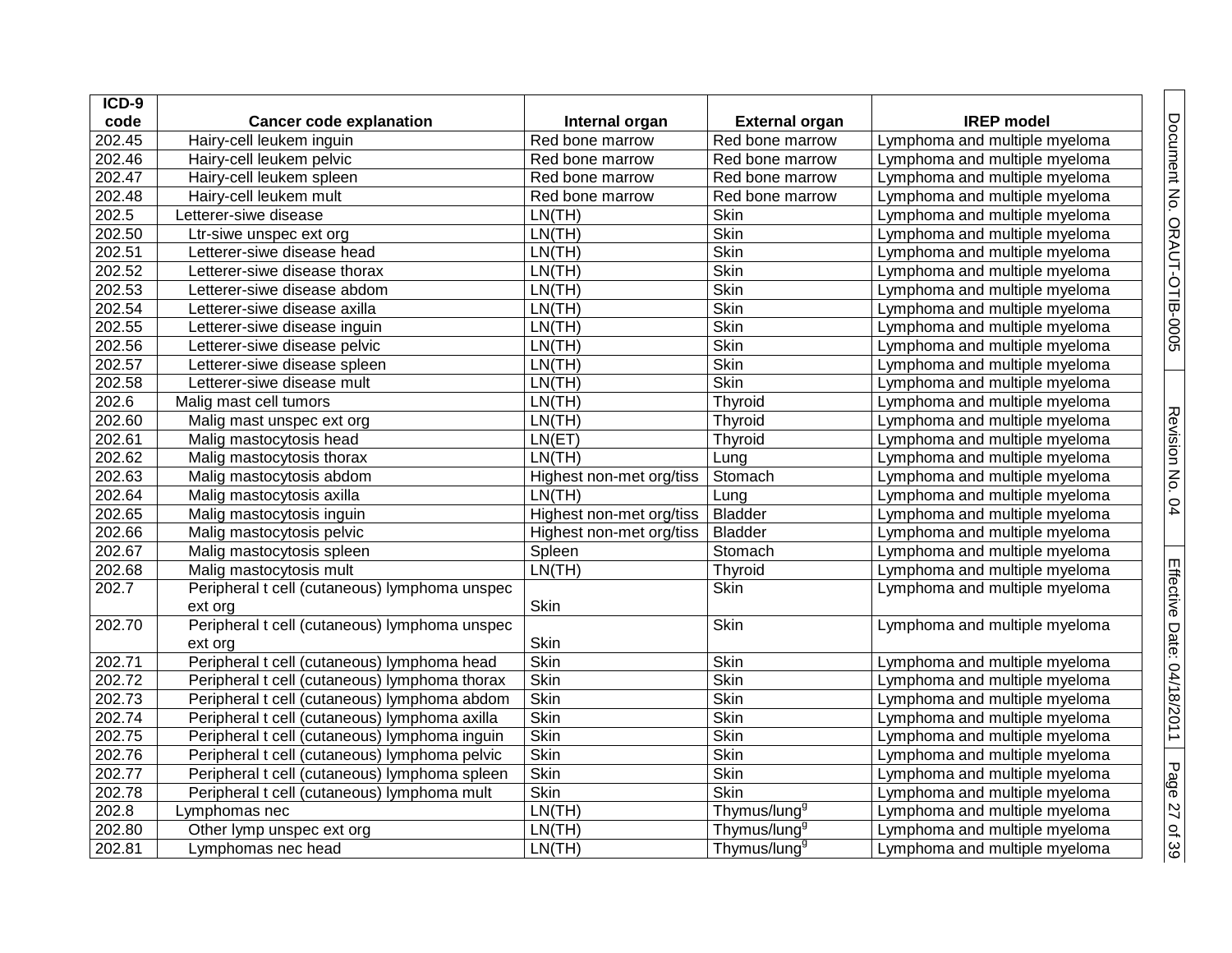| ICD-9  |                                |                 |                          |                               |
|--------|--------------------------------|-----------------|--------------------------|-------------------------------|
| code   | <b>Cancer code explanation</b> | Internal organ  | <b>External organ</b>    | <b>IREP</b> model             |
| 202.82 | Lymphomas nec thorax           | LN(TH)          | Thymus/lung <sup>9</sup> | Lymphoma and multiple myeloma |
| 202.83 | Lymphomas nec abdom            | LN(TH)          | Thymus/lung <sup>9</sup> | Lymphoma and multiple myeloma |
| 202.84 | Lymphomas nec axilla           | LN(TH)          | Thymus/lung <sup>9</sup> | Lymphoma and multiple myeloma |
| 202.85 | Lymphomas nec inguin           | LN(TH)          | Thymus/lung <sup>9</sup> | Lymphoma and multiple myeloma |
| 202.86 | Lymphomas nec pelvic           | LN(TH)          | Thymus/lung <sup>9</sup> | Lymphoma and multiple myeloma |
| 202.87 | Lymphomas nec spleen           | LN(TH)          | Thymus/lung <sup>9</sup> | Lymphoma and multiple myeloma |
| 202.88 | Lymphomas nec mult             | LN(TH)          | Thymus/lung <sup>9</sup> | Lymphoma and multiple myeloma |
| 202.9  | Malig neo lym/hist tis nec     | LN(TH)          | Thymus/lung <sup>9</sup> | Lymphoma and multiple myeloma |
| 202.90 | Unspec lym unspec ext org      | LN(TH)          | Thymus/lung <sup>9</sup> | Lymphoma and multiple myeloma |
| 202.91 | Lymphoid malig nec head        | LN(TH)          | Thymus/lung <sup>9</sup> | Lymphoma and multiple myeloma |
| 202.92 | Lymphoid malig nec thorax      | LN(TH)          | Thymus/lung <sup>9</sup> | Lymphoma and multiple myeloma |
| 202.93 | Lymphoid malig nec abdom       | LN(TH)          | Thymus/lung <sup>9</sup> | Lymphoma and multiple myeloma |
| 202.94 | Lymphoid malig nec axilla      | LN(TH)          | Thymus/lung <sup>9</sup> | Lymphoma and multiple myeloma |
| 202.95 | Lymphoid malig nec inguin      | LN(TH)          | Thymus/lung <sup>9</sup> | Lymphoma and multiple myeloma |
| 202.96 | Lymphoid malig nec pelvic      | LN(TH)          | Thymus/lung <sup>9</sup> | Lymphoma and multiple myeloma |
| 202.97 | Lymphoid malig nec spleen      | LN(TH)          | Thymus/lung <sup>9</sup> | Lymphoma and multiple myeloma |
| 202.98 | Lymphoid malig nec mult        | LN(TH)          | Thymus/lung <sup>9</sup> | Lymphoma and multiple myeloma |
| 203    | Multiple myeloma et al         | Red bone marrow | Red bone marrow          | Lymphoma and multiple myeloma |
| 203.0  | Multiple myeloma               | Red bone marrow | Red bone marrow          | Lymphoma and multiple myeloma |
| 203.00 | Mult myelm w/o remission       | Red bone marrow | Red bone marrow          | Lymphoma and multiple myeloma |
| 203.01 | Mult myelm w/remission         | Red bone marrow | Red bone marrow          | Lymphoma and multiple myeloma |
| 203.02 | Mult myelm in relapse          | Red bone marrow | Red bone marrow          | Lymphoma and multiple myeloma |
| 203.1  | Plasma cell leukemia           | Red bone marrow | Red bone marrow          | Lymphoma and multiple myeloma |
| 203.10 | Plsm cell leuk w/o remisson    | Red bone marrow | Red bone marrow          | Lymphoma and multiple myeloma |
| 203.11 | Plsm cell leuk w/remiss        | Red bone marrow | Red bone marrow          | Lymphoma and multiple myeloma |
| 203.12 | Plsm cell leuk in relapse      | Red bone marrow | Red bone marrow          | Lymphoma and multiple myeloma |
| 203.8  | Immunoproliferat neoplasm nec  | Red bone marrow | Red bone marrow          | Lymphoma and multiple myeloma |
| 203.80 | Other imnprfl npl w/o remiss   | Red bone marrow | Red bone marrow          | Lymphoma and multiple myeloma |
| 203.81 | Other imnprfl npl w/remiss     | Red bone marrow | Red bone marrow          | Lymphoma and multiple myeloma |
| 203.82 | Other imnprfl npl in relapse   | Red bone marrow | Red bone marrow          | Lymphoma and multiple myeloma |
| 204    | Lymphoid leukemia              | Red bone marrow | Red bone marrow          | Acute lymphoid leukemia       |
| 204.0  | Acute lymphoid leukemia        | Red bone marrow | Red bone marrow          | Acute lymphoid leukemia       |
| 204.00 | Act lym leuk w/o remiss        | Red bone marrow | Red bone marrow          | Acute lymphoid leukemia       |
| 204.01 | Act lym leuk w/remiss          | Red bone marrow | Red bone marrow          | Acute lymphoid leukemia       |
| 204.02 | Act lym leuk in relapse        | Red bone marrow | Red bone marrow          | Acute lymphoid leukemia       |
| 204.1  | Chronic lymphoid leukemia      | <b>NA</b>       | <b>NA</b>                | $NA^d$                        |
| 204.10 | Chronic lym leuk w/o remiss    | <b>NA</b>       | <b>NA</b>                | NA <sup>d</sup>               |
| 204.11 | Chronic lym leuk w/remiss      | <b>NA</b>       | <b>NA</b>                | $NA^d$                        |
| 204.12 | Chronic lym leuk in relapse    | <b>NA</b>       | <b>NA</b>                | $NA^d$                        |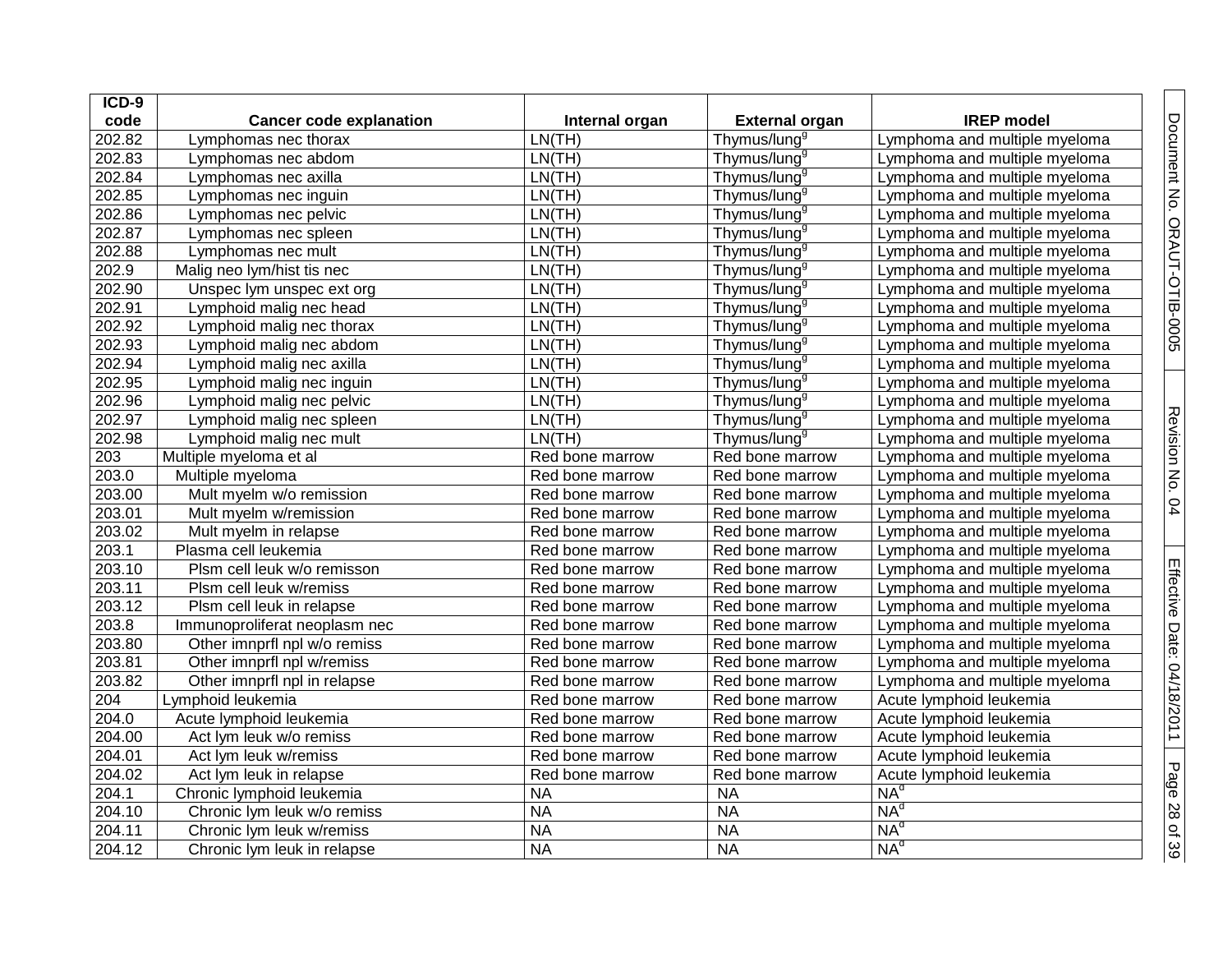| ICD-9  |                                |                 |                       |                          |
|--------|--------------------------------|-----------------|-----------------------|--------------------------|
| code   | <b>Cancer code explanation</b> | Internal organ  | <b>External organ</b> | <b>IREP</b> model        |
| 204.2  | Subacute lymphoid leukemia     | Red bone marrow | Red bone marrow       | Leukemia, less CLL       |
| 204.20 | Sbac lym leuk w/o remiss       | Red bone marrow | Red bone marrow       | Leukemia, less CLL       |
| 204.21 | Sbac lym leuk w/remiss         | Red bone marrow | Red bone marrow       | Leukemia, less CLL       |
| 204.22 | Sbac lym leuk in relapse       | Red bone marrow | Red bone marrow       | Leukemia, less CLL       |
| 204.8  | Lymphoid leukemia nec          | Red bone marrow | Red bone marrow       | Leukemia, less CLL       |
| 204.80 | Other lym leuk w/o remiss      | Red bone marrow | Red bone marrow       | Leukemia, less CLL       |
| 204.81 | Other lym leuk w/remiss        | Red bone marrow | Red bone marrow       | Leukemia, less CLL       |
| 204.82 | Other lym leuk in relapse      | Red bone marrow | Red bone marrow       | Leukemia, less CLL       |
| 204.9  | Lymphoid leukemia nos          | Red bone marrow | Red bone marrow       | Acute lymphoid leukemia  |
| 204.90 | Uns lym leuk w/o remiss        | Red bone marrow | Red bone marrow       | Acute lymphoid leukemia  |
| 204.91 | Uns lym leuk w/remiss          | Red bone marrow | Red bone marrow       | Acute lymphoid leukemia  |
| 204.92 | Uns lym leuk in relapse        | Red bone marrow | Red bone marrow       | Acute lymphoid leukemia  |
| 205    | Myeloid leukemia               | Red bone marrow | Red bone marrow       | Leukemia, less CLL AND   |
|        |                                |                 |                       | acute myeloid leukemia   |
| 205.0  | Acute myeloid leukemia         | Red bone marrow | Red bone marrow       | Leukemia, less CLL AND   |
|        |                                |                 |                       | acute myeloid leukemia   |
| 205.00 | Act myl leuk w/o remiss        | Red bone marrow | Red bone marrow       | Leukemia, less CLL AND   |
|        |                                |                 |                       | acute myeloid leukemia   |
| 205.01 | Act myl leuk w/remiss          | Red bone marrow | Red bone marrow       | Leukemia, less CLL AND   |
|        |                                |                 |                       | acute myeloid leukemia   |
| 205.02 | Act myl leuk in relapse        | Red bone marrow | Red bone marrow       | Leukemia, less CLL AND   |
|        |                                |                 |                       | acute myeloid leukemia   |
| 205.1  | Chronic myeloid leukemia       | Red bone marrow | Red bone marrow       | Leukemia, less CLL AND   |
|        |                                |                 |                       | chronic myeloid leukemia |
| 205.10 | Chronic myl leuk w/o remiss    | Red bone marrow | Red bone marrow       | Leukemia, less CLL AND   |
|        |                                |                 |                       | chronic myeloid leukemia |
| 205.11 | Chronic myl leuk w/remiss      | Red bone marrow | Red bone marrow       | Leukemia, less CLL AND   |
|        |                                |                 |                       | chronic myeloid leukemia |
| 205.12 | Chronic myl leuk in relapse    | Red bone marrow | Red bone marrow       | Leukemia, less CLL AND   |
|        |                                |                 |                       | chronic myeloid leukemia |
| 205.2  | Subacut myeloid leukemia       | Red bone marrow | Red bone marrow       | Leukemia, less CLL       |
| 205.20 | Sbac myl leuk w/o remiss       | Red bone marrow | Red bone marrow       | Leukemia, less CLL       |
| 205.21 | Sbac myl leuk w/remiss         | Red bone marrow | Red bone marrow       | Leukemia, less CLL       |
| 205.22 | Sbac myl leuk in relapse       | Red bone marrow | Red bone marrow       | Leukemia, less CLL       |
| 205.3  | Myeloid sarcoma                | Red bone marrow | Red bone marrow       | Leukemia, less CLL       |
| 205.30 | Myl srcoma w/o remiss          | Red bone marrow | Red bone marrow       | Leukemia, less CLL       |
| 205.31 | Myl srcoma w/remiss            | Red bone marrow | Red bone marrow       | Leukemia, less CLL       |
| 205.32 | Myl srcoma in relapse          | Red bone marrow | Red bone marrow       | Leukemia, less CLL       |
| 205.8  | Myeloid leukemia nec           | Red bone marrow | Red bone marrow       | Leukemia, less CLL       |

Document No. ORAUT-OTIB-0005 | Revision No. 04

Revision No. 04 Effective Date: 04/18/2011

Page 29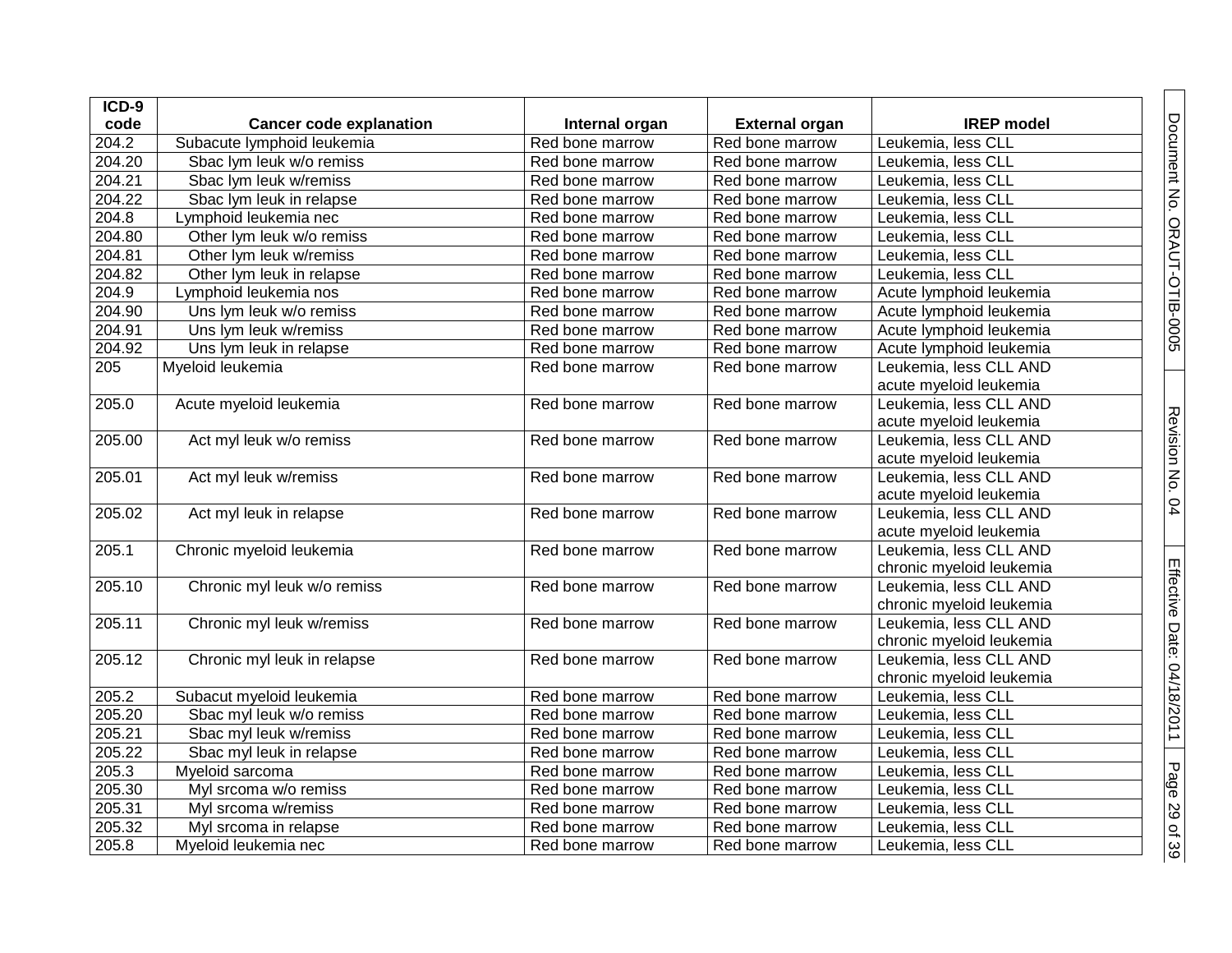| ICD-9  |                                |                 |                       |                        |                              |
|--------|--------------------------------|-----------------|-----------------------|------------------------|------------------------------|
| code   | <b>Cancer code explanation</b> | Internal organ  | <b>External organ</b> | <b>IREP</b> model      | Document No. ORAUT-OTIB-0005 |
| 205.80 | Other myl leuk w/o remiss      | Red bone marrow | Red bone marrow       | Leukemia, less CLL     |                              |
| 205.81 | Other myl leuk w/remiss        | Red bone marrow | Red bone marrow       | Leukemia, less CLL     |                              |
| 205.82 | Other myl leuk in relapse      | Red bone marrow | Red bone marrow       | Leukemia, less CLL     |                              |
| 205.9  | Myeloid leukemia nos           | Red bone marrow | Red bone marrow       | Leukemia, less CLL AND |                              |
|        |                                |                 |                       | acute myeloid leukemia |                              |
| 205.90 | Uns myl leuk w/o remiss        | Red bone marrow | Red bone marrow       | Leukemia, less CLL AND |                              |
|        |                                |                 |                       | acute myeloid leukemia |                              |
| 205.91 | Uns myl leuk w/remiss          | Red bone marrow | Red bone marrow       | Leukemia, less CLL AND |                              |
|        |                                |                 |                       | acute myeloid leukemia |                              |
| 205.92 | Uns myl leuk in relapse        | Red bone marrow | Red bone marrow       | Leukemia, less CLL AND |                              |
|        |                                |                 |                       | acute myeloid leukemia |                              |
| 206    | Monocytic leukemia             | Red bone marrow | Red bone marrow       | Leukemia, less CLL     |                              |
| 206.0  | Acute monocytic leukemia       | Red bone marrow | Red bone marrow       | Leukemia, less CLL     |                              |
| 206.00 | Act mono leuk w/o remiss       | Red bone marrow | Red bone marrow       | Leukemia, less CLL     |                              |
| 206.01 | Act mono leuk w/remiss         | Red bone marrow | Red bone marrow       | Leukemia, less CLL     |                              |
| 206.02 | Act mono leuk in relapse       | Red bone marrow | Red bone marrow       | Leukemia, less CLL     |                              |
| 206.1  | Chronic monocytic leukemia     | Red bone marrow | Red bone marrow       | Leukemia, less CLL     |                              |
| 206.10 | Chronic mono leuk w/o remiss   | Red bone marrow | Red bone marrow       | Leukemia, less CLL     |                              |
| 206.11 | Chronic mono leuk w/remiss     | Red bone marrow | Red bone marrow       | Leukemia, less CLL     | Revision No. 04              |
| 206.12 | Chronic mono leuk in relapse   | Red bone marrow | Red bone marrow       | Leukemia, less CLL     |                              |
| 206.2  | Subac monocytic leukemia       | Red bone marrow | Red bone marrow       | Leukemia, less CLL     |                              |
| 206.20 | Sbacute mono leuk w/o remiss   | Red bone marrow | Red bone marrow       | Leukemia, less CLL     |                              |
| 206.21 | Sbacute mono leuk w/remiss     | Red bone marrow | Red bone marrow       | Leukemia, less CLL     |                              |
| 206.22 | Sbacute mono leuk in relapse   | Red bone marrow | Red bone marrow       | Leukemia, less CLL     |                              |
| 206.8  | Monocytic leukemia nec         | Red bone marrow | Red bone marrow       | Leukemia, less CLL     |                              |
| 206.80 | Other mono leuk w/o remiss     | Red bone marrow | Red bone marrow       | Leukemia, less CLL     |                              |
| 206.81 | Other mono leuk w/remiss       | Red bone marrow | Red bone marrow       | Leukemia, less CLL     |                              |
| 206.82 | Other mono leuk in relapse     | Red bone marrow | Red bone marrow       | Leukemia, less CLL     |                              |
| 206.9  | Monocytic leukemia nos         | Red bone marrow | Red bone marrow       | Leukemia, less CLL     | Effective Date: 04/18/2011   |
| 206.90 | Uns mono leuk w/o remiss       | Red bone marrow | Red bone marrow       | Leukemia, less CLL     |                              |
| 206.91 | Uns mono leuk w/remiss         | Red bone marrow | Red bone marrow       | Leukemia, less CLL     |                              |
| 206.92 | Uns mono leuk in relapse       | Red bone marrow | Red bone marrow       | Leukemia, less CLL     |                              |
| 207    | Other specified leukemia       | Red bone marrow | Red bone marrow       | Leukemia, less CLL     |                              |
| 207.0  | Acute erythremia               | Red bone marrow | Red bone marrow       | Leukemia, less CLL     |                              |
| 207.00 | Act erth/erylk w/o remiss      | Red bone marrow | Red bone marrow       | Leukemia, less CLL     |                              |
| 207.01 | Act erth/erylk w/remiss        | Red bone marrow | Red bone marrow       | Leukemia, less CLL     |                              |
| 207.02 | Act erth/erylk in relapse      | Red bone marrow | Red bone marrow       | Leukemia, less CLL     |                              |
| 207.1  | Chronic erythremia             | Red bone marrow | Red bone marrow       | Leukemia, less CLL     | Page 30 of 39                |
| 207.10 | Chronic erythrm w/o remision   | Red bone marrow | Red bone marrow       | Leukemia, less CLL     |                              |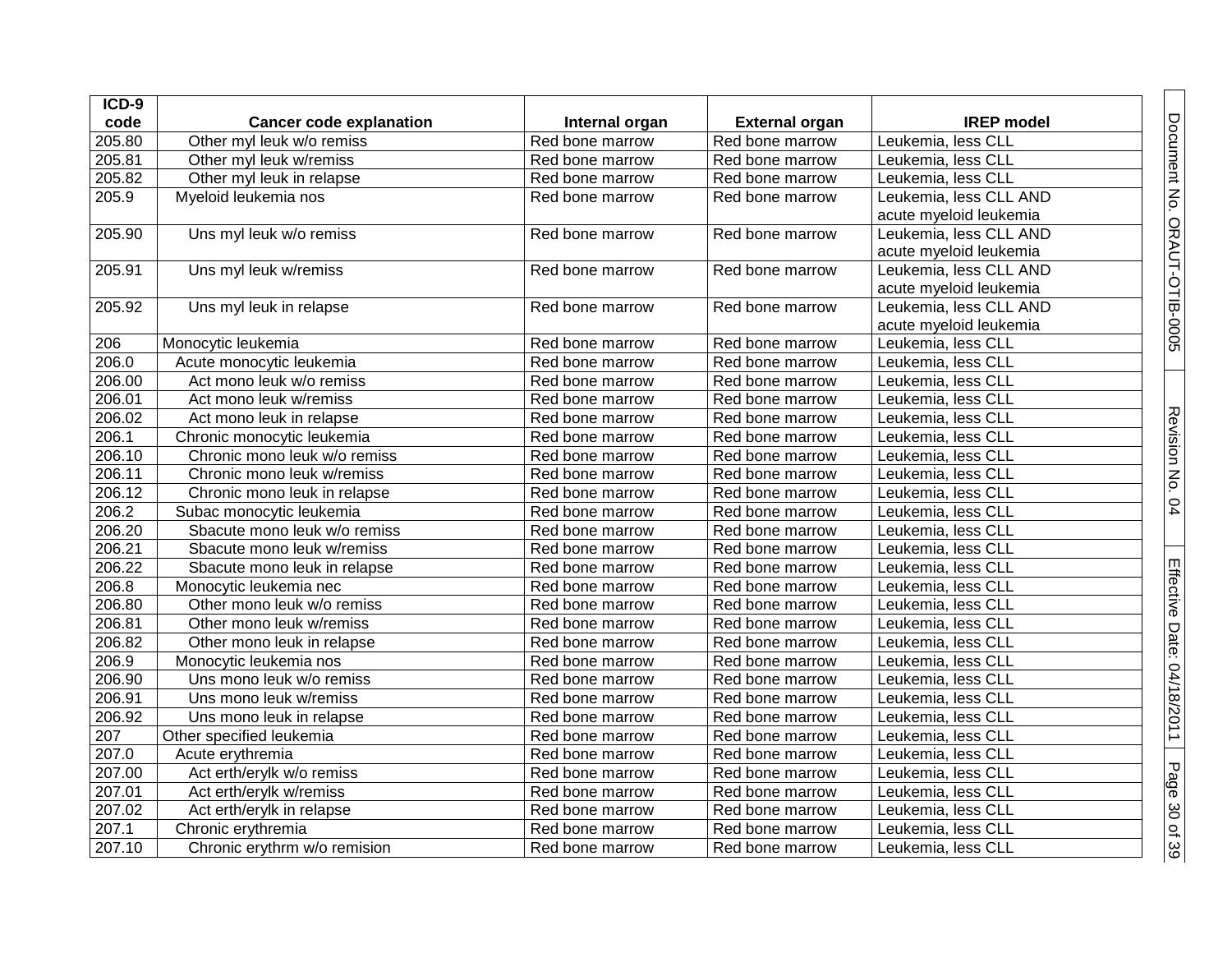| ICD-9  |                                        |                 |                       |                             |
|--------|----------------------------------------|-----------------|-----------------------|-----------------------------|
| code   | <b>Cancer code explanation</b>         | Internal organ  | <b>External organ</b> | <b>IREP</b> model           |
| 207.11 | Chronic erythrm w/remision             | Red bone marrow | Red bone marrow       | Leukemia, less CLL          |
| 207.12 | Chronic erythrm in relapse             | Red bone marrow | Red bone marrow       | Leukemia, less CLL          |
| 207.2  | Megakaryocytic leukemia                | Red bone marrow | Red bone marrow       | Leukemia, less CLL          |
| 207.20 | Mgkrycyt leuk w/o remiss               | Red bone marrow | Red bone marrow       | Leukemia, less CLL          |
| 207.21 | Mgkrycyt leuk w/remiss                 | Red bone marrow | Red bone marrow       | Leukemia, less CLL          |
| 207.22 | Mgkrycyt leuk in relapse               | Red bone marrow | Red bone marrow       | Leukemia, less CLL          |
| 207.8  | Specified leukemia nec                 | Red bone marrow | Red bone marrow       | Leukemia, less CLL          |
| 207.80 | Other spf leuk w/o remiss              | Red bone marrow | Red bone marrow       | Leukemia, less CLL          |
| 207.81 | Other spf leuk w/remsion               | Red bone marrow | Red bone marrow       | Leukemia, less CLL          |
| 207.82 | Other spf leuk in relapse              | Red bone marrow | Red bone marrow       | Leukemia, less CLL          |
| 208    | Leukemia-unspecif cell                 | Red bone marrow | Red bone marrow       | Leukemia, less CLL AND      |
|        |                                        |                 |                       | acute lymphoid leukemia AND |
|        |                                        |                 |                       | acute myeloid leukemia      |
| 208.0  | Act leuk uns cl w/o remiss             | Red bone marrow | Red bone marrow       | Leukemia, less CLL AND      |
|        |                                        |                 |                       | acute lymphoid leukemia AND |
|        |                                        |                 |                       | acute myeloid leukemia      |
| 208.00 | Act leuk uns cl w/o remiss             | Red bone marrow | Red bone marrow       | Leukemia, less CLL AND      |
|        |                                        |                 |                       | acute lymphoid leukemia AND |
|        |                                        |                 |                       | acute myeloid leukemia      |
| 208.01 | Act leuk uns cl w/remiss               | Red bone marrow | Red bone marrow       | Leukemia, less CLL AND      |
|        |                                        |                 |                       | acute lymphoid leukemia AND |
|        |                                        |                 |                       | acute myeloid leukemia      |
| 208.02 | Act leuk uns cl in relapse             | Red bone marrow | Red bone marrow       | Leukemia, less CLL AND      |
|        |                                        |                 |                       | acute lymphoid leukemia AND |
|        |                                        |                 |                       | acute myeloid leukemia      |
| 208.1  | Chronic leukemia nos                   | Red bone marrow | Red bone marrow       | Leukemia, less CLL AND      |
|        |                                        |                 |                       | chronic myeloid leukemia    |
| 208.10 | Chronic leuk uns cl w/o remiss         | Red bone marrow | Red bone marrow       | Leukemia, less CLL AND      |
|        |                                        |                 |                       | Chronic myeloid leukemia    |
| 208.11 | Chronic leuk uns cl w/remiss           | Red bone marrow | Red bone marrow       | Leukemia, less CLL AND      |
|        |                                        |                 |                       | chronic myeloid leukemia    |
| 208.12 | Chronic leuk uns cl in relapse         | Red bone marrow | Red bone marrow       | Leukemia, less CLL AND      |
|        |                                        |                 |                       | chronic myeloid leukemia    |
| 208.2  | Subacute leukemia nos                  | Red bone marrow | Red bone marrow       | Leukemia, less CLL          |
| 208.20 | Subacute leukemia uns cl w/o remission | Red bone marrow | Red bone marrow       | Leukemia, less CLL          |
| 208.21 | Subacute leukemia uns cl w/remission   | Red bone marrow | Red bone marrow       | Leukemia, less CLL          |
| 208.22 | Subacute leukemia uns cl in relapse    | Red bone marrow | Red bone marrow       | Leukemia, less CLL          |
| 208.8  | Leukemia-unspec cell nec               | Red bone marrow | Red bone marrow       | Leukemia, less CLL          |
| 208.80 | Other leuk uns cl w/o remission        | Red bone marrow | Red bone marrow       | Leukemia, less CLL          |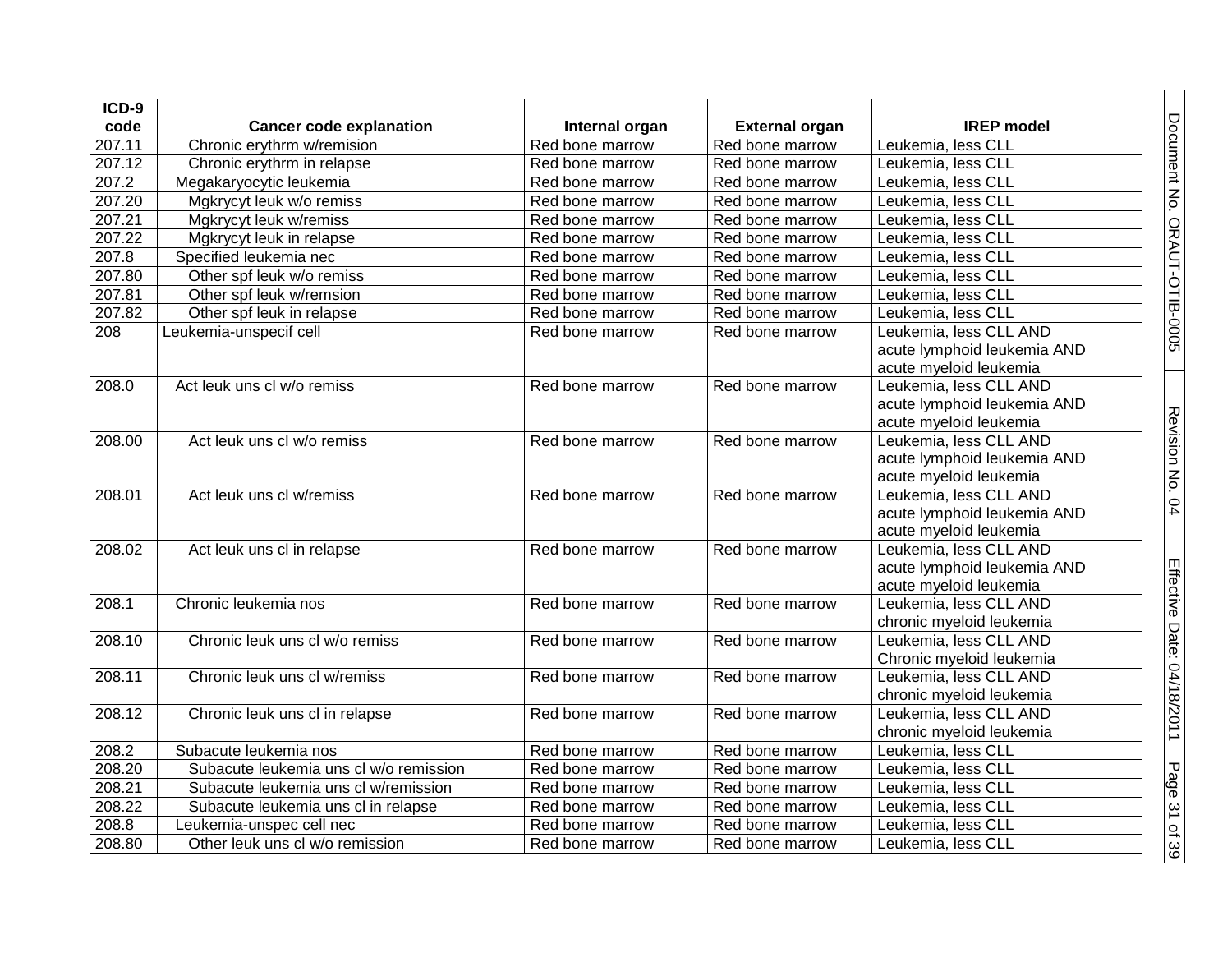| ICD-9  |                                                       |                          |                        |                                                    |
|--------|-------------------------------------------------------|--------------------------|------------------------|----------------------------------------------------|
| code   | <b>Cancer code explanation</b>                        | Internal organ           | <b>External organ</b>  | <b>IREP</b> model                                  |
| 208.81 | Other leuk uns cl w/remission                         | Red bone marrow          | Red bone marrow        | Leukemia, less CLL                                 |
| 208.82 | Other leuk uns cl in relapse                          | Red bone marrow          | Red bone marrow        | Leukemia, less CLL                                 |
| 208.9  | Leukemia-unspec cell nos                              | Red bone marrow          | Red bone marrow        | Leukemia, less CLL AND                             |
|        |                                                       |                          |                        | acute lymphoid leukemia AND                        |
|        |                                                       |                          |                        | acute myeloid leukemia AND                         |
|        |                                                       |                          |                        | chronic myeloid leukemia                           |
| 208.90 | Other leuk nos w/o remission                          | Red bone marrow          | Red bone marrow        | Leukemia, less CLL AND                             |
|        |                                                       |                          |                        | acute lymphoid leukemia AND                        |
|        |                                                       |                          |                        | acute myeloid leukemia AND                         |
|        |                                                       |                          |                        | chronic myeloid leukemia                           |
| 208.91 | Other leuk nos w/remission                            | Red bone marrow          | Red bone marrow        | Leukemia, less CLL AND                             |
|        |                                                       |                          |                        | acute lymphoid leukemia AND                        |
|        |                                                       |                          |                        | acute myeloid leukemia AND                         |
|        |                                                       |                          | Red bone marrow        | chronic myeloid leukemia<br>Leukemia, less CLL AND |
| 208.92 | Other leuk nos in relapse                             | Red bone marrow          |                        | acute lymphoid leukemia AND                        |
|        |                                                       |                          |                        | acute myeloid leukemia AND                         |
|        |                                                       |                          |                        | chronic myeloid leukemia                           |
| 209.00 | Malig carc tumor si, unspec                           | SI                       | Stomach                | All digestive                                      |
| 209.01 | Malig carc tumor duodenum                             | $\overline{\mathsf{SI}}$ | Stomach                | All digestive                                      |
| 209.02 | Malig carc tumor jejunum                              | $\overline{\mathsf{SI}}$ | Stomach                | All digestive                                      |
| 209.03 | Malig carc tumor ileum                                | $\overline{\mathsf{SI}}$ | Stomach                | All digestive                                      |
| 209.10 | Malig carc tumor li, unspec                           | Colon                    | Colon                  | Colon                                              |
| 209.11 | Malig carc tumor appendix                             | ULI                      | Colon                  | Colon                                              |
| 209.12 | Malig carc tumor cecum                                | ULI                      | Colon                  | Colon                                              |
| 209.13 | Malig carc tumor ascend colon                         | ULI                      | Colon                  | Colon                                              |
| 209.14 | Malig carc tumor trans colon                          | ULI                      | Colon                  | Colon                                              |
| 209.15 | Malig carc tumor decend colon                         | L                        | Colon                  | Colon                                              |
| 209.16 |                                                       | LLI                      | Colon                  | Colon                                              |
| 209.17 | Malig carc tumor sig colon<br>Malig carc tumor rectum | LLI                      | Colon                  | Rectum                                             |
| 209.20 |                                                       |                          | Remainder <sup>b</sup> |                                                    |
|        | Malig carc tumor unknown site                         | Highest non-met org/tiss |                        | Other and ill-defined sites<br>Lung                |
| 209.21 | Malig carc tumor lung                                 | Lung                     | Lung                   |                                                    |
| 209.22 | Malig carc tumor thymus                               | Thymus                   | Thymus                 | Other respiratory                                  |
| 209.23 | Malig carc tumor stomach                              | Stomach                  | Stomach                | Stomach                                            |
| 209.24 | Malig carc tumor kidney                               | Kidney                   | Liver                  | Urinary organs less bladder                        |
| 209.25 | Malig carc tumor foregut, unspec                      | Highest non-met org/tiss | Remainder <sup>b</sup> | Other and ill-defined sites                        |
| 209.26 | Malig carc tumor midgut, unspec                       | Highest non-met org/tiss | Remainder <sup>b</sup> | Other and ill-defined sites                        |
| 209.27 | Malig carc tumor hindgut, unspec                      | Highest non-met org/tiss | Remainder <sup>b</sup> | Other and ill-defined sites                        |
| 209.29 | Malig carc tumor other sites                          | Highest non-met org/tiss | Remainder <sup>t</sup> | Other and ill-defined sites                        |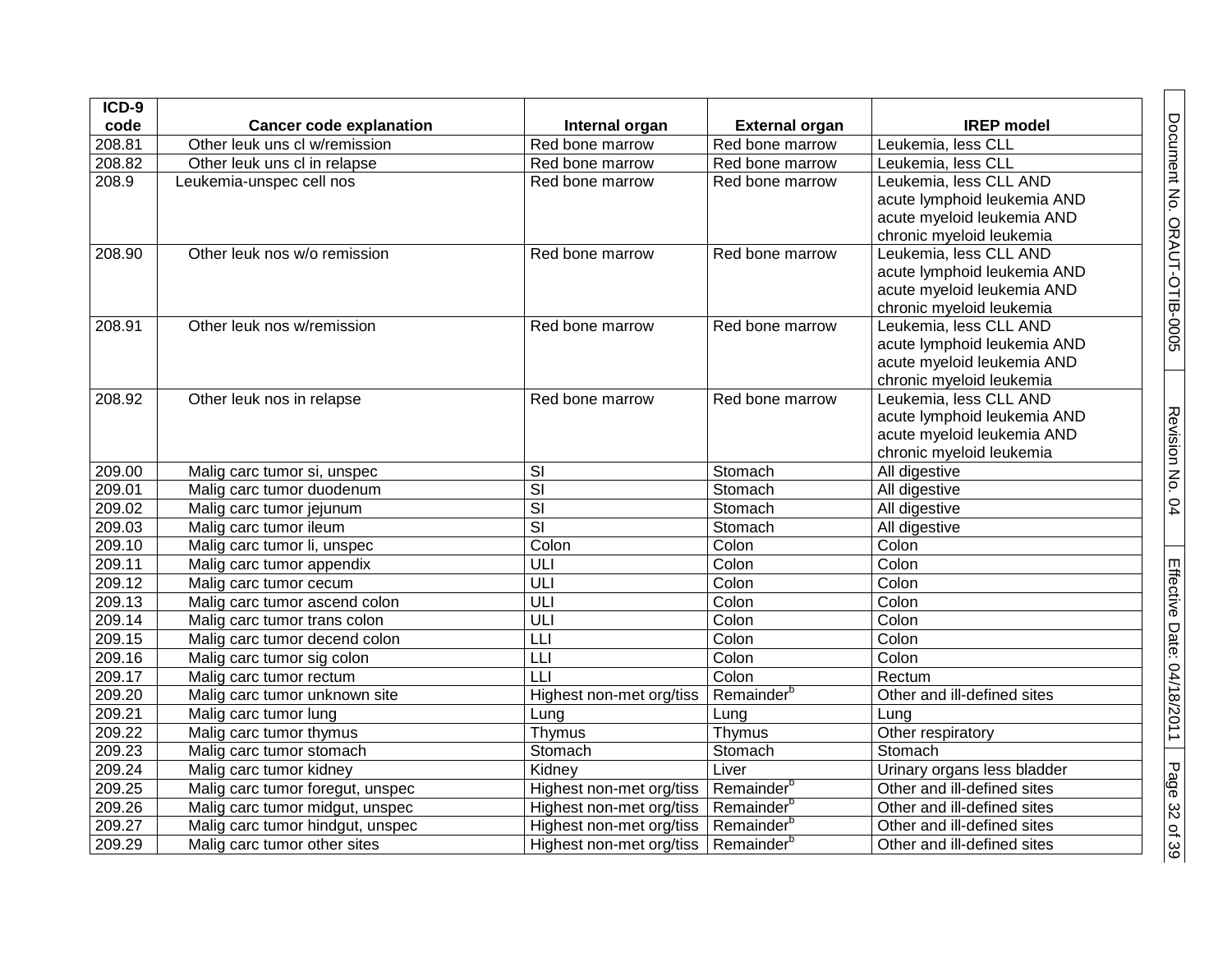| $ICD-9$          |                                         |                          |                        |                                                            |
|------------------|-----------------------------------------|--------------------------|------------------------|------------------------------------------------------------|
| code             | <b>Cancer code explanation</b>          | Internal organ           | <b>External organ</b>  | <b>IREP</b> model                                          |
| 209.30           | Malig poor diff neuroend carc, any site | Highest non-met org/tiss | Remainder <sup>b</sup> | Other and ill-defined sites                                |
| 209.31           | Merkle cell carc face                   | <b>Skin</b>              | <b>Skin</b>            | Non-melanoma skin-squamous cell                            |
| 209.32           | Merkle cell carc scalp/neck             | <b>Skin</b>              | <b>Skin</b>            | Non-melanoma skin-squamous cell                            |
| 209.33           | Merkle cell carc upper limb             | <b>Skin</b>              | <b>Skin</b>            | Non-melanoma skin-squamous cell                            |
| 209.34           | Merkle cell carc lower limb             | <b>Skin</b>              | <b>Skin</b>            | Non-melanoma skin-squamous cell                            |
| 209.35           | Merkle cell carc trunk                  | <b>Skin</b>              | <b>Skin</b>            | Non-melanoma skin-squamous cell                            |
| 209.36           | Merkle cell carc other sites            | <b>Skin</b>              | <b>Skin</b>            | Non-melanoma skin-squamous cell                            |
| 230              | Ca in situ digestive org                |                          |                        |                                                            |
| 230.0            | Ca in situ oral cav/phar                | Highest non-met org/tiss | Thyroid                | Oral cav. and pharynx                                      |
| 230.1            | Ca in situ esophagus                    | Esophagus                | Esophagus              | Esophagus                                                  |
| 230.2            | Ca in situ stomach                      | Stomach                  | Stomach                | Stomach                                                    |
| 230.3            | Ca in situ colon                        | Colon                    | Colon                  | Colon                                                      |
| 230.4            | Ca in situ rectum                       | LLI                      | Colon                  | Rectum                                                     |
| 230.5            | Ca in situ anal canal                   | $\overline{\mathsf{L}}$  | Colon                  | Rectum                                                     |
| 230.6            | Ca in situ anus nos                     | $\overline{\mathsf{L}}$  | Colon                  | Rectum                                                     |
| 230.7            | Ca in situ bowel nec/nos                | Colon                    | Colon                  | All digestive                                              |
| 230.8            | Ca in situ liver/biliary                | Liver                    | Liver                  | Liver                                                      |
| 230.9            | Ca in situ gi nec/nos                   | Highest non-met org/tiss | Remainder <sup>b</sup> | All digestive                                              |
| 231              | Ca in situ respiratory                  |                          |                        |                                                            |
| 231.0            | Ca in situ larynx                       | ET <sub>2</sub>          | Esophagus              | Other respiratory                                          |
| 231.1            | Ca in situ trachea                      | $\overline{BB}$          | Thyroid                | Lung                                                       |
| 231.2            | Ca in situ bronchus/lung                | Lung                     | Lung                   | Lung                                                       |
| 231.8            | Ca in situ resp sys nec                 | Medical review           | Medical review         | Other respiratory                                          |
| 231.9            | Ca in situ resp sys nos                 | Lung                     | Lung                   | Other respiratory                                          |
| $\overline{232}$ | Carcinoma in situ skin                  |                          |                        |                                                            |
| 232.0            | Ca in situ skin lip                     | Skin                     | <b>Skin</b>            | Malignant melanoma AND non-                                |
|                  |                                         |                          |                        | melanoma skin-basal Cell AND                               |
|                  |                                         |                          |                        | non-melanoma skin-squamous cell <sup>e</sup>               |
| 232.1            | Ca in situ eyelid                       | Skin                     | <b>Skin</b>            | Malignant melanoma AND                                     |
|                  |                                         |                          |                        | Non-melanoma skin-basal cell AND                           |
|                  |                                         |                          |                        | non-melanoma skin-squamous cell <sup>e</sup>               |
| 232.2            | Ca in situ skin ear                     | Skin                     | Skin                   | Malignant melanoma AND<br>non-melanoma skin-basal cell AND |
|                  |                                         |                          |                        |                                                            |
|                  |                                         |                          |                        | non-melanoma skin-squamous cell <sup>e</sup>               |
| 232.3            | Ca in situ skin face nec                | Skin                     | Skin                   | Malignant melanoma AND                                     |
|                  |                                         |                          |                        | non-melanoma skin-basal cell AND                           |
|                  |                                         |                          |                        | non-melanoma skin-squamous cell <sup>e</sup>               |

Revision No. 04 Effective Date: 04/1

8/2011

Page 33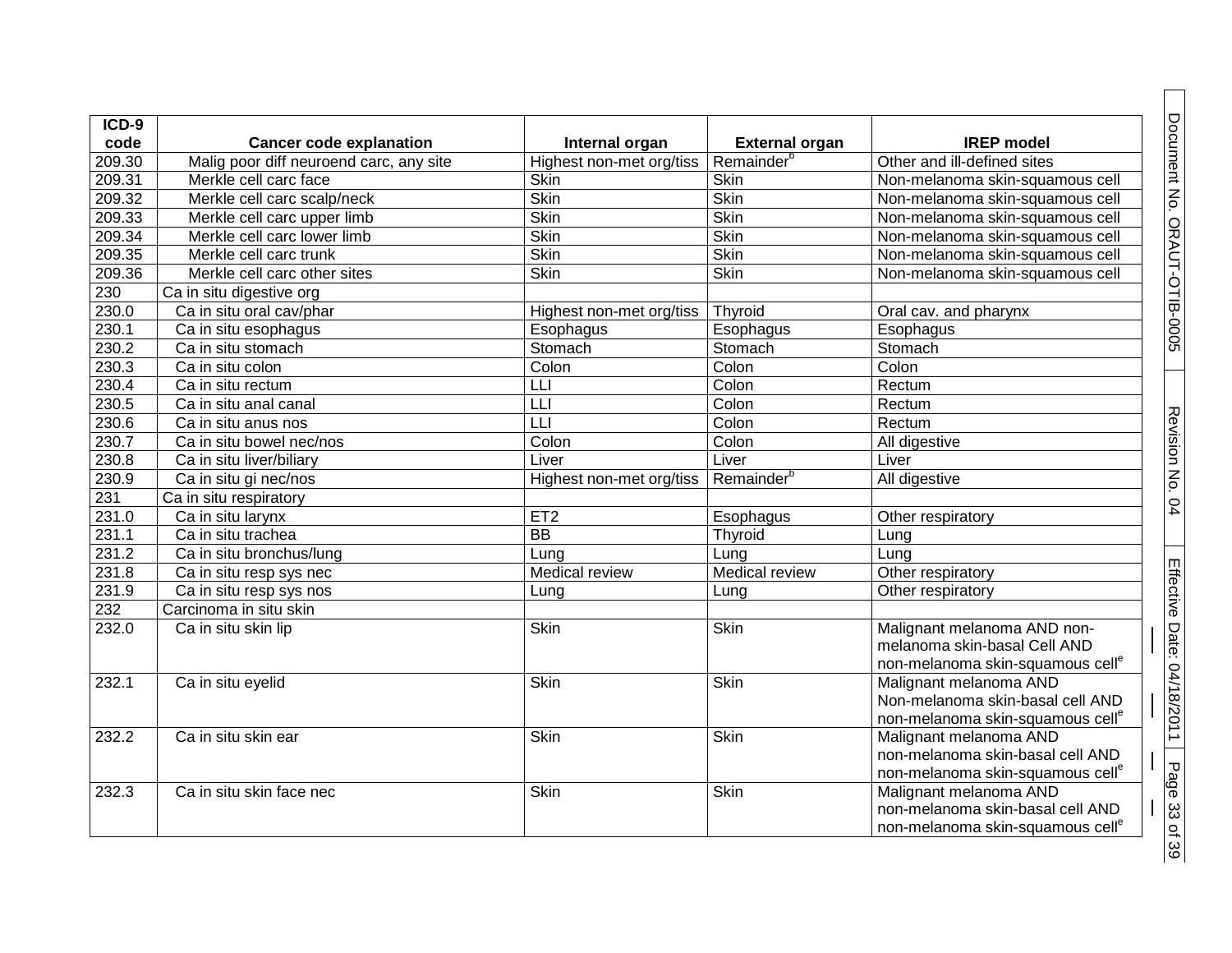| $ICD-9$        |                                                  |                                                   |                                |                                              |                              |
|----------------|--------------------------------------------------|---------------------------------------------------|--------------------------------|----------------------------------------------|------------------------------|
| code           | <b>Cancer code explanation</b>                   | Internal organ                                    | <b>External organ</b>          | <b>IREP</b> model                            |                              |
| 232.4          | Ca in situ scalp                                 | Skin                                              | Skin                           | Malignant melanoma AND                       | Document No. ORAUT-OTIB-0005 |
|                |                                                  |                                                   |                                | non-melanoma skin-basal cell AND             |                              |
|                |                                                  |                                                   |                                | non-melanoma skin-squamous cell <sup>e</sup> |                              |
| 232.5          | Ca in situ skin trunk                            | Skin                                              | <b>Skin</b>                    | Malignant melanoma AND                       |                              |
|                |                                                  |                                                   |                                | non-melanoma skin-basal cell AND             |                              |
|                |                                                  |                                                   |                                | non-melanoma skin-squamous cell <sup>e</sup> |                              |
| 232.6          | Ca in situ skin arm                              | <b>Skin</b>                                       | <b>Skin</b>                    | Malignant melanoma AND                       |                              |
|                |                                                  |                                                   |                                | non-melanoma skin-basal cell AND             |                              |
|                |                                                  |                                                   |                                | non-melanoma skin-squamous cell <sup>e</sup> |                              |
| 232.7          | Ca in situ skin leg                              | Skin                                              | Skin                           | Malignant melanoma AND                       |                              |
|                |                                                  |                                                   |                                | non-melanoma skin-basal cell AND             |                              |
|                |                                                  |                                                   |                                | non-melanoma skin-squamous cell <sup>e</sup> |                              |
| 232.8          | Ca in situ skin nec                              | <b>Skin</b>                                       | <b>Skin</b>                    | Malignant melanoma AND                       |                              |
|                |                                                  |                                                   |                                | non-melanoma skin-basal Cell AND             |                              |
|                |                                                  |                                                   |                                | non-melanoma skin-squamous cell <sup>e</sup> |                              |
| 232.9          | Ca in situ skin nos                              | Skin                                              | Skin                           | Malignant melanoma AND                       |                              |
|                |                                                  |                                                   |                                | non-melanoma skin-basal cell AND             |                              |
|                |                                                  |                                                   |                                | non-melanoma skin-squamous cell <sup>e</sup> | Revision No. 04              |
| 233<br>233.0   | Ca in situ breast/gu<br>Ca in situ breast        |                                                   |                                |                                              |                              |
|                |                                                  | <b>Breast</b><br><b>Uterus</b>                    | <b>Breast</b><br><b>Uterus</b> | <b>Breast</b>                                |                              |
| 233.1<br>233.2 | Ca in situ cervix uteri<br>Ca in situ uterus nec | <b>Uterus</b>                                     | <b>Uterus</b>                  | Female genitalia less ovary                  |                              |
|                |                                                  |                                                   |                                | Female genitalia less ovary                  |                              |
| 233.3          | Ca in situ fem gen nec                           | <b>Uterus</b>                                     | <b>Uterus</b>                  | Female genitalia less ovary AND              |                              |
| 233.30         |                                                  | <b>Uterus</b>                                     | <b>Uterus</b>                  | ovary<br>Female genitalia less ovary AND     |                              |
|                | Ca in situ fem gen unspec                        |                                                   |                                |                                              |                              |
| 233.31         | Ca in situ vagina                                | <b>Uterus</b>                                     | <b>Uterus</b>                  | ovary<br>Female genitalia less ovary AND     |                              |
|                |                                                  |                                                   |                                |                                              |                              |
| 233.32         | Ca in situ vulva                                 | Skin                                              | <b>Uterus</b>                  | ovary<br>Female genitalia less ovary AND     |                              |
|                |                                                  |                                                   |                                | ovary                                        |                              |
| 233.39         | Ca in situ other fem gen                         | <b>Uterus</b>                                     | <b>Uterus</b>                  | Female genitalia less ovary AND              |                              |
|                |                                                  |                                                   |                                | ovary                                        |                              |
| 233.4          | Ca in situ prostate                              | Highest non-met org/tiss                          | <b>Bladder</b>                 | All male genitalia                           | Effective Date: 04/18/2011   |
| 233.5          | Ca in situ penis                                 | <b>Testes</b>                                     | <b>Testes</b>                  | All male genitalia                           |                              |
| 233.6          | Ca in situ male gen nec                          | <b>Testes</b>                                     | <b>Testes</b>                  | All male genitalia                           |                              |
| 233.7          | Ca in situ bladder                               | <b>Bladder</b>                                    | <b>Bladder</b>                 | <b>Bladder</b>                               |                              |
| 233.9          | Ca in situ urinary nec                           | Medical review                                    | Liver                          | Urinary organs less bladder                  | Page 34 of 39                |
| 234            | Ca in situ nec/nos                               |                                                   |                                |                                              |                              |
| 234.0          | Ca in situ eye                                   | <b>Brain</b>                                      | Eye lens                       | Eye                                          |                              |
| 234.8          | Ca in situ nec                                   |                                                   |                                | Other and ill-defined sites                  |                              |
|                |                                                  | Highest non-met org/tiss   Remainder <sup>b</sup> |                                |                                              |                              |

Ξ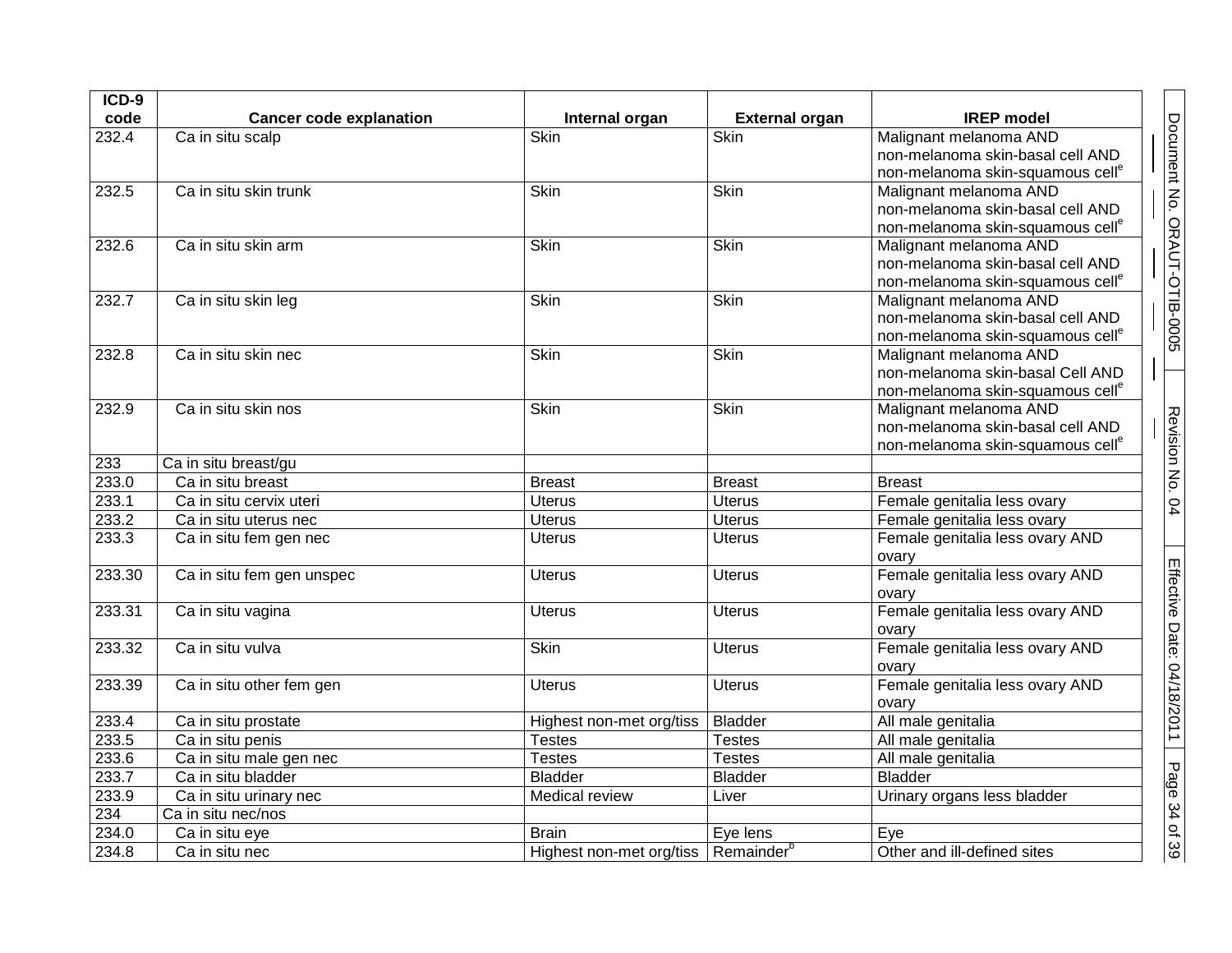| ICD-9  |                                           |                          |                                |                              |
|--------|-------------------------------------------|--------------------------|--------------------------------|------------------------------|
| code   | <b>Cancer code explanation</b>            | Internal organ           | <b>External organ</b>          | <b>IREP</b> model            |
| 234.9  | Ca in situ nos                            | Highest non-met org/tiss | Remainder <sup>b</sup>         | Other and ill-defined sites  |
| 235    | Uncert behav neoplasm gi/resp             |                          |                                |                              |
| 235.0  | Uncert behav neoplasm salivary            | Highest non-met org/tiss | Thyroid/remainder <sup>a</sup> | Oral cav. and pharynx        |
| 235.1  | Uncert behav neoplasm oral/phar           | Highest non-met org/tiss | Thyroid/remainder <sup>a</sup> | Oral cav. and pharynx        |
| 235.2  | Uncert behav neoplasm intestine (stomach) | Stomach                  | Stomach                        | Stomach                      |
| 235.2  | Uncert behav neoplasm intestine (colon)   | Colon                    | Colon                          | Colon                        |
| 235.2  | Uncert behav neoplasm intestine (rectum)  | LLI                      | Colon                          | Rectum                       |
| 235.3  | Uncert behav neoplasm liver               | Liver                    | Liver                          | Liver                        |
| 235.4  | Uncert behav neoplasm peritoneum          | Highest non-met org/tiss | Colon                          | All digestive                |
| 235.5  | Uncert behav neoplasm gi nec              | Colon                    | Colon                          | All digestive                |
| 235.6  | Uncert behav neoplasm larynx              | ET <sub>2</sub>          | Esophagus                      | Other respiratory            |
| 235.7  | Uncert behav neoplasm lung                | Lung                     | Lung                           | Lung                         |
| 235.8  | Uncert behav neoplasm pleura              | Medical review           | Lung                           | Other respiratory            |
| 235.9  | Uncert behav neoplasm resp nec            | Medical review           | Lung                           | Other respiratory            |
| 236    | Uncert behav neoplasm gu                  |                          |                                |                              |
| 236.0  | Uncert behav neoplasm uterus              | <b>Uterus</b>            | <b>Uterus</b>                  | Female genitalia, less ovary |
| 236.1  | Uncert behav neoplasm placenta            | <b>Uterus</b>            | <b>Uterus</b>                  | Female genitalia, less ovary |
| 236.2  | Uncert behav neoplasm ovary               | Ovaries                  | Ovaries                        | Ovary                        |
| 236.3  | Uncert behav neoplasm female nec          | Medical review           | Uterus                         | Female genitalia, less ovary |
| 236.4  | Uncert behav neoplasm testis              | <b>Testes</b>            | <b>Testes</b>                  | All male genitalia           |
| 236.5  | Uncert behav neoplasm prostate            | Highest non-met org/tiss | <b>Bladder</b>                 | All male genitalia           |
| 236.6  | Uncert behav neoplasm male nec            | <b>Testes</b>            | <b>Testes</b>                  | All male genitalia           |
| 236.7  | Uncert behav neoplasm bladder             | <b>Bladder</b>           | <b>Bladder</b>                 | <b>Bladder</b>               |
| 236.9  | Uncert behav neoplasm other urinar        | Medical review           | Liver                          | Urinary organs less bladder  |
| 236.90 | Uncert behav neoplasm urinar nos          | Medical review           | Liver                          | Urinary organs less bladder  |
| 236.91 | Uncert behav neoplasm kidney              | Kidney                   | Liver                          | Urinary organs less bladder  |
| 236.99 | Uncert behav neoplasm urinar nec          | Medical review           | Liver                          | Urinary organs less bladder  |
| 237    | Uncer neoplasm endocrine/nerv             |                          |                                |                              |
| 237.0  | Uncert behav neoplasm pituitary           | <b>Brain</b>             | Thyroid/remainder <sup>a</sup> | Thyroid                      |
| 237.1  | Uncert behav neoplasm pineal              | <b>Brain</b>             | Thyroid/remainder <sup>a</sup> | Thyroid                      |
| 237.2  | Uncert behav neoplasm adrenal             | Adrenal                  | Liver                          | Urinary organs less bladder  |
| 237.3  | Uncert behav neoplasm paragang            | <b>Brain</b>             | Thyroid/remainder <sup>a</sup> | Nervous system               |
| 237.4  | Uncer neoplasm endocrine nec              | Medical review           | Remainder <sup>b</sup>         | Thyroid                      |
| 237.5  | Uncert beh neoplasm brain/spinal          | <b>Brain</b>             | Thyroid/remainder <sup>a</sup> | Nervous system               |
| 237.6  | Uncert behav neoplasm meninges            | <b>Brain</b>             | Thyroid/remainder <sup>a</sup> | Nervous system               |
| 237.7  | Neurofibromatosis                         | Medical review           | Remainder <sup>b</sup>         | Nervous system               |
| 237.70 | Neurofibromatosis nos                     | Medical review           | Remainder <sup>b</sup>         | Nervous system               |
| 237.71 | Neurofibromatosis type i                  | Medical review           | Remainder <sup>b</sup>         | Nervous system               |
| 237.72 | Neurofibromatosis typ ii                  | Medical review           | Remainder <sup>b</sup>         | Nervous system               |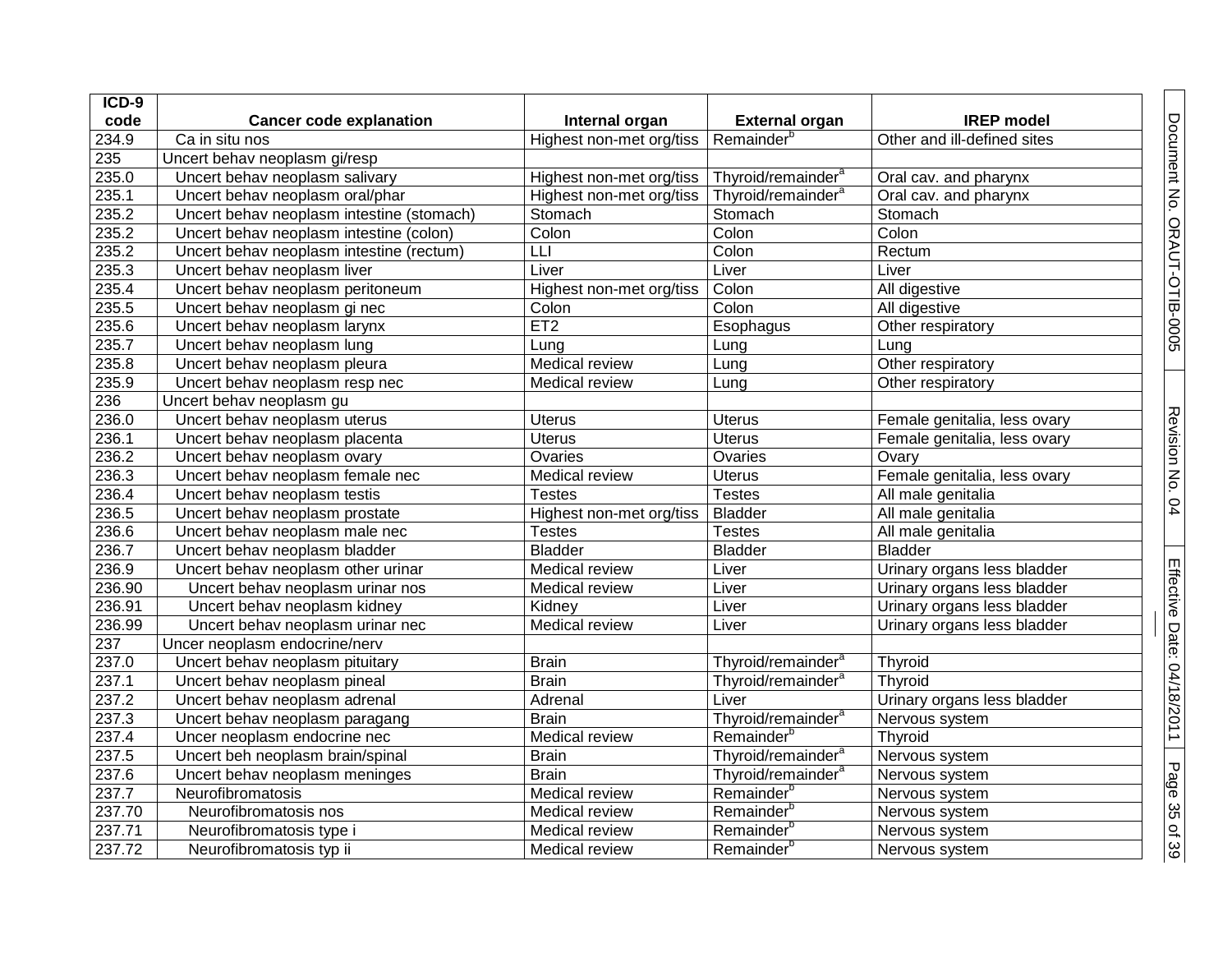| ICD-9<br>code | <b>Cancer code explanation</b>   | Internal organ        | <b>External organ</b>  | <b>IREP</b> model                                                                                          |  |
|---------------|----------------------------------|-----------------------|------------------------|------------------------------------------------------------------------------------------------------------|--|
| 237.9         | Uncert beh neoplasm nerv sys nec | <b>Medical review</b> | Remainder <sup>b</sup> | Nervous system                                                                                             |  |
| 238           | Uncert behav neoplasm nec/nos    |                       |                        |                                                                                                            |  |
| 238.0         | Uncert behav neoplasm bone       | Bone surface          | Bone surface           | <b>Bone</b>                                                                                                |  |
| 238.1         | Uncert behav neoplasm soft tissu | Medical review        | Remainder <sup>b</sup> | Connective tissue                                                                                          |  |
| 238.2         | Uncert behav neoplasm skin       | <b>Skin</b>           | <b>Skin</b>            | Malignant melanoma AND<br>Non-melanoma skin-basal cell AND<br>Non-melanoma skin-squamous cell <sup>e</sup> |  |
| 238.3         | Uncert behav neoplasm breast     | <b>Breast</b>         | <b>Breast</b>          | <b>Breast</b>                                                                                              |  |
| 238.4         | Polycythemia                     | Red bone marrow       | Red bone marrow        | <b>Bone</b>                                                                                                |  |
| 238.5         | Mastocytoma nos                  | Red bone marrow       | Red bone marrow        | Lymphoma and multiple myeloma                                                                              |  |
| 238.6         | Plasmacytoma nos                 | Red bone marrow       | Red bone marrow        | Lymphoma and multiple myeloma                                                                              |  |
| 238.7         | Lymphoproliferat disease nos     | Red bone marrow       | Red bone marrow        | <b>Bone AND</b><br>lymphoma and multiple myeloma                                                           |  |
| 238.71        | Ess thrombocythemia              | Red bone marrow       | Red bone marrow        | <b>Bone AND</b><br>lymphoma and multiple myeloma                                                           |  |
| 238.72        | Lowgrade myelodyspl synd         | Red bone marrow       | Red bone marrow        | <b>Bone AND</b><br>lymphoma and multiple myeloma                                                           |  |
| 238.73        | Highgrade myelodyspl synd        | Red bone marrow       | Red bone marrow        | <b>Bone AND</b><br>lymphoma and multiple myeloma                                                           |  |
| 238.74        | Hmyelodyspl synd w/5q del        | Red bone marrow       | Red bone marrow        | <b>Bone AND</b><br>lymphoma and multiple myeloma                                                           |  |
| 238.75        | Myelodyspl synd, unspec          | Red bone marrow       | Red bone marrow        | <b>Bone AND</b><br>lymphoma and multiple myeloma                                                           |  |
| 238.76        | Myelofibrosis w/myeloid meta     | Red bone marrow       | Red bone marrow        | <b>Bone AND</b><br>lymphoma and multiple myeloma                                                           |  |
| 238.79        | Other lymphatic/hematop tiss     | Red bone marrow       | Red bone marrow        | <b>Bone AND</b><br>Lymphoma and multiple myeloma                                                           |  |
| 238.8         | Uncert behavior neoplasm nec     | Medical review        | Remainder <sup>b</sup> | Other and ill-defined sites                                                                                |  |
| 238.9         | Uncert behavior neoplasm nos     | Medical review        | Remainder <sup>b</sup> | Other and ill-defined sites                                                                                |  |
| 239           | Unspecified neoplasm             |                       |                        |                                                                                                            |  |
| 239.0         | Digestive neoplasm nos           | Medical review        | Stomach                | All digestive                                                                                              |  |
| 239.1         | Respiratory neoplasm nos         | Medical review        | Lung                   | Lung AND<br>other respiratory                                                                              |  |
| 239.2         | Bone/skin neoplasm nos (bone)    | Bone surface          | Bone surface           | <b>Bone</b>                                                                                                |  |
| 239.2         | Bone/skin neoplasm nos (skin)    | Skin                  | Skin                   | Non-melanoma skin-basal cell OR<br>Non-melanoma skin-squamous cell'                                        |  |
| 239.3         | Breast neoplasm nos              | <b>Breast</b>         | <b>Breast</b>          | <b>Breast</b>                                                                                              |  |
| 239.4         | Bladder neoplasm nos             | <b>Bladder</b>        | <b>Bladder</b>         | <b>Bladder</b>                                                                                             |  |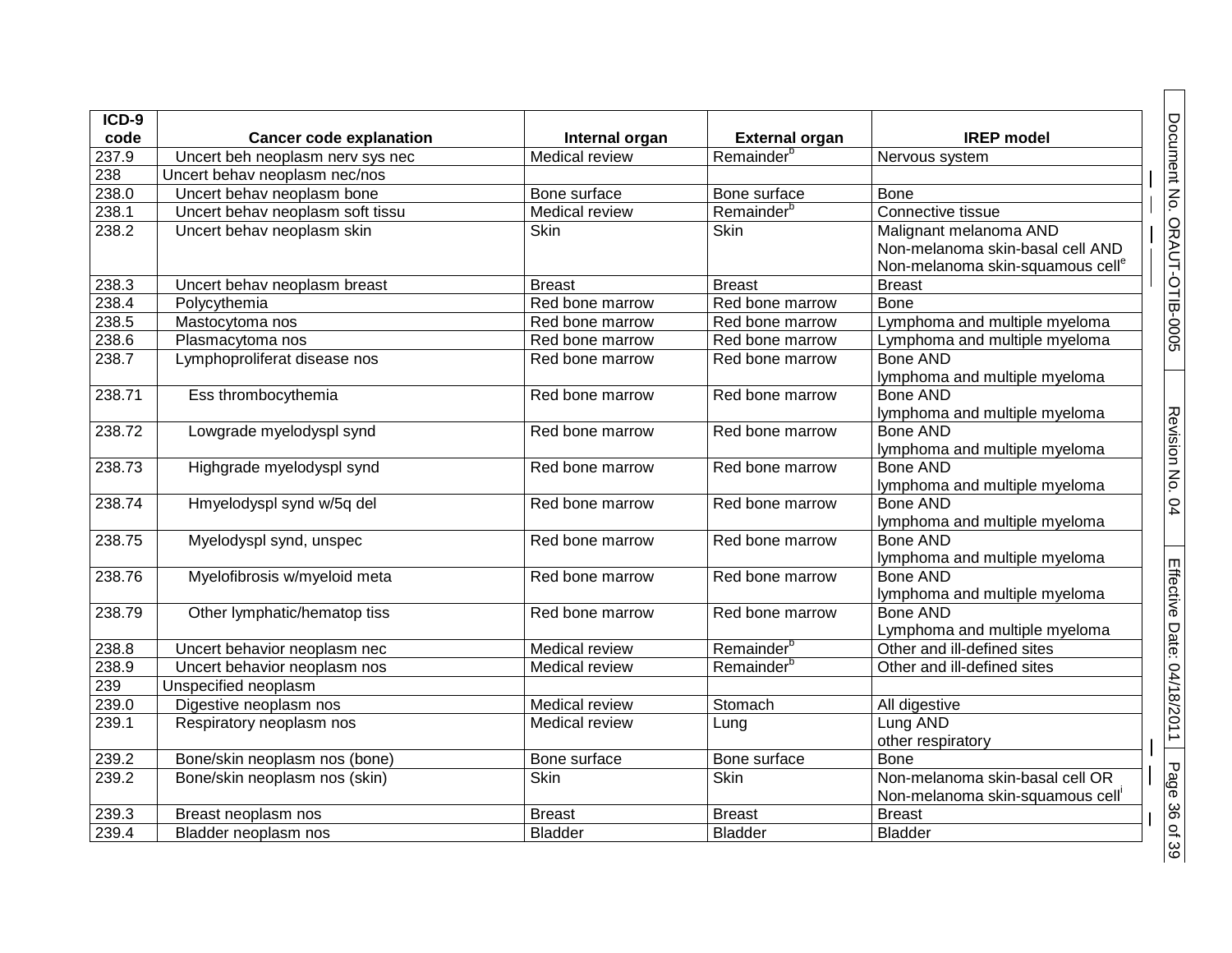| ICD-9  |                                              |                 |                                |                                 |
|--------|----------------------------------------------|-----------------|--------------------------------|---------------------------------|
| code   | <b>Cancer code explanation</b>               | Internal organ  | <b>External organ</b>          | <b>IREP</b> model               |
| 239.5  | Other gu neoplasm nos (female)               | Medical review  | <b>Bladder</b>                 | Female genitalia less ovary AND |
|        |                                              |                 |                                | ovary AND                       |
|        |                                              |                 |                                | all urinary organs              |
| 239.5  | Other gu neoplasm nos (male)                 | Medical review  | <b>Testes</b>                  | All male genitalia AND          |
|        |                                              |                 |                                | all urinary organs              |
| 239.6  | Brain neoplasm nos                           | <b>Brain</b>    | Thyroid/remainder <sup>a</sup> | Nervous system                  |
| 239.7  | Brain/nerv neoplasm nos                      | Medical review  | Remainder <sup>b</sup>         | Nervous system                  |
| 239.7  | Endocrine nos                                | Medical review  | Remainder <sup>b</sup>         | <b>Thyroid AND</b>              |
|        |                                              |                 |                                | other endocrine glands          |
| 239.8  | Neoplasm nos, site nec                       | Medical review  | Remainder <sup>b</sup>         | Other and ill-defined sites     |
| 239.81 | Neoplasm nos, retina/choroid                 | Medical review  | Remainder <sup>b</sup>         | Other and ill-defined sites     |
| 239.89 | Neoplasm nos, other spec sites               | Medical review  | Remainder <sup>b</sup>         | Other and ill-defined sites     |
| 239.9  | Neoplasm nos                                 | Medical review  | Remainder <sup>b</sup>         | Other and ill-defined sites     |
| 258.02 | Multiple endocrine neo [men] type IIA        | Thyroid         | Thyroid                        | <b>Thyroid</b>                  |
| 273    | Disorders of plasma protein metabolism       |                 |                                |                                 |
| 273.3  | Waldenstrom's macroglobulinemia              | Red bone marrow | Red bone marrow                | Lymphoma and multiple myeloma   |
| 289    | Other specified blood disorder               |                 |                                |                                 |
| 289.7  | <b>Essential thrombocytosis</b>              | Red bone marrow | Red bone marrow                | <b>Bone</b>                     |
| 289.8  | Other specified diseases of blood and blood- | Red bone marrow | Red bone marrow                | <b>Bone</b>                     |
|        | forming organs                               |                 |                                |                                 |
| 289.81 | Primary hypercoag state                      | Red bone marrow | Red bone marrow                | <b>Bone</b>                     |
| 289.82 | Secondary hypercoag state                    | Red bone marrow | Red bone marrow                | <b>Bone</b>                     |
| 289.83 | Myelofibrosis                                | Red bone marrow | Red bone marrow                | <b>Bone</b>                     |
| 289.89 | Unspecified diseases of blood and blood-     | Red bone marrow | Red bone marrow                | <b>Bone</b>                     |
|        | forming organs                               |                 |                                |                                 |
| 289.9  | Essential thrombocythemia                    | Red bone marrow | Red bone marrow                | <b>Bone</b>                     |

a. See discussion in Section 4.3

b. See discussion in Section 4.4

c. For secondary cancers, doses are assessed for the likely primary cancer site(s), which are selected using guidance in Table 3-2.

d. 42 CFR 81.30 states this cancer is nonradiogenic for the purposes of EEOICPA and assigns a POC of zero.

e. For ICD-9 codes 232 and 238.2, if the type of cancer is specified by DOL ("Malignant melanoma, Non-melanoma skin-Squamous cell, or Non-melanoma skin-Basal cell"), use only the specified IREP model (note that Bowen's disease is another name for squamous cell carcinoma *in situ*). If the cancer is not specified, run all listed IREP models as discussed in Section 4.6.

f. See discussion in Section 4.8

g. The external target organ should be lung if the lymphoma is known to be a B-cell variety, or thymus if the lymphoma is known to be a T-cell variety or if the variety is unknown.

h. For ICD-9 code 155.1, for cancers that are described as cancer of the intrahepatic ducts, select liver as the internal organ. For those that are described as gallbladder carcinoma, select gallbladder as the internal organ. If the description is unclear, a medical review should be conducted to determine the appropriate internal organ of interest.

i. See discussion in Section 4.7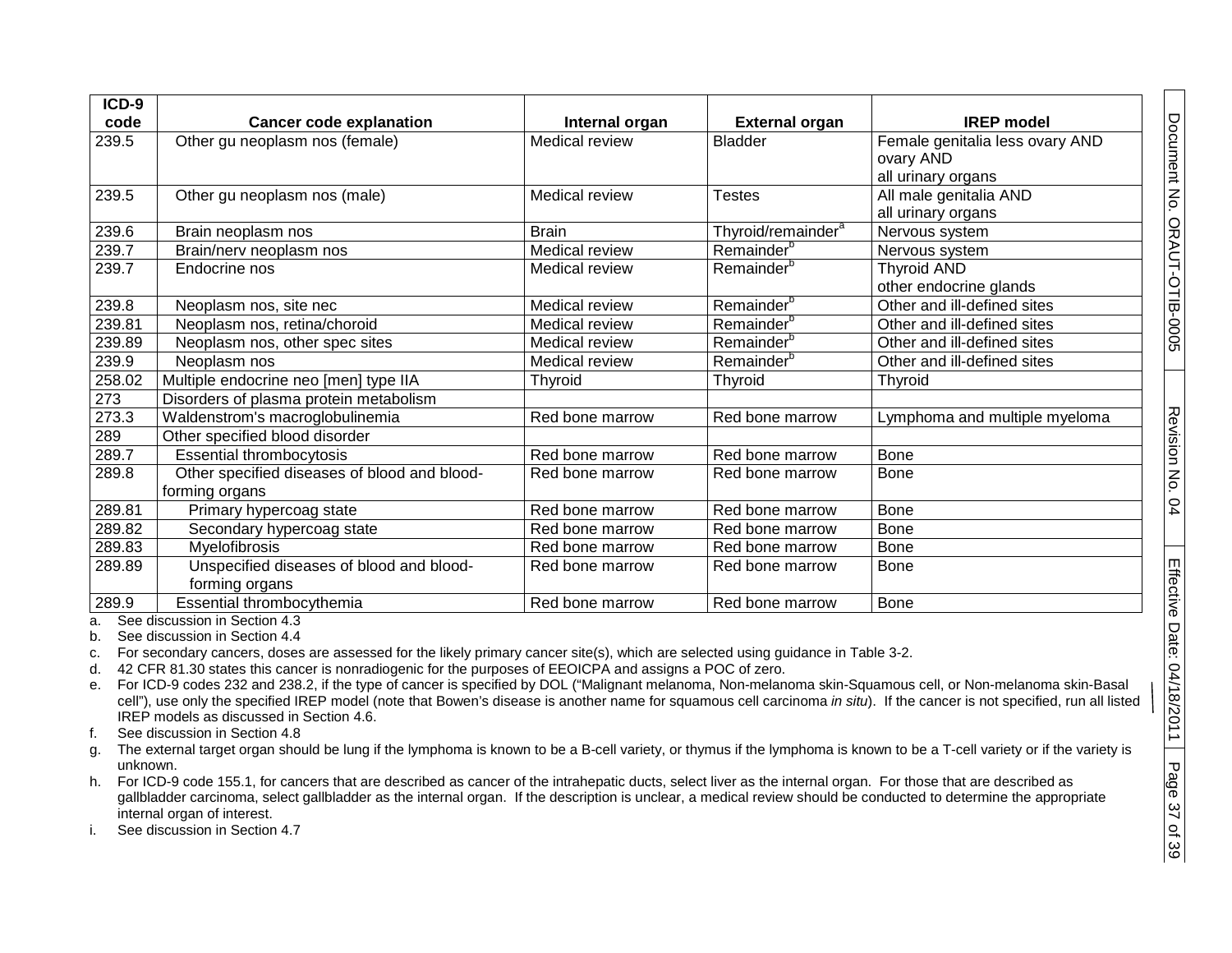|  |  |  |  |  |  | Table 3-2. Selection of primary cancer(s) for dose reconstruction from secondary cancer codes. |  |  |  |  |
|--|--|--|--|--|--|------------------------------------------------------------------------------------------------|--|--|--|--|
|--|--|--|--|--|--|------------------------------------------------------------------------------------------------|--|--|--|--|

| <b>Secondary cancer</b>                    | ICD-9 code of likely primary cancers <sup>a, D, C</sup>               |
|--------------------------------------------|-----------------------------------------------------------------------|
| 196.0 Lymph nodes of head, face, and neck  | 141, 142(M), 146(M), 149(F), 161(M), 162, 172, 173, 174(F), 193(F)    |
| 196.1 Intrathoracic lymph nodes            | 150(M), 162, 174(F)                                                   |
| 196.2 Intra-abdominal lymph nodes          | 150(M), 151(M), 153, 157(F), 162, 174(F), 180(F), 185(M), 189, 202(F) |
| 196.3 Lymph nodes of axilla and upper limb | 162, 172, 174(F)                                                      |
| 196.5 Inguinal and lower limb lymph nodes  | 154(M), 162, 172, 173(F), 187(M)                                      |
| 196.6 Intrapelvic lymph nodes              | 153(M), 154(F), 162(M), 180(F), 182(F), 185(M), 188                   |
| 196.8 Lymph nodes of multiple sites        | 150(M), 151(M), 153(M), 162, 174(F)                                   |
| 196.9 Lymph nodes, site unspecified        | 150(M), 151, 153, 162, 172, 174(F), 185(M)                            |
| 197.0 Lung                                 | 153, 162, 172(M), 174(F), 185(M), 188(M), 189                         |
| 197.1 Mediastinum                          | 150(M), 162, 174(F)                                                   |
| 197.2 Pleura                               | 150(M), 153(M), 162, 174(F), 183(F), 185(M), 189(M)                   |
| 197.3 Other respiratory organs             | 150, 153(M), 161, 162, 173(M), 174(F), 185(M), 193(F)                 |
| 197.4 Small intestine, including duodenum  | 152, 153, 157, 162, 171, 172(M), 174(F), 183(F), 189(M)               |
| 197.5 Large intestine and rectum           | 153, 154, 162, 174(F), 183(F), 185(M)                                 |
| 197.6 Retroperitoneum and peritoneum       | 151, 153, 154(M), 157, 162(M), 171, 174(F), 182(F), 183(F)            |
| 197.7 Liver, specified as secondary        | 151(M), 153, 154(M), 157, 162, 174(F)                                 |
| 197.8 Other digestive organs               | 150(M), 151, 153, 157, 162, 174(F), 185(M)                            |
| $198.0$ Kidney                             | 153, 162, 174(F), 180(F), 185(M), 188, 189, 202(F)                    |
| 198.1 Other urinary organs                 | 153, 174(F), 180(F), 183(F), 185(M), 188, 189(F)                      |
| 198.2 Skin                                 | 153, 162, 171(M), 172, 173(M), 174(F), 189(M)                         |
| 198.3 Brain and spinal cord                | 162, 172(M), 174(F)                                                   |
| 198.4 Other parts of nervous system        | 162, 172(M), 174(F), 185(M), 202                                      |
| 198.5 Bone and bone marrow                 | 162, 174(F), 185(M)                                                   |
| 198.6 Ovary                                | 153(F), 174(F), 183(F)                                                |
| 198.7 Suprarenal gland                     | 153(F), 162, 174(F)                                                   |
| 198.8 Other specified sites                | 153, 162, 172(M), 174(F), 183(F), 185(M), 188(M)                      |
| 511.81 Malignant pleural effusion          | 150(M), 153(M), 162, 174(F), 183(F), 185(M), 189(M)                   |
| 789.51 Malignant acsites                   | 151, 153, 154(M), 157, 162(M), 171, 174(F), 182(F), 183(F)            |

a. "M" indicates cancer site should be used for males only; "F" indicates cancer site should be used for females only.

b. For likely primary cancer sites that have multiple possible IMBA or external organs, see Section 4.9.

c. If "173" is indicated as a likely primary cancer, the "non-melanoma skin-basal cell (BCC)" model should be used.